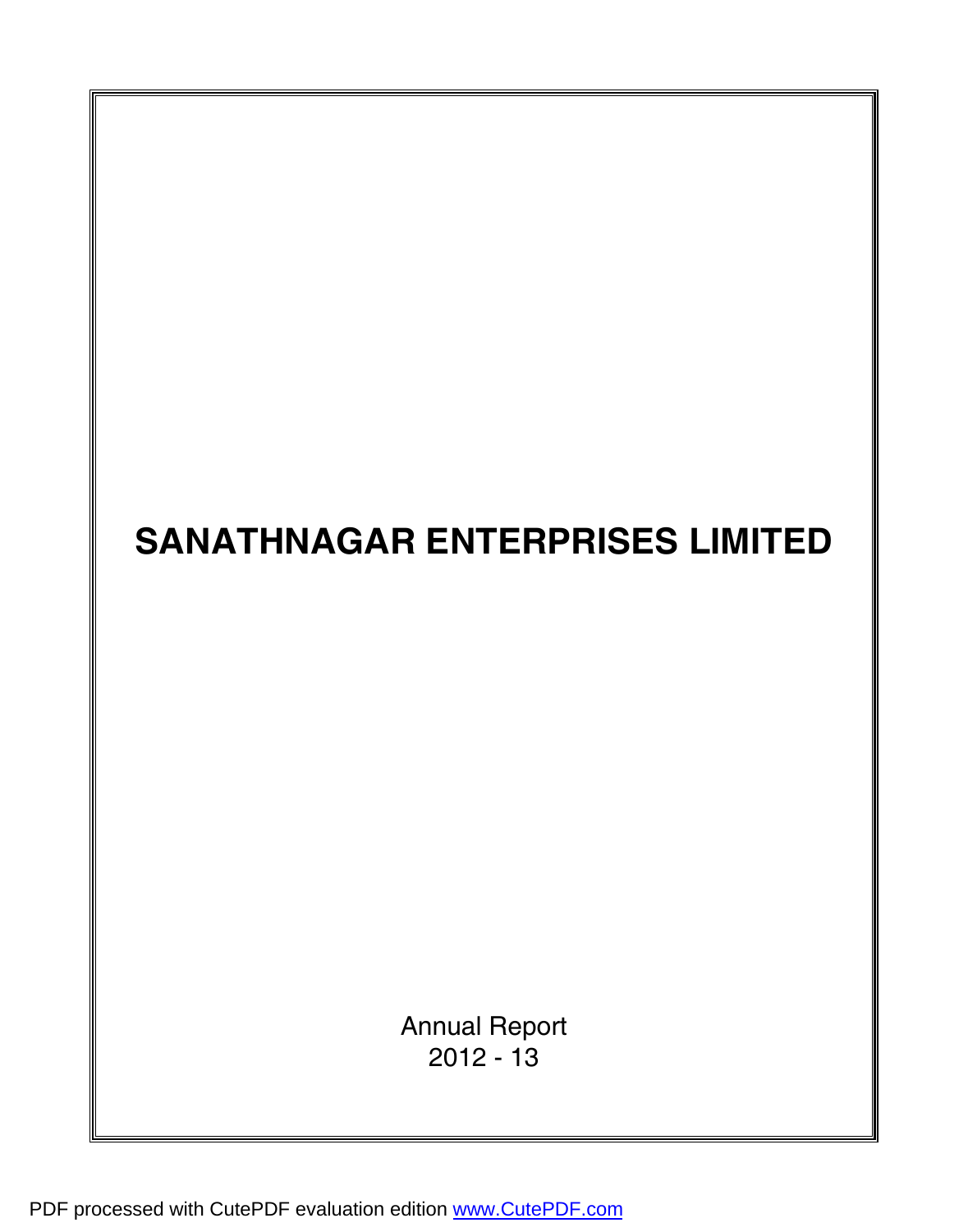# **TABLE OF CONTENTS**

| <b>Contents</b>         | Page No. |
|-------------------------|----------|
|                         |          |
|                         |          |
|                         |          |
|                         |          |
|                         |          |
|                         |          |
|                         |          |
|                         |          |
| Proxy & Attendance Slip |          |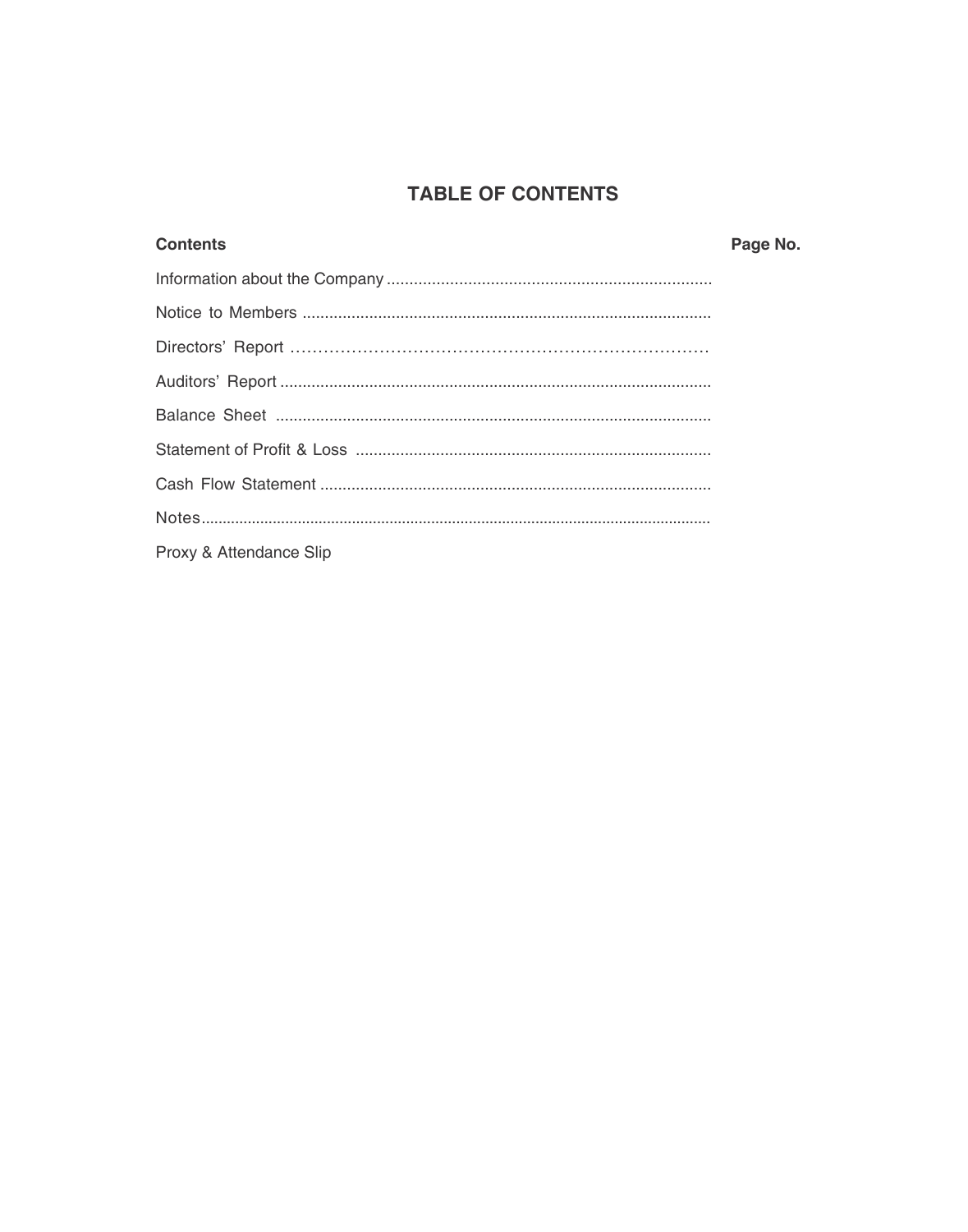# **Board of Directors**

| Mr. Pankajkumar Jain  | Chairman & Non-Independent Director |
|-----------------------|-------------------------------------|
| Mr. Babusingh Rajguru | Non-Independent Director            |
| Mr. Deependra Gupta   | Independent Director                |
| Mr. Sagar Gawde       | Independent Director                |
|                       |                                     |
|                       |                                     |

Mr. Deepak Chitnis **Manager** Manager

### **Registered Office**

216, Shah & Nahar Industrial Estate, Dr. E. Moses Road, Worli, Mumbai – 400018

### **Auditors**

M/s. Lodha & Co. Chartered Accountants 6, Karim Chambers, 40, A. Doshi Marg, (Harman Stree), Mumbai – 400 001

### **Bankers**

HDFC BANK Kotak Mahindra Bank State Bank of Hyderabad

### **Share Transfer Agent**

CIL Securities Limited 214, Raghava Ratna Towers, Chirag Ali Lane, Abids, Hyderabad – 500 001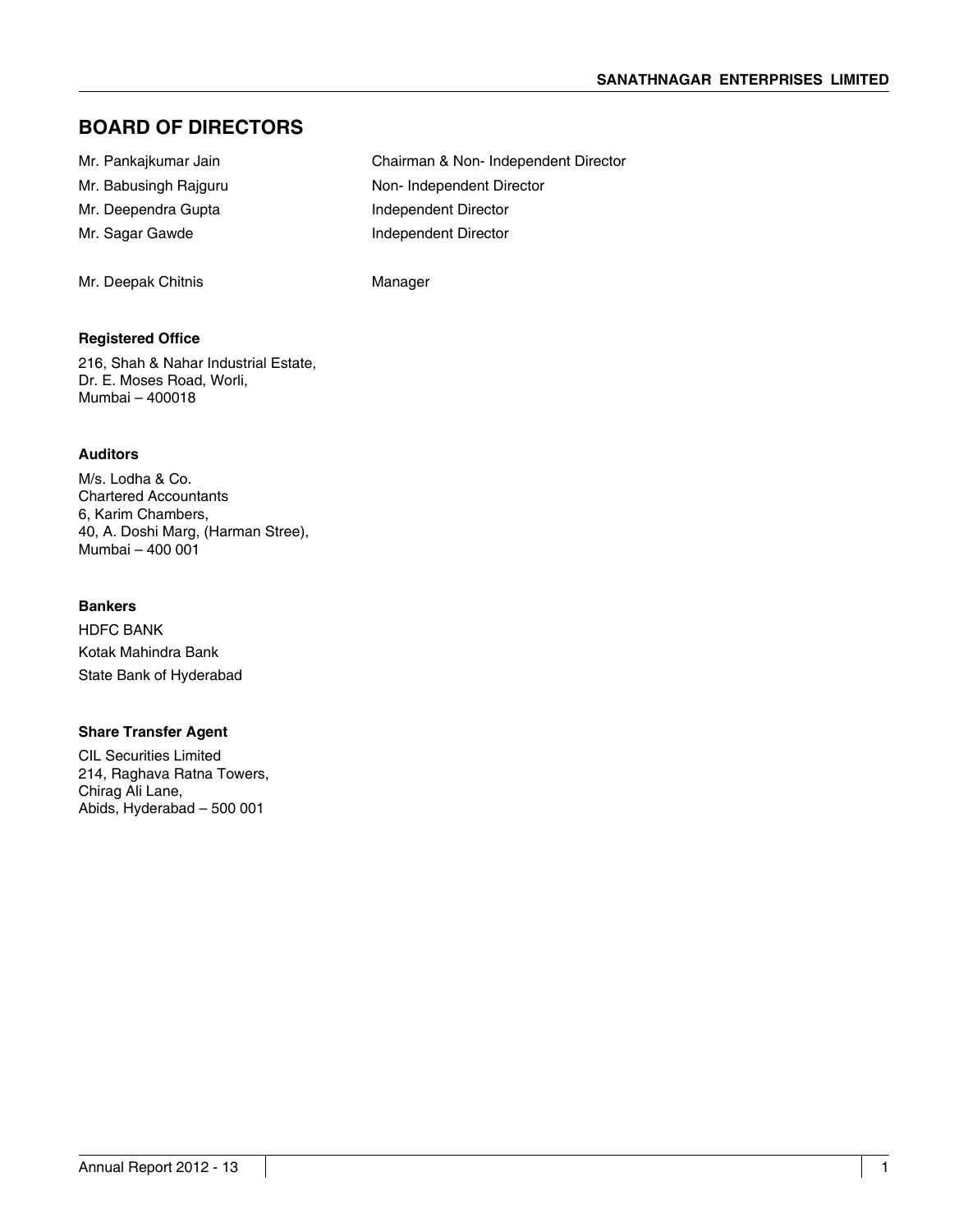# **Notice**

### **Notice is hereby given that the Sixty Sixth Annual General Meeting of the Company will be held on Friday, 27th September, 2013 at 2.30 p.m. at Lodha Excelus, 7th floor, N M Joshi Marg, Mahalaxmi, Mumbai – 400 011.**

### **Ordinary Business:**

- 1. To consider and adopt the audited Balance Sheet as at 31st March, 2013, the Statement of Profit and Loss for the year ended on that date and the Reports of the Board of Directors and Auditors thereon.
- 2. To appoint a Director in place of Mr. Deeprendra Gupta, who retires by rotation and being eligible, offers himself for reappointment.
- 3. To appoint Auditors and to fix their remuneration and in this regard to consider and if thought fit, to pass, with or without modification(s), the following resolution as an **Ordinary Resolution**:

"**RESOLVED THAT** M/s. Lodha & Co., Chartered Accountants (Firm Registration No. 301051E), be and are hereby appointed as Auditors of the Company, to hold office from the conclusion of this Annual General Meeting until the conclusion of the next Annual General Meeting of the Company on such remuneration as shall be fixed by the Board of Directors."

### **Special Business:**

4. To appoint Mr. Pankajkumar Jain as a director of the Company and, in this regard, to consider and if thought fit, to pass with or without modification(s), the following resolution as an **Ordinary Resolution**:

"**RESOLVED THAT** Mr. Pankajkumar Jain, who was appointed as an Additional Director on the Board of the Company in terms of Section 260 of the Companies Act, 1956 and as per the provisions of Articles of Association of the Company and who holds office up to the date of this Annual General Meeting, and in respect of whom a notice has been received from a member in writing, under Section 257 of the Companies Act, 1956 proposing his candidature for the office of a director, be and is hereby appointed as a director of the Company."

5. To appoint Mr. Babusingh Rajguru as a director of the Company and, in this regard, to consider and if thought fit, to pass, with or without modification(s), the following resolution as an **Ordinary Resolution**:

"**RESOLVED THAT** Mr. Babusingh Rajguru, who was appointed as an Additional Director on the Board of the Company in terms of Section 260 of the Companies Act, 1956 and as per the provisions of Articles of Association of the Company and who holds office up to the date of this Annual General Meeting, and in respect of whom a notice has been received from a member in writing, under Section 257 of the Companies Act, 1956 proposing his candidature for the office of a director, be and is hereby appointed as a director of the Company."

**By Order of the Board of Directors**

**Place: Mumbai Pankajkumar Jain Date: 10-May-2013 Director** 

### **Registered Office:**

216, Shah and Nahar Industrial Estate, Dr. E Moses Road, Worli, Mumbai – 400018

### **Notes:**

- 1. **A Member entitled to attend and vote at the Annual General Meeting (the Meeting) is entitled to appoint one or more proxy to attend and vote on a poll instead of himself and the proxy need not be a Member of the Company. The Instrument appointing the Proxy should, however, be deposited at the Registered Office of the Company not less than 48 hours before the commencement of the Meeting.**
- 2. Corporate Members intending to send their authorised representatives to attend the Meeting are requested to send a certified copy of the Board Resolution authorising their representative to attend and vote on their behalf at the Meeting.
- 3. Mr. Deependra Gupta retires by rotation at the ensuing Annual General Meeting and, being eligible, offers himself for reappointment. Brief resume of the said Director, nature of his expertise in specific functional areas and names of companies in which he holds directorships and memberships / chairmanships of Board Committees, shareholding and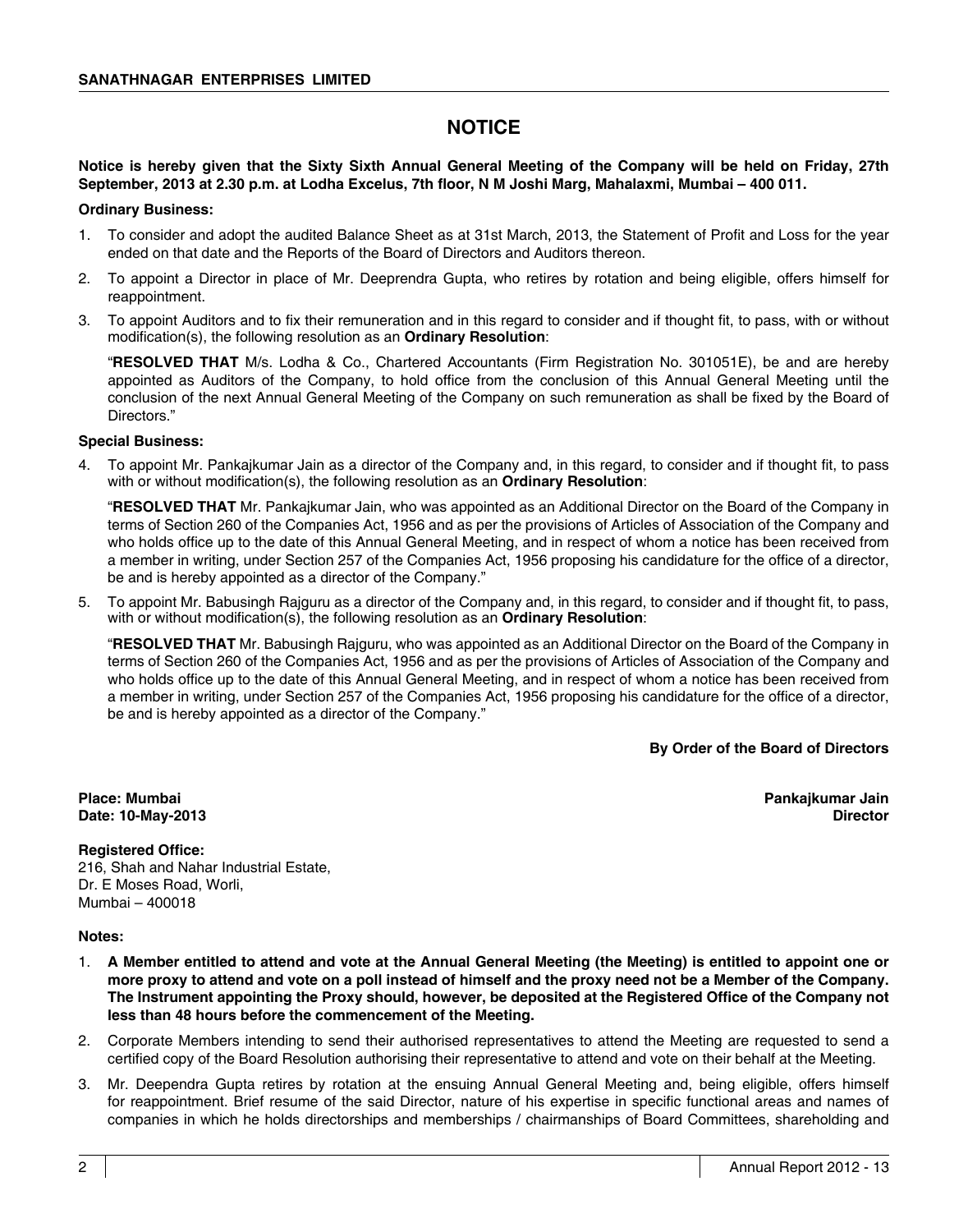relationships between directors *interse* as stipulated under Clause 49 of the Listing Agreement with the Stock Exchanges in India, are provided in the Report on Corporate Governance forming part of the Annual Report. The Board of Directors of the Company recommends his reappointment.

- 4. Members are requested to bring their Attendance Slip along with their copy of the Annual Report to the Meeting.
- 5. Relevant documents referred to in the accompanying Notice are open for inspection by the Members at the Registered Office of the Company on all working days, except Saturdays, between 11.00 a.m. and 1.00 p.m. upto the date of the Meeting.
- 6. The Register of Members and Transfer Books will remain close from 23<sup>rd</sup> September, 2013 to 26<sup>th</sup> September, 2013 (both days inclusive) for the purpose of the Annual General Meeting of the Company.
- 7. Members holding shares in identical orders of names in more than one folio are requested to write to the Company's Registrar and Share Transfer Agent, M/s CIL Securities Limited, 214, Raghava Ratna Towers, Chirag Ali Lane, Abids, Hyderabad - 500 001, enclosing their original share certificates to enable them to consolidate the holdings into one folio.
- 8. Explanatory Statement pursuant to Section 173(2) of the Companies Act, 1956, relating to the Special Business to be transacted at the Meeting is annexed hereto.

### **By Order of the Board of Directors**

**Place: Mumbai Pankajkumar Jain Date: 10-May-2013** 

### **Important Communication to Members**

The Ministry of Corporate Affairs has taken a "Green Initiative in the Corporate Governance" by allowing paperless compliances by the companies and has issued circulars stating that service of notice/ documents including Annual Report can be sent by e-mail to its members. To support this green initiative of the Government in full measure, members who have not registered their e-mail addresses, so far, are requested to register their e-mail addresses, by writing a letter to/ sending email to CIL Securities Limited to this effect at rta@cilsecurities.com.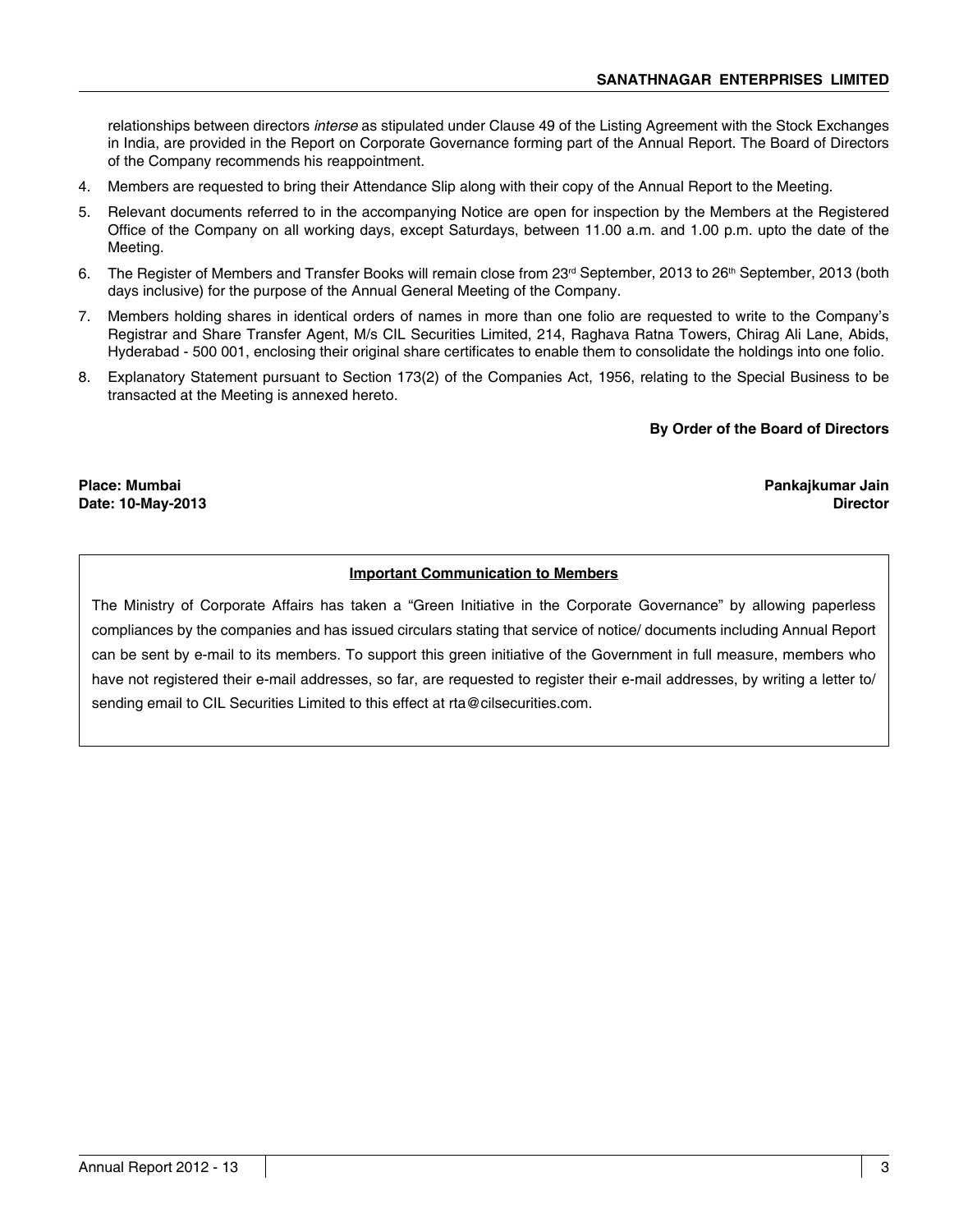### **Explanatory Statement under Section 173(2) of the Companies Act, 1956**

### **Item No. 4**

Mr. Pankajkumar Jain was appointed as an Additional Director by the Board of Directors in accordance with the provisions of Section 260 of the Companies Act, 1956 and Articles of Association of the Company.

Pursuant to Section 260 of the Companies Act, 1956, he holds office up to the date of Annual General Meeting. In this regard, the Company has received a request in writing from a member of the Company, proposing his candidature for appointment as director of the Company in accordance with the provisions of Section 257 and all other applicable provisions of the Companies Act, 1956.

The Board feels that presence of Mr. Pankajkumar Jain on the Board is desirable and would be beneficial to the Company and hence recommends the resolution for approval.

The brief profile of Mr. Pankajkumar Jain as required under clause 49 of the equity listing agreement is included in the Corporate Governance Report.

None of the directors, except Mr. Pankajkumar Jain, is concerned or interested in this resolution.

The Board recommends the resolution under Item No. 4 to be passed an ordinary resolution.

### **Item No. 5**

Mr. Babusingh Rajguru was appointed as an Additional Director by the Board of Directors in accordance with the provisions of Section 260 of the Companies Act, 1956 and Articles of Association of the Company.

Pursuant to Section 260 of the Companies Act, 1956, he holds office up to the date of Annual General Meeting. In this regard, the Company has received a request in writing from a member of the Company, proposing his candidature for appointment as director of the Company in accordance with the provisions of Section 257 and all other applicable provisions of the Companies Act, 1956.

The Board feels that presence of Mr. Babusingh Rajguru on the Board is desirable and would be beneficial to the Company and hence recommends the resolution for approval.

The brief profile of Mr. Babusingh Rajguru as required under clause 49 of the equity listing agreement is included in the Corporate Governance Report.

None of the directors, except Mr. Babusingh Rajguru, is concerned or interested in this resolution.

The Board recommends the resolution under Item No. 5 to be passed an ordinary resolution.

### **By Order of the Board of Directors**

**Place: Mumbai Pankajkumar Jain Date:10-May-2013 Director**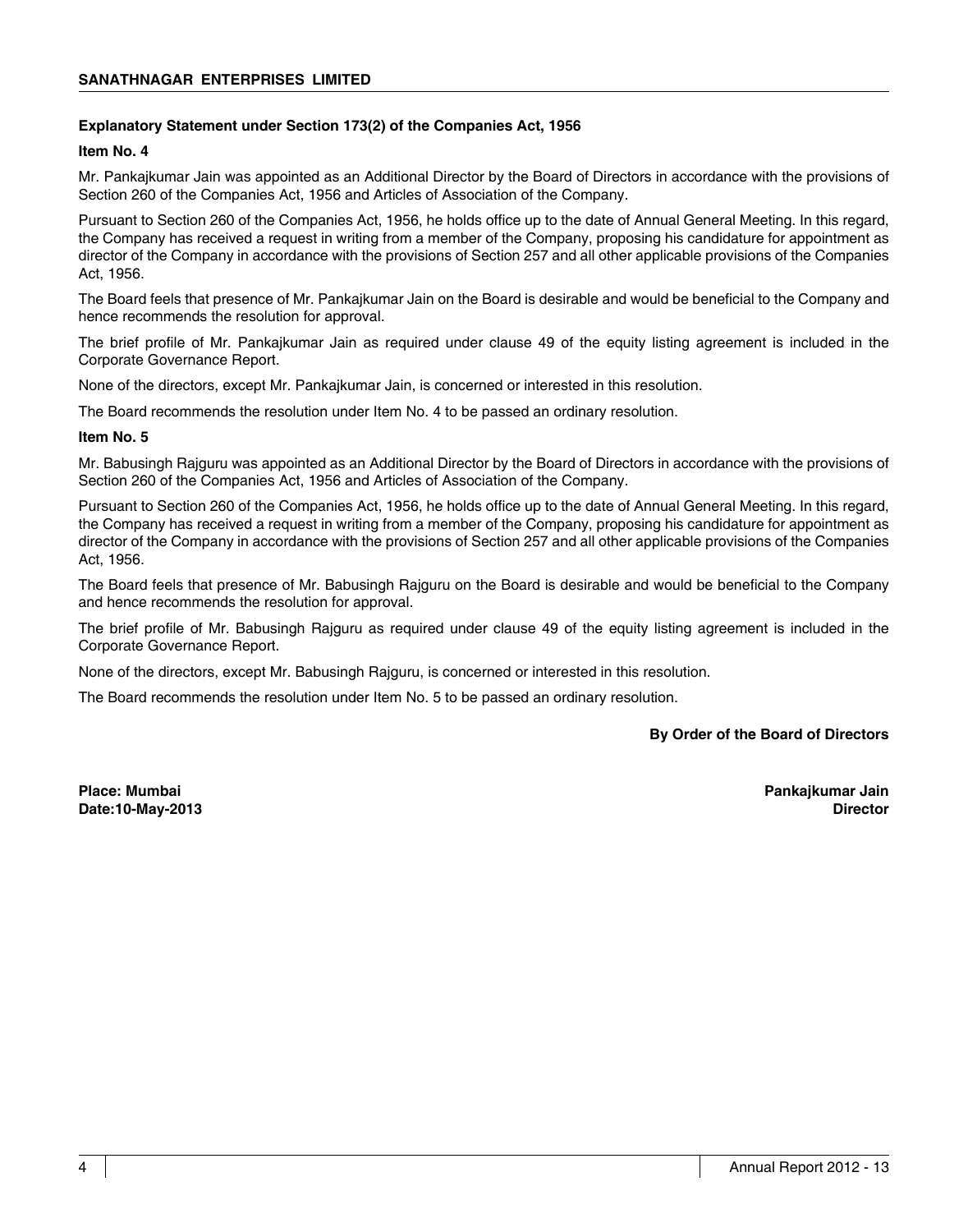**(Rupees in Lakhs)**

# **DIRECTORS' REPORT**

Dear shareholders,

The Directors are pleased to present the Sixty Sixth Annual Report and Audited Accounts of the Company for the year ended March 31, 2013.

### **FINANCIAL RESULTS**

The financial performance of the Company, for the year ended March 31, 2013 are summarized as under:

|                    |                                   | (1.4999901112013107)              |
|--------------------|-----------------------------------|-----------------------------------|
| <b>Particulars</b> | For the year ended<br>31-March-13 | For the year ended<br>31-March-12 |
| Income             | 8,978.13                          | 7,191.57                          |
| Less: Expenditure  | 6,100.67                          | 3,418.23                          |
| Profit Before Tax  | 2,877.46                          | 3,773.34                          |
| Less: Tax          | 941.96                            | 1,635.10                          |
| Profit After Tax   | 1,935.50                          | 2,138.24                          |

### **FINANCIAL OVERVIEW**

During the year under review, Company's total income has increased from Rs. 7191.57 Lacs in the financial year 2011-12 to Rs. 8978.13 Lacs in the Financial Year 2012-13. Correspondingly, there has been increase in Company's total expenditure from Rs. 3418.23 lacs for the financial year 2011-12 to Rs. 6100.67 lacs for the financial year 2012-13. As a result of which, the Company made Net Profit after tax adjustments of Rs. 1935.50 Lacs in the financial year under review as compared to Net Profit of Rs. 2138.24 lacs in the previous financial year.

### **BUSINESS OVERVIEW**

The Company undertook a large mid-income residential development in the form of Casa Paradiso at Sanathnagar, Hyderabad. The saleable area of the project is approximately 1.2 million square feet and it comprises of 2 BHK and 3 BHK air-conditioned apartments. The target profile of this project is the middle/upper middle income segment of the market.

### **DIVIDEND**

With a view to conserve the resources, your Directors have not recommended any dividend for the year under review.

### **MANAGEMENT DISCUSSION AND ANALYSIS REPORT**

In terms of clause 49 of the Listing Agreement, the Management Discussion and Analysis Report is annexed as **Annexure – 1** to this report.

### **CHANGE OF REGISTERED OFFICE**

During the Financial year, the Company has changed its registered office address from the State of Andhra Pradesh to the State of Maharashtra after obtaining requisite approvals from the office of the Regional Director, Hyderabad. The Registered office of the Company as of date is situated at 216, Shah & Nahar Industrial Estate, Dr. E. Moses Road, Worli, Mumbai – 400 018.

### **DIRECTORS**

In terms of Articles of Association, Mr. Deependra Gupta retires by rotation and being eligible, offers himself for re-appointment at the ensuing Annual General Meeting.

During the year under review, Mr. Sanjay Ambre, Mr. Somanathan Koranchirath, Mr. Manish Joshi and Mr. Surendra Shah ceased to be directors of the Company.

Mr. Pankajkumar Jain and Mr. Babusingh Rajguru were appointed as Additional Directors of the Company during the year under review.

The Company has received notices for appointment of Mr. Pankajkumar Jain and Mr. Babusingh Rajguru as directors of the Company and accordingly, the resolution seeking approval of the shareholders for their appointment has been incorporated in the Notice of the ensuing Annual General Meeting.

### **AUDIT COMMITTEE**

The Audit Committee of the Board comprises of three Directors, namely Mr. Deependra Gupta, Mr. Sagar Gawde and Mr. Pankajkumar Jain. Mr. Deependra Gupta is the Chairman of the Audit Committee.

The role and functions of the Audit Committee are in conformity with the requirements of the equity listing agreement.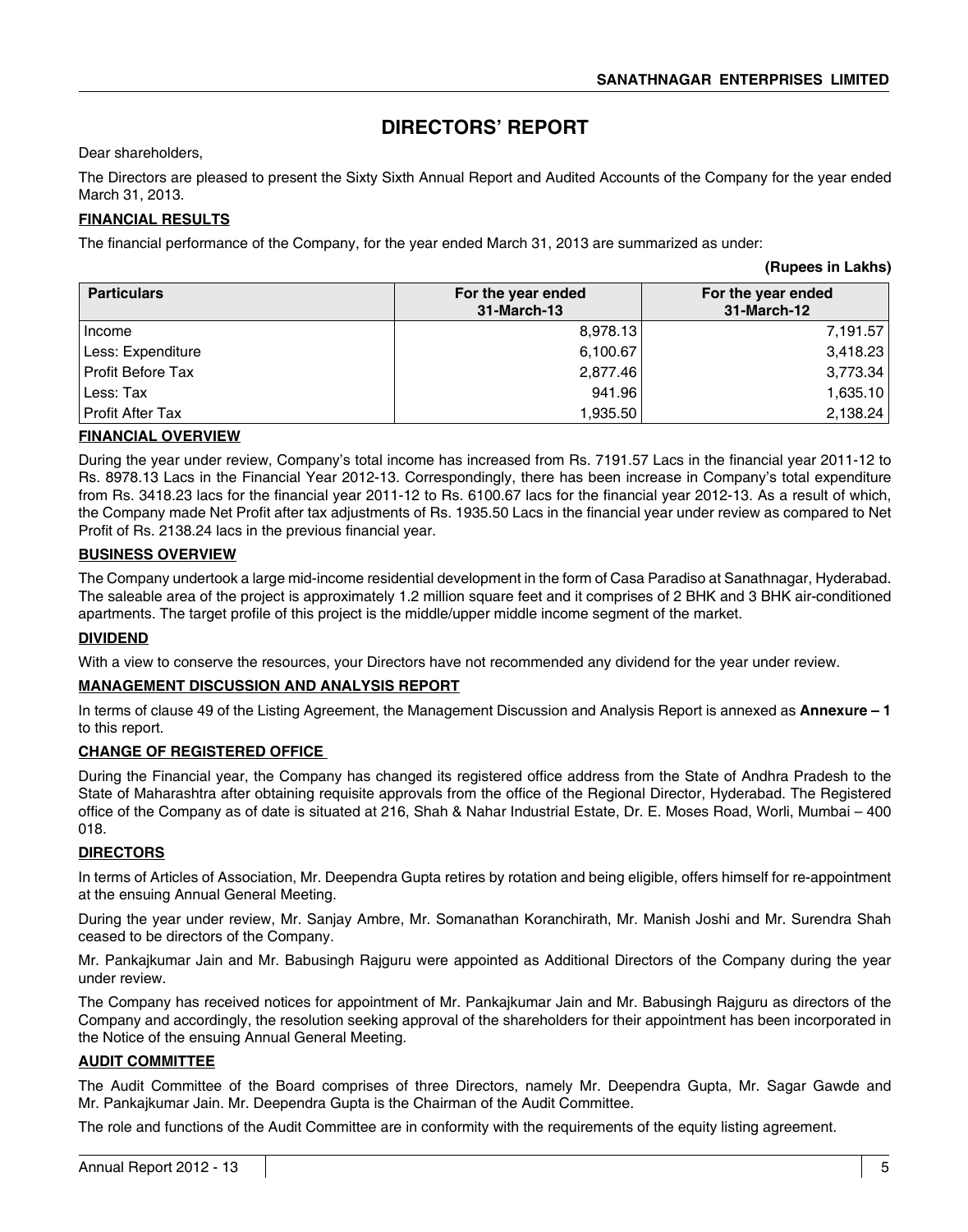### **AUDITORS AND THEIR REPORT**

M/s. Lodha & Company, Chartered Accountants & Statutory Auditors of the Company, hold office until the conclusion of the ensuing Annual General Meeting and are eligible for reappointment. The Company has received letter from the Statutory Auditors about their willingness to be reappointed as Statutory Auditors of the Company at the ensuing Annual General Meeting and that they are not disqualified for reappointment within the meaning of Section 226 of the said Act.

A proposal seeking their reappointment has been incorporated in the Notice of the Annual General Meeting.

### **PUBLIC DEPOSITS**

Your Company has not accepted any public deposits and as such no amount on account of principal or interest on public deposits was outstanding on the Balance sheet date.

### **LISTING FEE**

Listing fees payment is under dispute.

### **CORPORATE GOVERNANCE REPORT**

The Report on Corporate Governance as stipulated under Clause 49 of the Listing Agreements with the Stock Exchanges forms part of the Annual Report. Certificate confirming compliance of the conditions of Corporate Governance as stipulated under the aforesaid Clause 49, is annexed to this Report as **Annexure - 2**.

### **SECRETARIAL COMPLIANCE CERTIFCIATE**

The Compliance Certificate in terms of Section 383A(1) of the Companies Act, 1956 read with rule 3(2) of the Companies (Compliance Certificate) Rules, 2001, is annexed as an **Annexure - 3** to this report.

### **CONSERVATION OF ENERGY, TECHNOLOGY ABSORPTION, FOREIGN EXCHANGE EARNINGS AND OUTGO**

The particulars relating to energy conservation, technology absorption, foreign exchange earnings and outgo, as required to be disclosed under Section 217(1)(e) of the Companies Act, 1956 read with the Companies (Disclosure of particulars in the Report of Board of Directors) Rules, 1988 are annexed to this Report as **Annexure -4**

### **PARTICULARS OF EMPLOYEES**

 In terms of the provisions of Section 217(2A) of the Companies Act, 1956, read with the Companies (Particulars of Employees) Rules, 1975, there were no employees whose particulars are required to be furnished.

### **DIRECTORS' RESPONSIBILITY STATEMENT**

Pursuant to the requirement under Section 217(2AA) of the Companies Act, 1956, with respect to Directors' Responsibility Statement, it is hereby confirmed that:-

- I. In the preparation of the accounts for the financial year ended 31st March, 2013, the applicable accounting standards read with requirements set out under Schedule VI to the Companies Act, 1956 have been followed and that there are no material departures from the same;
- II. The Directors have selected such accounting policies and applied them consistently and made judgments and estimates that are reasonable and prudent so as to give a true and fair view of the state of affairs of the Company as at 31st March, 2013 and of the profit of the Company for the year ended on that date;
- III. The Directors have taken proper and sufficient care for the maintenance of adequate accounting records in accordance with the provisions of the Companies Act, 1956, for safeguarding the assets of the Company and for preventing and detecting fraud and other irregularities;
- IV. The Directors have prepared the accounts for the financial year ended 31st March, 2013 on a "going concern" basis.

### **ACKNOWLEDGEMENTS**

The Board of Directors wishes to place on record its gratitude for the faith reposed and the co-operation extended by banks, government authorities, customers and shareholders of the Company and looks forward to continued support and co-operation from them.

|                   | For and on behalf of the Board of Directors |                  |                       |
|-------------------|---------------------------------------------|------------------|-----------------------|
| Place: Mumbai     | Deependra Gupta                             | Pankajkumar Jain | <b>Deepak Chitnis</b> |
| Date: 10-May-2013 | <b>Director</b>                             | <b>Director</b>  | Manager               |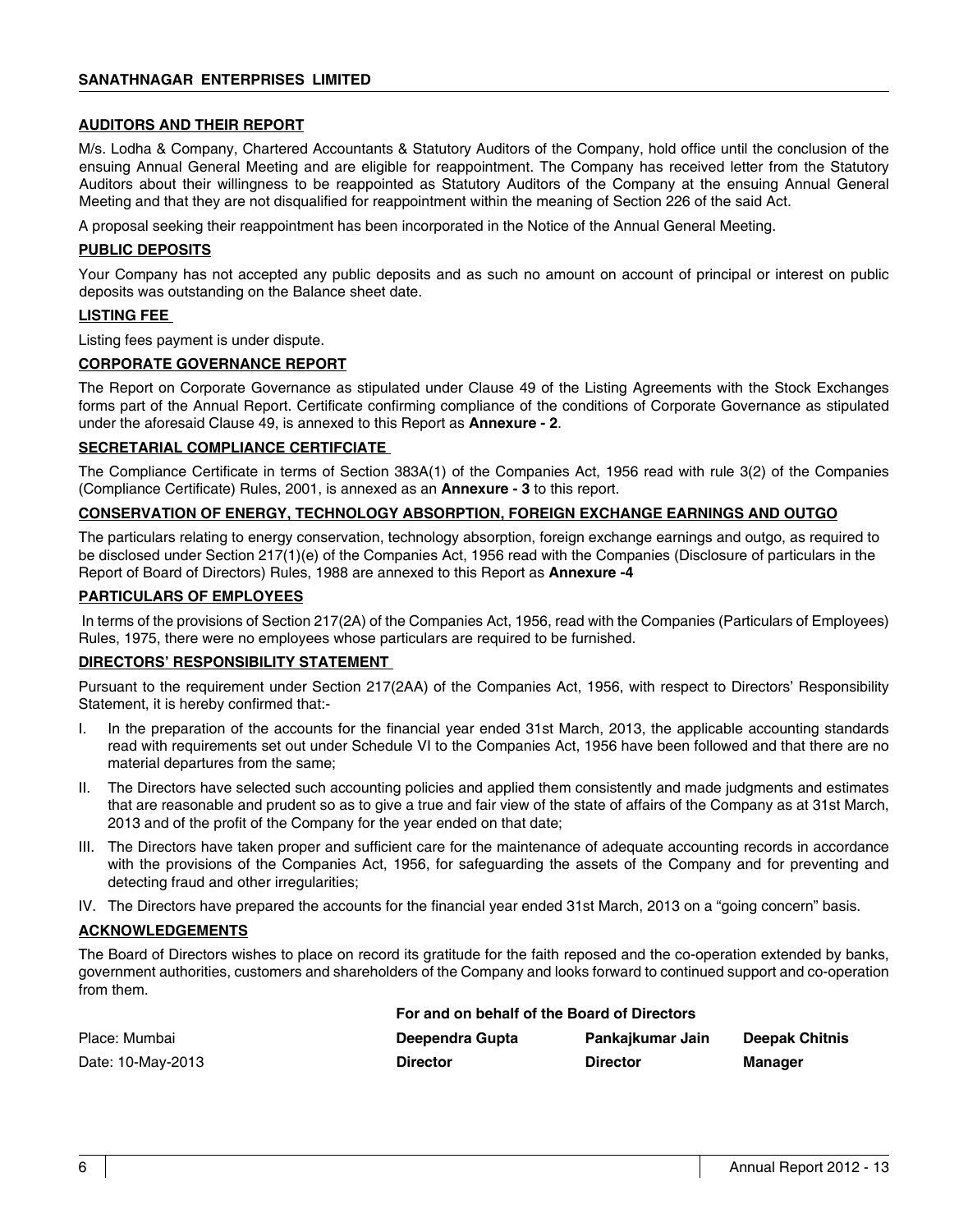### **Annexure - 1**

### **MANAGEMENT DISCUSSION AND ANALYSIS**

### **Indian Economy**

The Prime Minister's Economic Advisory Council (PMEAC) in its release of 2012-13 has emphasized a disconcertingly high difference between its earlier projection for the year and what has materialized. Slow growth has depressed corporate profitability, stressing balance sheets and weakening sentiments and expectations. The turn for a reform agenda picked in the second-half of FY13 and a continuance of such proactive measures is expected to boost growth. The growth trajectory is seen to pick gradually in H1 FY14 with greater momentum in H2 FY14. The GDP growth in FY13 is estimated to be around 5.0% as per CSO's estimates. As per PMEAC's forecast the GDP is expected to grow at a rate of 6.4% in FY14 on the basis of better agricultural growth, revival in manufacturing sector and improved services sector activity.

### **Industry Overview**

The Hyderabad residential market saw gradual recovery in FY13 after it went through the low following the global recession, Satyam scam, State level political crisis and Telangana issue. The political scenario has improved without much sign of a stir for the statehood of Telangana though the situation is far from stable due to the ongoing political rivalry. The Hyderabad real estate market continues to consolidate with prices still at attractive levels in comparison to sister cities of Bangalore and Chennai. There has been a gradual increase in end user residential demand and absorption though the market is still a long way from 2007-08 levels. The residential prices are likely to firm up across segments in FY14 in wake of the increasing input costs. The off take in commercial and retail market continue to remain cautious and the recovery is expected to be gradual.

### **Internal Control Systems and Their Adequacy**

The Company has a proper and adequate system of Internal Controls commensurate with the size and nature of business, to ensure that all assets are safeguarded and protected against loss from unauthorized use or disposal and commercial transactions are authorized, recorded and reported correctly. The internal control is supplemented by an extensive programme of internal and external audits. The Company accords great importance to the security of its information assets and has the requisite security controls and checks. Adequate storage and backup system is in place to ensure security and availability of data at all times.

### **Opportunities and Challenges**

### **Opportunities**:

Despite the lack of a consistent and well articulated government policy on the housing and real estate sector, your company still believes that the demand for Real Estate is inherently strong.

### **Challenges:**

While the management of your Company is confident of exploiting the opportunities, it also finds the following challenges:

- Time required to obtain permissions.
- Swelling cost of construction.
- Acute shortage of skilled workforce at all levels.
- Very slow pace of growth in other infrastructure facilities.

### **Risks and Concerns**

The Company is exposed to different types of risks viz., credit risk, market risk (including liquidity risk), operational risk and legal risk. The Company at regular interval monitors credit and market risk Legal risk is subject to the review by the legal department. The Company is exposed to specific risks in connection with the management of investments and the environment within which it operates. The Company aims to understand measure and monitor the various risks to which it is exposed and to ensure that it adheres, as far as reasonably and practically possible, to the policies and procedures established by it to mitigate these risks.

### **Cautionary Statement**

This report may contain forward looking statements. All statements are based on certain assumptions and expectations of future events, the Company cannot guarantee that these are accurate and will materialize in the said order or manner or realized. The Company's performance and results or achievements could thus differ from those projected in any forward looking statements. The Company assumes no responsibility to publicly amend, modify or revise such statements based on subsequent events or developments.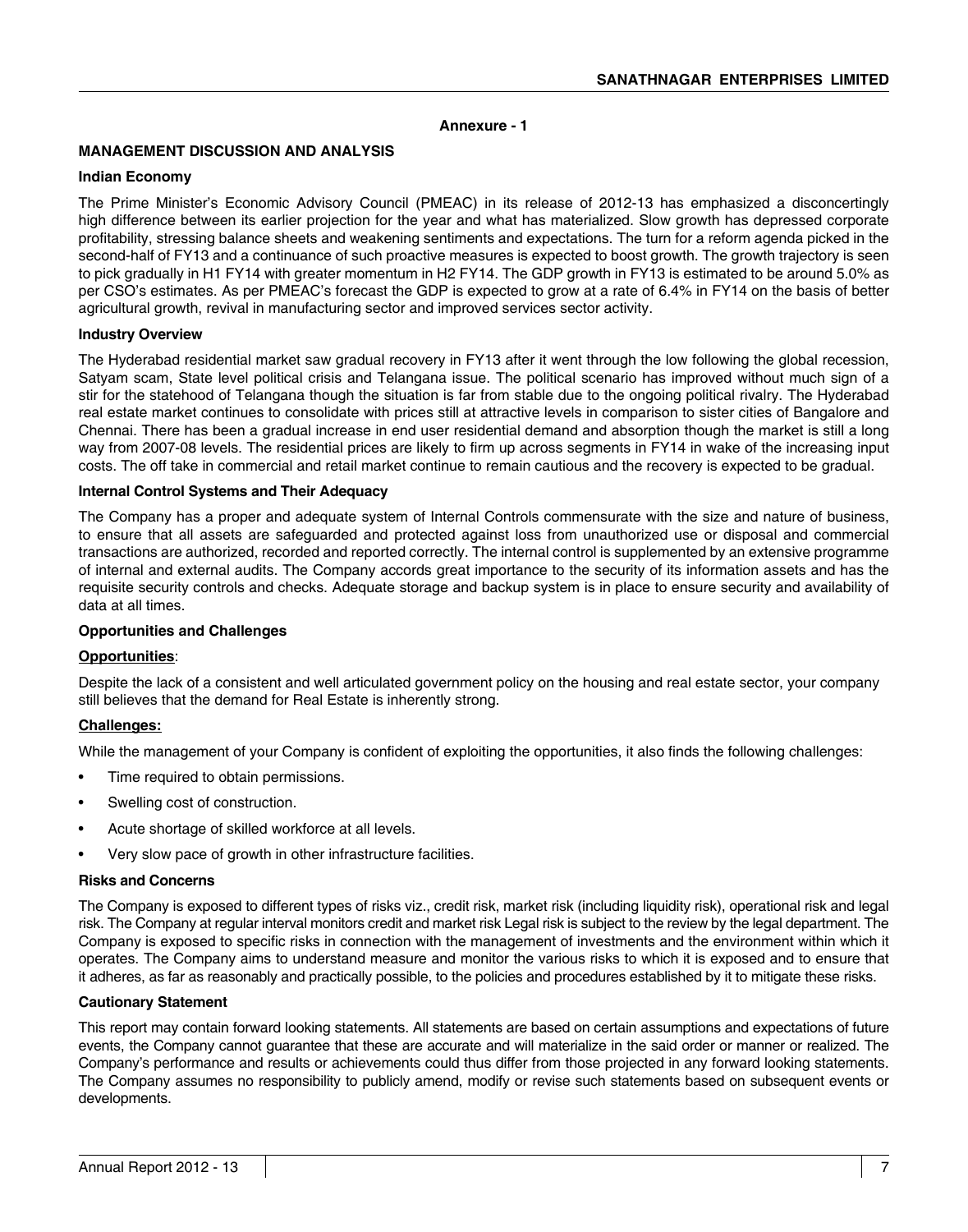# **Annexure - 2**

**Ashish Kumar Gaggar Company Secretary in Practice**

> # Flat No.201, IInd Floor, Lake View Towers, Safari Nagar, Near Hitech City, Kothaguda, Kondapur, Hyderabad – 500084 M: 98492 23007040-64557764 Email: **ashishgaggar.pcs@gmail.com**

### **Certificate on Corporate Governance**

The Members

Sanathnagar Enterprises Limited

I have examined the compliance of conditions of Corporate Governance by Sanathnagar Enterprises Limited for the year ended  $31<sup>st</sup>$  March, 2013, as stipulated in Clause 49 of the Listing Agreement of the said Company with stock exchanges in India. The compliance of conditions of Corporate Governance is the responsibility of the management. My examination was limited to procedures and implementation thereof, adopted by the Company for ensuring the Compliance of the conditions of the Corporate Governance. It is neither an audit nor an expression of opinion on the financial statements of the Company. In my opinion and to the best of my information and according to the explanations given to me, I certify that the Company has generally complied with the conditions of Corporate Governance as stipulated in the above-referred Listing Agreement. I am informed that no investor grievances are pending for a period exceeding one month against the Company as per the records maintained by the Company.

I further state that such compliance is neither an assurance as to the future viability of the Company nor the efficiency or effectiveness with which the management has conducted the affairs of the Company.

### **Ashish Kumar Gaggar**

### **Company Secretary in Practice**

FCS: 6687 CP No.: 7321 Place: Mumbai Date: 10<sup>th</sup> May, 2013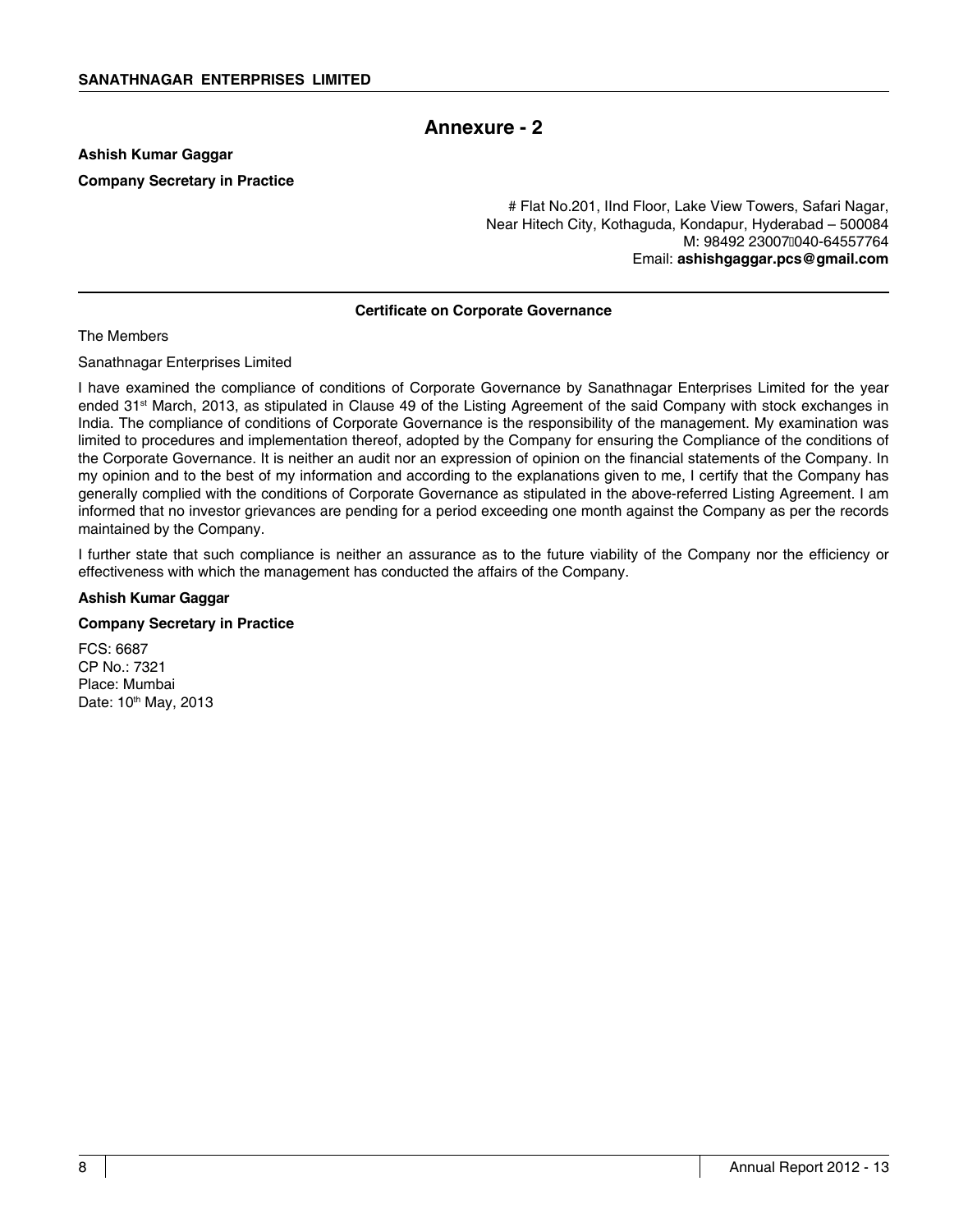# **Report on Corporate Governance**

### **1. Company's philosophy on Code of Corporate Governance**

The Company's philosophy on Corporate Governance envisages transparency, accountability and equity for its operations, and for interactions with its Stakeholders.

### **2. Board of Directors - Composition and Particulars of Directors**

### **Board Composition:**

As on 31<sup>st</sup> March, 2013, the Board of Directors of the Company ("the Board") comprised of 4 Directors, all are Non – Executive Directors out of whom, 2 are Independent Directors. Mr. Pankajkumar Jain is the Chairman of the Board. The details regarding Composition of the Board and category of Directors are enumerated hereunder:

None of the Directors on the Board is a member of more than 10 Committees or Chairman of more than 5 Committees (as specified in clause 49 of the Listing Agreement) across all Public Limited Companies in which he is a Director.

| Category                       | Name of the Director  |
|--------------------------------|-----------------------|
| Non-Independent and            | Mr. Pankajkumar Jain  |
| <b>Non-Executive Directors</b> | Mr. Babusingh Rajguru |
| Independent and                | Mr. Deependra Gupta   |
| <b>Non-Executive Directors</b> | Mr. Sagar Gawde       |

 No Director is related to any other Director on the Board in terms of the definition of 'relative' given under the Companies Act, 1956.

None of the Directors holds any share in the Company as on 31<sup>st</sup> March, 2013.

### **Directors' Profile:**

Brief resume of the Directors proposed to be reappointed / appointed at the forthcoming Annual General Meeting, nature of their expertise in specific functional areas, companies in which they hold directorships/chairmanships of the Board Committees and their shareholding in the Company are provided below:

a. Mr. Deependra Gupta, 41 years, is Inter CA and Science Graduate with expertise in Accounts, Taxation & Finance. Mr. Gupta was appointed as a Director of the Company by the shareholders at the Annual General Meeting of the Company held on 31.12.2009. He is the Chairman of the Audit Committee of the Board of Directors of the Company.

 Mr. Gupta is also on the Board of Sumangla Developers and Farms Private Limited, Shantipriya Developers & Farms Private Limited, Vamadevi Developers And Farms Private Limited, Shankarparvati Reality & Agro Private Limited, Maheshvilla Developers & Farms Private Limited, Susima Buildtech And Farms Private Limited, Mallinath Reality & Agro Private Limited, Kunthunath Facilities Management Private Limited, Suvrata Infrabuild And Farms Private Limited, Saikrupa Infotech Private Limited, Shivchhaya Developers & Farms Private Limited, Susima Infotech Private Limited, Roselabs Finance Limited, Suvidhinath Quality Construction Private Limited, Access Buildtech Private Limited, Suvidhinath Buildtech Private Limited, Alankit Builders And Developers Private Limited, National Standard (India) Limited, Nayan Infracon Private Limited, Vasupujya Developers And Farms Private Limited, Suvrata Software Development Private Limited, Sumatinath Reality & Agro Private Limited, Shravasti Developers And Agro Private Limited, Ramshyam Infracon Private Limited, Mahasen Developers And Farms Private Limited, Copious Developers And Farms Private Limited, Pushpadanta Developers & Farms Private Limited, Tanish Stone Crusher Private Limited, Shri Mangalya Constructions & Farms Private Limited, Sun Villa Estates Private Limited, Accent Buildtech Private Limited, Kritika Infrabuild And Farms Private Limited, Shri Bhairav Properties & Agrofarms Private Limited, Krutvarma Stalwart Developers And Farms Private Limited, Citicellar Constructions & Farms Private Limited, Flying Constructions Private Limited, Shankeshwer Paraswanath Developers And Farms Private Limited, Siddheshwer Real Estate Private Limited, Shree Shantinath Real Estate Private Limited, High Status Buildcon Private Limited, Maa Padmavati Township Private Limited, Balaji Hi-Tech Reality And Engineers Private Limited, Shankeshwer Paraswanath Builders Private Limited, Ma Padmavati Software Support And Services Private Limited, Vardhvinayak Township Development Private Limited, Brightgold Constructions Private Limited, Loknath Infracon Private Limited, FutureTech Constructions & Precast Private Limited and Mandip Finserve Private Limited.

Mr. Gupta does not hold any shares of the Company as on 31st March, 2013.

b. Mr. Pankajkumar Jain 33 years, is a Chartered Accountant and a graduate with expertise in Accounts and Finance. Mr. Jain was appointed as an Additional Director on 21-Jan-2013.

Mr. Pankajkumar Jain is on the Board of Suryakrupa Farms And Constructions Private Limited, National Standard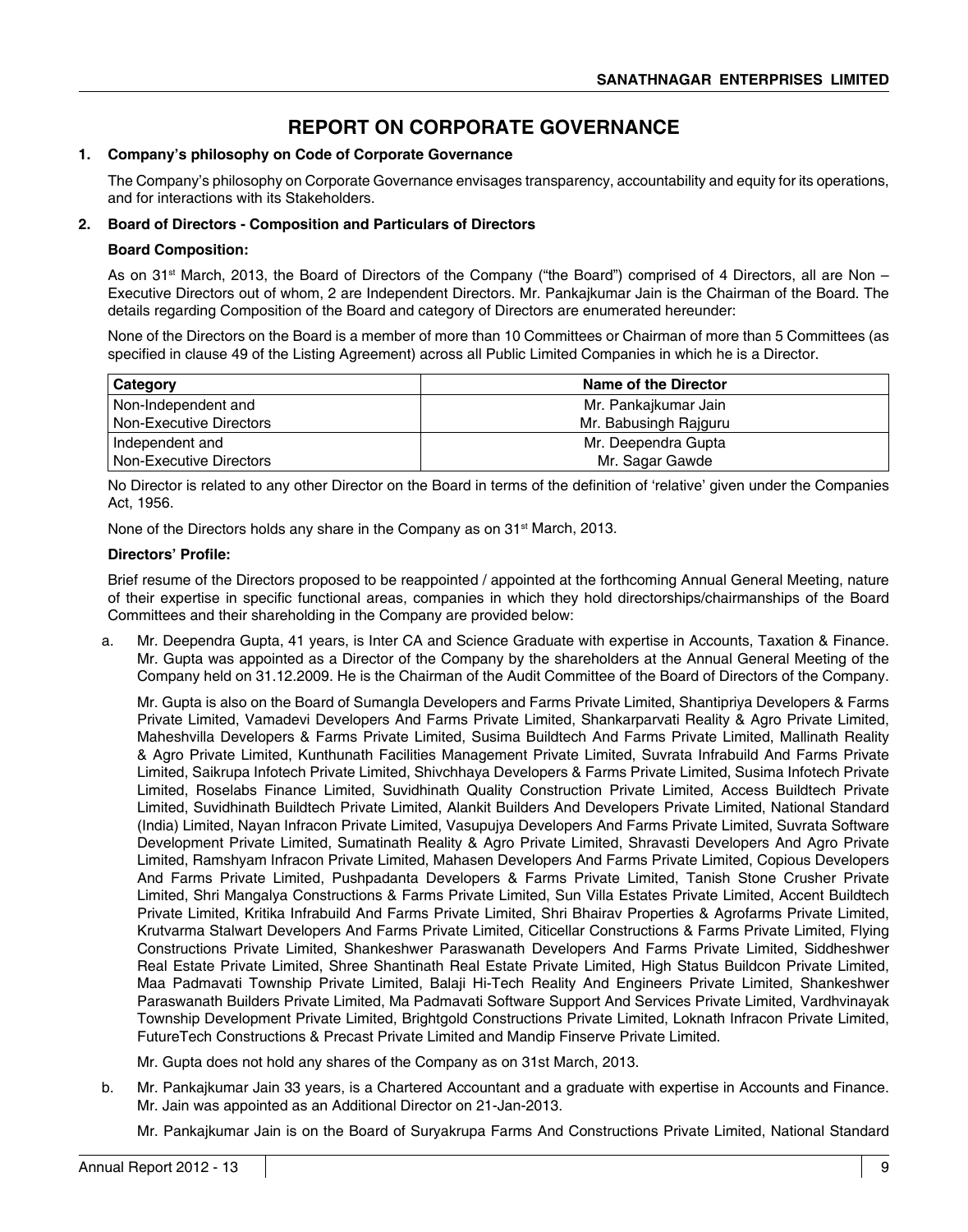(India) Limited, Shri Kailash Properties & Agrofarms Private Limited, Lodha Building And Construction Private Limited, Lodha Home Finance Limited, Lodha Attentive Developers And Farms Private Limited, Arihant Premises Pvt Ltd, Cowtown Land Development Pvt Ltd, Lodha Estate Pvt. Ltd., Anantnath Constructions and Farms Private Limited, Kora Constructions Pvt.Ltd., Chetna Infracon Private Limited, Hotel Rahat Palace Private Limited, Mahavir Build Estate Private Limited, Palava Utilities Private Limited, Lodha Land Developers Private Limited, Ajitnath Hi-Tech Builders Private Limited, Lodha Home Styles Private Limited, Aasthavinayak Real Estate Private Limited, Siddhnath Residential Paradise Private Limited, Shri Nakoda Bhirav Realtors Private Limited, Lodha Prime Buildfarms Private Limited, Odeon Theatres And Properties Private Limited, Sarvavasa Buildtech & Farms Private Limited, Lodha Buildcon Private Limited, Lodha Impression Real Estate Private Limited, Shantinath Designer Construction Private Limited, Lodha Glowing Construction Private Limited, Galaxy Premises Private Limited, Aasthavinayak Estate Company Private Limited, Samvara Buildtech Private Limited, Hi-Class Buildcon Private Limited, Lodha Hi-Rise Builders Private Limited, Sahajanand Hi-Tech Constructions Private Limited, Naminath Builders And Farms Private Limited, Lodha Home Developers Private Limited, Microtec Constructions Private Limited, Lodha Designer Construction Private Limited, Mahavir Premises Private Limited, Lodha Novel Buildfarms Private Limited, Sitaldas Estate Private Limited, Nabhiraja Software Design Private Limited, Lodha Facilities Management Limited, Kidderpore Holdings Ltd, International Airport Builders & Management Services Private Limited, Gandhar Builders Private Limited, Lodha Dwellers Private Limited, Lodha Pinnacle Buildtech And Farms Private Limited, Shri Vardhvinayak Builders Private Limited and Manan Finserve Private Limited.

Mr. Pankajkumar Jain does not hold any shares of the Company as on 31st March, 2013.

 c. Mr. Babusingh Rajguru is a B. Sc Graduate with 25 years of experience.

 Mr. Babusingh Rajguru is also on the Board of Samvara Buildtech Private Limited, Meghal Homes Pvt. Ltd., Lodha Facilities Management Limited, Lodha Novel Buildfarms Private Limited, Palava Utilities Private Limited, Anantnath Constructions and Farms Private Limited, Nabhiraja Software Design Private Limited, Macrotech Constructions Private Limited, Cowtown Land Development Pvt Ltd and Shreeniwas Cotton Mills Limited.

Mr. Babusingh Rajguru does not hold any shares of the Company as on 31st March, 2013.

### **3. Attendance of Directors at Board Meetings, last Annual General Meeting and number of other Directorships and Chairmanships / Memberships of Committees of each Director in various companies**

 The Board met at least once in each quarter and the maximum time gap between two Board Meetings did not exceed the limit prescribed in Clause 49 of the Listing Agreement. The details of participation of directors of the company at Board Meetings and Annual General Meeting during the financial year ended March 31, 2013 are enumerated hereunder:

| Name of the Director  | Directors'<br><b>Identification</b> | Attendance at meetings<br>during 2012-13 |                 | Number of Other<br>Directorship(s) | No of Membership(s)<br>/ Chairmanship(s) of          |  |
|-----------------------|-------------------------------------|------------------------------------------|-----------------|------------------------------------|------------------------------------------------------|--|
|                       | <b>Number</b>                       | <b>Board</b><br><b>Meetings</b>          | <b>Last AGM</b> |                                    | <b>Board Committees of</b><br><b>Other Companies</b> |  |
| Mr. Deependra Gupta   | 02087691                            | 13                                       | Yes             | 2                                  | 4 memberships (including<br>3 as Chairman)           |  |
| Mr. Somnathan Nair    | 01895287                            | 10                                       | No.             | N.A.                               | N.A.                                                 |  |
| Mr. Sagar Gawde       | 02082205                            | 13                                       | No              | 2                                  | 4 memberships (including<br>1 as Chairman)           |  |
| Mr. Sanjay Ambre      | 01831558                            | 10                                       | No.             | N.A.                               | N.A.                                                 |  |
| Mr. Bhaskar Kamat     | 00077457                            | 09                                       | No.             | N.A.                               | N.A.                                                 |  |
| Mr. Manish Joshi      | 05174954                            | 05                                       | N.A.#           | N.A.                               | N.A.                                                 |  |
| Mr. Surendra Shah     | 02254080                            | 10                                       | No              | N.A.                               | N.A.                                                 |  |
| Mr. Pankajkumar Jain  | 05114230                            | 04                                       | N.A.#           | 4                                  | <b>NIL</b>                                           |  |
| Mr. Babusingh Rajguru | 02696937                            | 04                                       | N.A.#           | 2                                  | <b>NIL</b>                                           |  |

N.A. – They have ceased to be director during the year under review.

N.A.# - They were appointed after the last annual general meeting.

- The Directorships held by Directors as mentioned above, do not include Alternate Directorships and Directorships of Foreign Companies, Section 25 Companies and Private Limited Companies.
- In accordance with Clause 49, Memberships / Chairmanships of only the Audit Committees and Shareholders' / Investors' Grievance Committees of Indian Public Companies (excluding Sanathnagar Enterprises Limited) have been considered.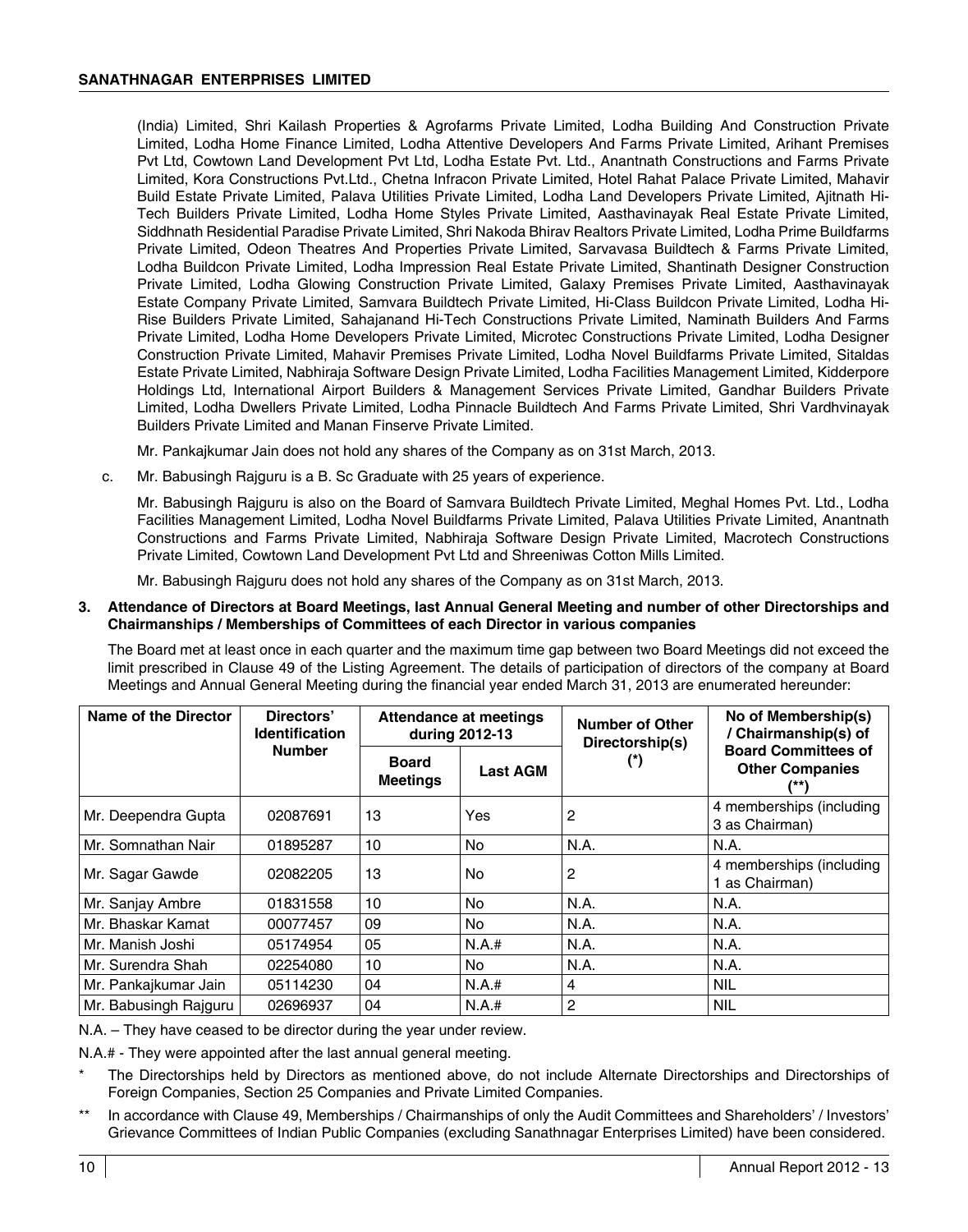### **4. Number of Board Meetings held and the dates on which held**

Thirteen Board Meetings were held during the year 2012-13. The Company has held at least one Board meeting in every three months and the maximum time gap between any such two meetings was not more than four months. The details of the Board meetings are as under:

| Sr. No. | Date                       | <b>Board Strength</b>   | <b>No. of Directors Present</b> |
|---------|----------------------------|-------------------------|---------------------------------|
| 1.      | 10th May, 2012             | $\,6$                   | 6                               |
| 2.      | 28th May, 2012             | $\,6$                   | 6                               |
| 3.      | 8 <sup>th</sup> Aug, 2012  | 6                       | 6                               |
| 4.      | 20th Aug, 2012             | $\,6$                   | $\,6\,$                         |
| 5.      | 11 <sup>th</sup> Oct, 2012 | $\,6\,$                 | 6                               |
| 6.      | 1st Nov, 2012              | 6                       | 6                               |
| 7.      | 7 <sup>th</sup> Nov, 2012  | $\,6$                   | $\,6\,$                         |
| 8.      | 12th Nov, 2012             | 6                       | 6                               |
| 9.      | 15th Nov, 2012             | $\overline{7}$          | $\overline{7}$                  |
| 10.     | 21st Jan, 2013             | 8                       | 8                               |
| 11.     | 11 <sup>th</sup> Feb, 2013 | $\overline{\mathbf{4}}$ | $\overline{\mathbf{4}}$         |
| 12.     | 12th Feb, 2013             | $\overline{4}$          | $\overline{4}$                  |
| 13.     | 14th Feb, 2013             | $\overline{\mathbf{4}}$ | $\overline{\mathbf{4}}$         |

### **5. Board Committees**

Details of the Committees of the Board and other related information are provided hereunder:

### **(a) Audit Committee**

 The Audit Committee comprises of two Independent Directors and one Non Independent Director and the same is in accordance with the provisions of Section 292A of the Companies Act, 1956 and clause 49 of the Listing Agreement. The Audit Committee comprised of Mr. Deependra Gupta, Mr. Sagar Gawde and Mr. Bhaskar Kamat at the beginning of the year.

The composition of Audit Committee was subsequently changed on 15<sup>th</sup> Nov, 2012 pursuant to the appointment of Mr. Manish Joshi in lieu of Mr. Bhaskar Kamat.

The constitution was further changed on 21<sup>st</sup> Jan, 2013 pursuant to the appointment of Mr. Pankajkumar Jain in lieu of Mr. Manish Joshi.

The Committee functions under the Chairmanship of Mr. Deependra Gupta.

 The terms of reference includes, in particular, overseeing the Company's financial reporting process and disclosure of financial reporting information, recommending appointment and removal of external auditor, reviewing statements before submission to the Board and other terms as per Clause 49 of the Listing Agreement to the extent applicable to the Company.

Accordingly, Four Audit Committee meetings were held during the year 2012-2013:

| Sr. No. | <b>Date</b>                     | <b>Member's Strength</b> | <b>No. of Members Present</b> |
|---------|---------------------------------|--------------------------|-------------------------------|
|         | 28 <sup>th</sup> May, 2012      |                          |                               |
|         | 8 <sup>th</sup> August, 2012    |                          |                               |
| Ő.      | 1 <sup>st</sup> November, 2012  |                          |                               |
|         | 12 <sup>th</sup> February, 2013 |                          |                               |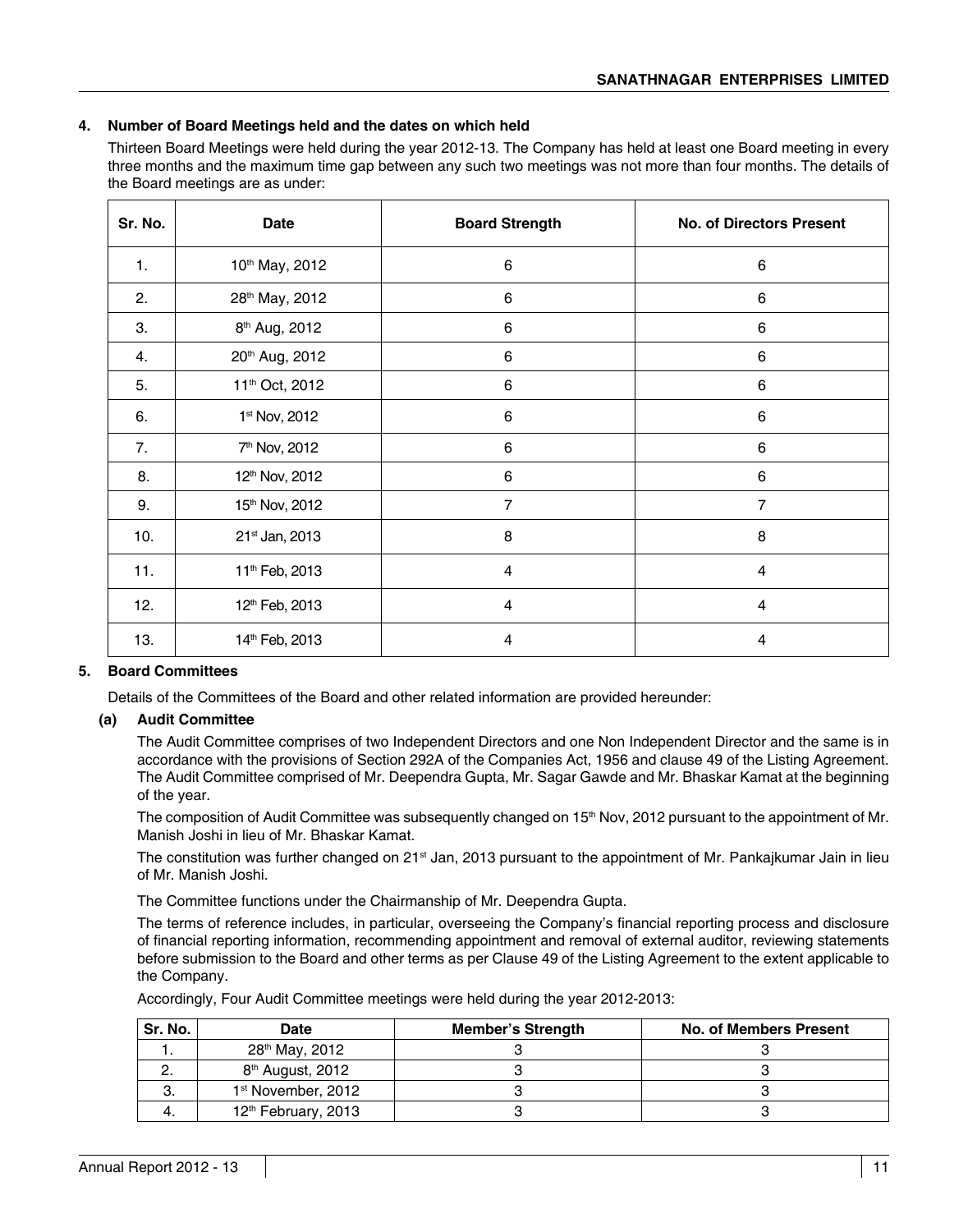### **(b) Shareholders'/ Investors' Grievance Committee**

 The Shareholders' / Investors' Grievance Committee comprised of two Directors, namely, Mr. Surendra Shah and Mr. Bhaskar Kamat at the beginning of the year.

 Subsequently, its composition underwent a change on account of the appointment of Mr. Manish Joshi in lieu of Mr. Bhaskar Kamath on 15<sup>th</sup> Nov, 2012.

Further, its constitution was changed on 21<sup>st</sup> Jan, 2013 due to appointment of Mr. Pankajkumar Jain and Mr. Babusingh Rajguru in place of Mr. Surendra Shah and Mr. Manish Joshi and Mr. Deependra Gupta correspondingly it is comprised of three Directors, namely Mr. Pankajkumar Jain, Mr. Babusingh Rajguru and Mr. Deependra Gupta.

 Seven Committee Meetings were held during the year 2012-13. The Company has held at least one committee meeting in every three months and the maximum time gap between any such two meetings was not more than four months. The details of the Committee meetings are as under:

| Sr. No.   Date |                            | <b>Members' Strength</b> | <b>No. of Members Present</b> |
|----------------|----------------------------|--------------------------|-------------------------------|
| 1.             | 15th May, 2012             |                          |                               |
| 2.             | 31 <sup>th</sup> May, 2012 |                          |                               |
| 3.             | 16th July, 2012            |                          |                               |
| 4.             | 10th Aug, 2012             |                          |                               |
| 5.             | 31 <sup>st</sup> Aug, 2012 |                          |                               |
| 6.             | 10th Oct, 2012             |                          |                               |
|                | 10 <sup>th</sup> Jan, 2013 |                          |                               |

 **Compliance officer:** Mr. Sitansh Magia is the Compliance Officer of the Company for complying with the requirements of Securities Laws and the Listing Agreements with the Stock Exchanges in India.

### **Investor Grievance Redressal**

The number of complaints received and resolved during the year under review and their break-up are as under:

| <b>Type of Complaints</b>         | <b>No. of Complaints Received</b><br>during 2012-13 | <b>No. of Complaints Resolved</b><br>during 2012-13 |
|-----------------------------------|-----------------------------------------------------|-----------------------------------------------------|
| Non-Receipt of Annual Reports     | 04                                                  | 04                                                  |
| Non-Receipt of Dividend Warrant   | N.A.                                                | N.A.                                                |
| Non-Receipt of Share Certificates | 05                                                  | 05                                                  |
| Total                             | 09                                                  | 09                                                  |

There were no outstanding complaints as on 31st March, 2013.

### **6. Code of Business Conduct and Ethics for Directors and Senior Management**

The Company adopted the Code of Business Conduct and Ethics for Directors and Senior Management.

### **Declaration for compliance of Code of Conduct**

 I hereby confirm that the Company has obtained from all the members of the Board and Senior Management team, an affirmation, of compliance with the code of conduct for Directors and Senior Management in respect of financial year ended March 31, 2013.

### **Place: Mumbai Deepak Chitnis Date: 10-May-2013 Manager**

### **7. General Body Meetings**

The last three Annual General Meetings of the Company were held as under:

| Year      | Venue of the Meeting                           | Date       | Time       |
|-----------|------------------------------------------------|------------|------------|
| 2009-2010 | Village,<br>Alankrita<br>Thumkunta<br>Resorts. | 12.11.2010 | 12.00 noon |
|           | Shameerpet Mandal, Hyderabad - 500 078         |            |            |
| 2010-2011 | Village,<br>Alankrita<br>Thumkunta<br>Resorts. | 29.09.2011 | 4.00 p.m.  |
|           | Shameerpet Mandal, Hyderabad - 500 078         |            |            |
| 2011-2012 | Village,<br>Alankrita<br>Thumkunta<br>Resorts. | 26.09.2012 | 12.30 p.m. |
|           | Shameerpet Mandal, Hyderabad - 500 078         |            |            |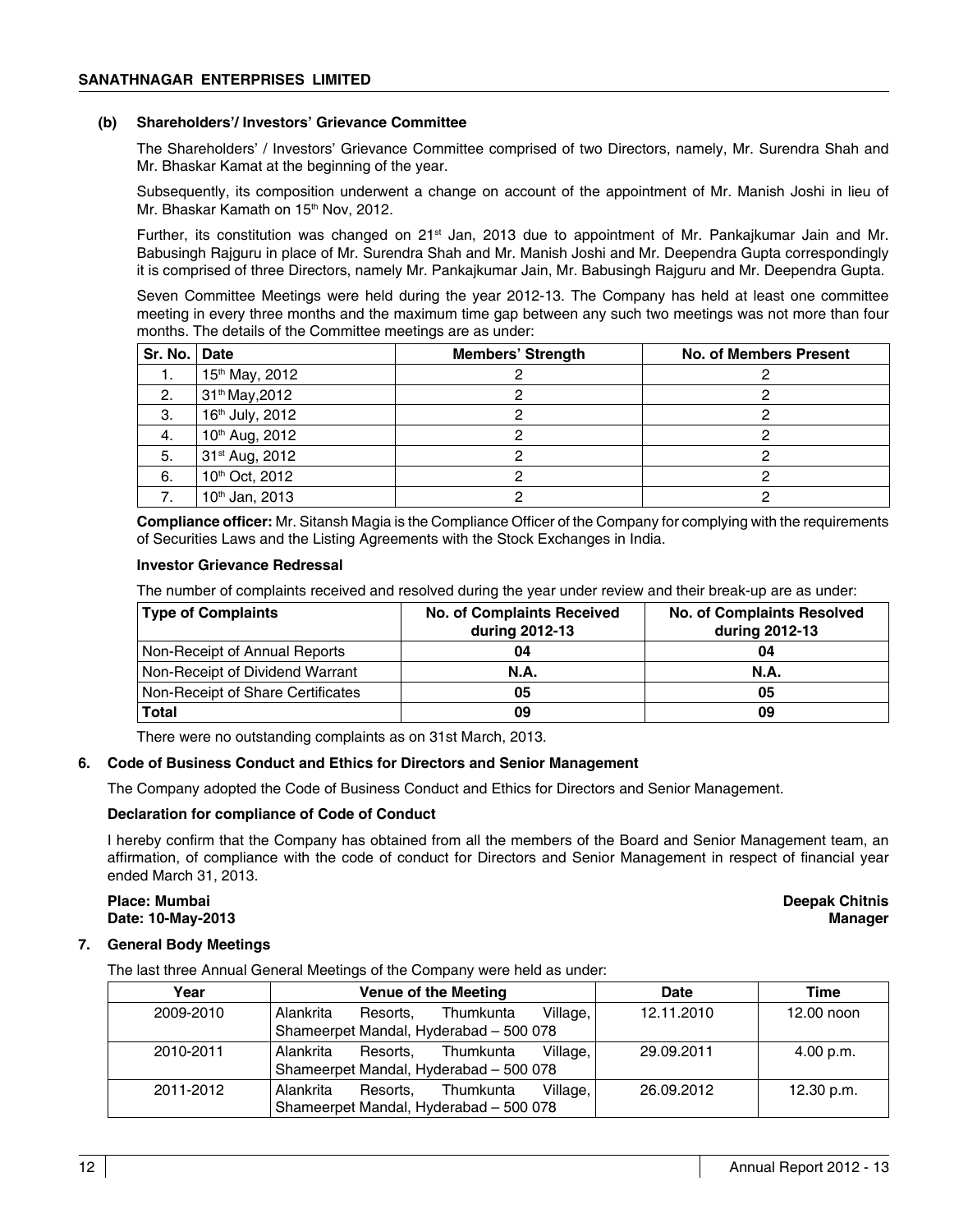### **Special Resolutions passed at the last 3 Annual General Meetings**

| <b>AGM Date</b> | Item No | <b>Particulars</b>                                                              |
|-----------------|---------|---------------------------------------------------------------------------------|
| 12.11.2010      |         | <b>Commencement of New Business</b>                                             |
| 29.09.2011      | ۰.      | Keeping of Registers and Returns at a place other than the registered<br>office |
| 26.09.2012      |         | Alteration of Articles of Association of the Company                            |

During the year 2012-13, 1 resolution was passed through Postal Ballot.

The details of the resolution passed during the year are mentioned hereunder:

| Details                                | <b>Resolution no.1</b><br>(Special Resolution pursuant to section 372A of the Companies Act, 1956 to invest in /<br>provide loan to, give guarantee or security on behalf of bodies corporate) |                          |  |
|----------------------------------------|------------------------------------------------------------------------------------------------------------------------------------------------------------------------------------------------|--------------------------|--|
|                                        | No. of postal ballot forms                                                                                                                                                                     | No. of shares            |  |
| Total<br>ballots<br>postal<br>Received | 197                                                                                                                                                                                            | 28,40,834                |  |
| Number of invalid postal<br>ballots    |                                                                                                                                                                                                | 32                       |  |
| Number of valid postal<br>ballots      | 190                                                                                                                                                                                            | 28,40,802                |  |
| Votes in favour of the<br>Resolution   | 165                                                                                                                                                                                            | 28,37,989<br>$(99.90\%)$ |  |
| Votes<br>the<br>against<br>Resolution  | 25                                                                                                                                                                                             | 2813<br>$(0.10\%)$       |  |

None of the businesses proposed to be passed at the Annual General Meeting require passing a resolution through Postal Ballot.

### **9. Book Closure date**

Register of Members and Transfer Books will remain closed from 23<sup>rd</sup> September, 2013 to 26<sup>th</sup> September, 2013 (both days inclusive) for the purpose of the Annual General Meeting of the Company.

### **10. Disclosures**

**There were no monetary penalties imposed by SEBI or the stock Exchanges or by any statutory authorities for non-compliance on any matters related to capital markets.**

None of the transactions with any of the related parties were in conflict with the interests of the Company.

### **Attention of Members is drawn to the disclosures of transactions with the related parties set out in Notes on Accounts forming part of the Annual Report.**

The related party transactions are entered into based on considerations of various business exigencies such as synergy in operations, sectoral specialisation and the Company's long term strategy for sectoral investments, optimisation of market share and profitability, legal requirements, liquidity and capital resources.

All related party transactions are negotiated at arms length and are only intended to further the interests of the Company.

### **11. Means of Communication**

The Quarterly, half yearly results were published in the Financial Express (all editions) and Andhraprabha (Regional) till the time the Company had its registered office situated in Hyderabad. The annual result of the Company are published in in the Financial Express (all editions) and Apla Mahanagar Paper (after shifting of registered office from Hyderabad to Mumbai). The financial results, shareholding patterns and annual reports are also available on the website of the Company i.e. www.sanathnagar.in. The Company has designated exclusive email ID viz., investors.sel@lodhagroup.com for investor servicing.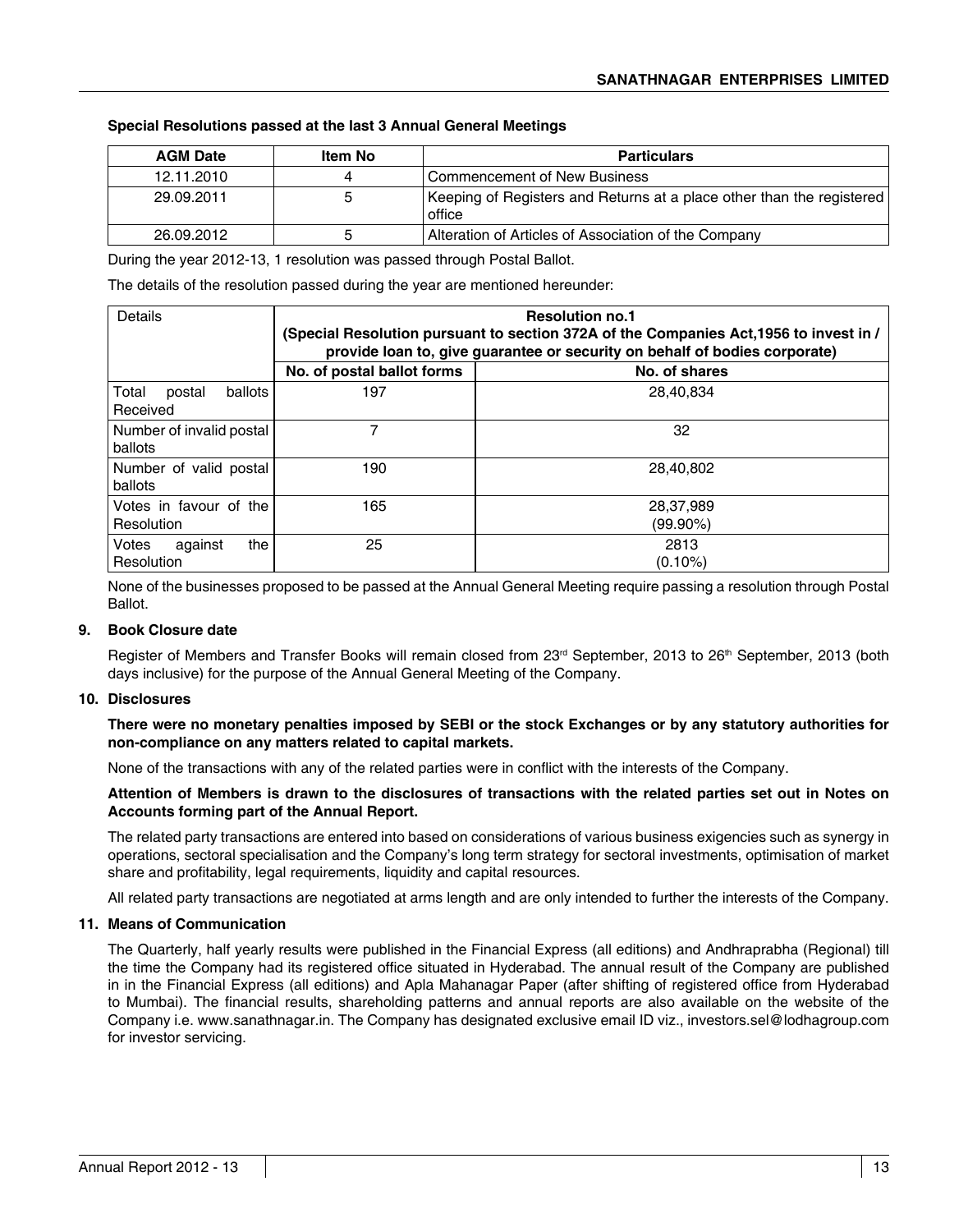### **12. General Shareholders Information**

| (a) | <b>Company Registration Details:</b>                                                                                           | The Corporate Identity Number (CIN) allotted to the Company by<br>Ministry of Corporate Affairs (MCA) is L99999AP1947PLC000675.                                              |                                                                                                 |  |
|-----|--------------------------------------------------------------------------------------------------------------------------------|------------------------------------------------------------------------------------------------------------------------------------------------------------------------------|-------------------------------------------------------------------------------------------------|--|
| (b) | <b>Annual General Meeting</b>                                                                                                  | Friday, 27 <sup>th</sup> September, 2013 at 2.30 p.m. at Lodha Excelus, 7th                                                                                                  |                                                                                                 |  |
|     | (Day, Date, Time and Venue)                                                                                                    | floor, N M Joshi Marg, Mahalaxmi, Mumbai - 400 011                                                                                                                           |                                                                                                 |  |
| (c) | <b>Financial Calendar</b>                                                                                                      | Financial Year April 1, 2012 to March 31, 2013                                                                                                                               |                                                                                                 |  |
| (d) | <b>Book Closure Period</b>                                                                                                     | From Monday, 23rd September, 2013 to Thursday, 26th September,<br>2013 (both days inclusive) for the purpose of the Annual General<br>Meeting of the Company.                |                                                                                                 |  |
| (e) | <b>Dividend Payment Date</b>                                                                                                   | No dividend on equity is recommended by the Board.                                                                                                                           |                                                                                                 |  |
| (f) | <b>E-mail address for shareholders</b>                                                                                         | investors.sel@lodhagroup.com                                                                                                                                                 |                                                                                                 |  |
| (g) | Listing of Equity Shares at Stock BSE LIMITED (BSE)                                                                            |                                                                                                                                                                              |                                                                                                 |  |
|     | (nation<br>wise<br><b>Exchange</b><br>terminal)                                                                                | trading Phiroze Jeejeebhoy Towers,<br>Dalal Street, Mumbai - 400 001.                                                                                                        |                                                                                                 |  |
| (h) | <b>Stock Code</b>                                                                                                              |                                                                                                                                                                              |                                                                                                 |  |
|     | <b>Trading Symbol at</b><br>(i)                                                                                                | <b>BSE Limited</b>                                                                                                                                                           | 509423                                                                                          |  |
|     |                                                                                                                                | (Trading suspended)                                                                                                                                                          |                                                                                                 |  |
|     | <b>Demat ISIN Numbers</b><br>(ii)                                                                                              | <b>Equity Shares</b>                                                                                                                                                         | CDSL-INE 367E01017-<br>inoperative since 2001 in view of<br>trading suspended<br>NSDL - Awaited |  |
| i)  | <b>Outstanding GDRs/ ADRs/ Warrants/ Not Applicable</b><br><b>Convertible Instruments</b>                                      |                                                                                                                                                                              |                                                                                                 |  |
| j)  | <b>Investor Correspondence</b>                                                                                                 |                                                                                                                                                                              |                                                                                                 |  |
|     | For change in address, change of CIL Securities Limited,<br>bank mandate, Nomination, transfer,<br>Dematerialsation of shares. | 214, Raghava Ratna Towers,<br>Chirag Ali Lane, Hyderabad-500001                                                                                                              |                                                                                                 |  |
|     | Any Query on Annual Report                                                                                                     | 10 <sup>th</sup> Floor, CS Dept., Lodha Excelus,<br>Apollo Mills Compound, N.M. Joshi Marg,<br>Mahalaxmi, Mumbai -400011<br>Phone $-$ (022) 61334242                         |                                                                                                 |  |
| (k) | <b>Share Transfer Agent</b>                                                                                                    | <b>CIL Securities Limited</b>                                                                                                                                                |                                                                                                 |  |
|     |                                                                                                                                | 214, Raghava Ratna Towers<br>Chirag Ali Lane<br>Hyderabad-500001<br>E-Mail: rta@cilsecurities.com<br>Telephone Nos.: +91-040-23202465, 23203145<br>Fax No.: +91-040-23203028 |                                                                                                 |  |

### **(l) Share Transfer System**

Share Transfer forms, which are received in Physical form, are processed and the Share Certificates are returned to the shareholders, subject to the documents being valid and complete in all respects.

The Company was offering the facility of Transfer cum De-mat. However, due to trading being suspended, CDSL is unable to process demat requests/ transmissions. Request to permit the operation of CDSL is pending.

Further, all work relating to Share registry in terms of both Physical and electronic mode are being maintained with CIL Securities Limited, a SEBI registered R&T Agent.

### **(m) Distribution of Shareholding as on 31st March, 2013**

| SI. No. | Category           | No. of Shares Held | % of total shares held<br>to total Share- holding |
|---------|--------------------|--------------------|---------------------------------------------------|
|         | Promoters          | 2908037            | 92.32                                             |
|         | Mutual Funds & UTI | 4644               | 0.15                                              |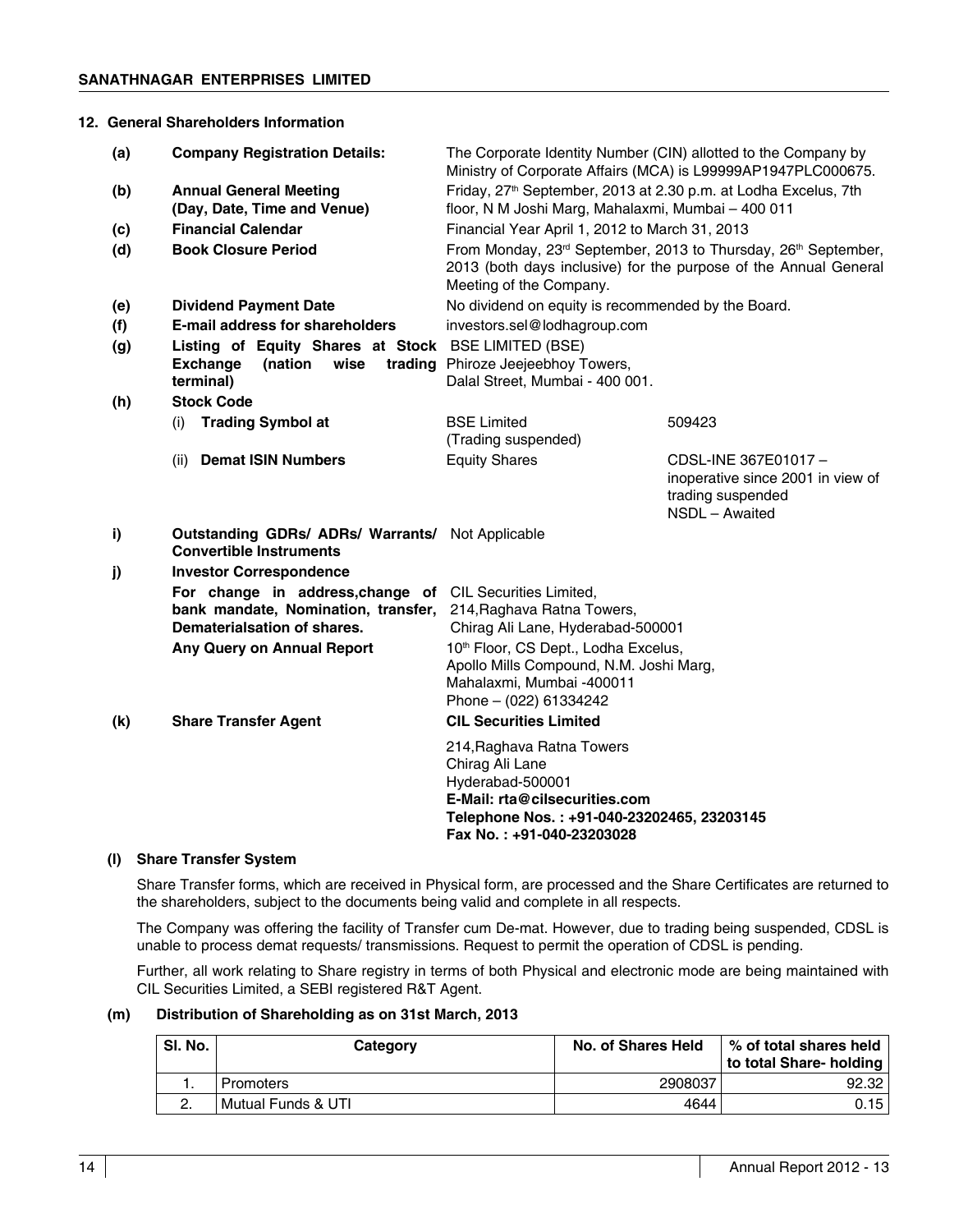| 3. | Banks, Financial Institutions and Insurance |         |        |
|----|---------------------------------------------|---------|--------|
|    | Companies                                   | 22897   | 0.73   |
| 4. | Central Government/State Government.        | 32496   | 1.03   |
| 5. | <b>Flis</b>                                 |         | 0      |
| 6. | <b>Private Corporate Bodies</b>             | 132626  | 4.21   |
| 7. | Indian Public                               | 49290   | 1.56   |
| 8. | NRI/OCBs                                    | 10      |        |
|    | <b>Grand Total</b>                          | 3150000 | 100.00 |

### **(n) Shareholding Pattern by Size as on 31st March, 2013**

|             | <b>SHARES</b> | No of Holders | % Held | No of Shares | % Held |
|-------------|---------------|---------------|--------|--------------|--------|
| <b>From</b> | Upto          |               |        |              |        |
| <b>UPTO</b> | 5000          | 10131         | 99.92  | 61909        | 1.97   |
| 5001        | 10000         |               | 0.01   | 8100         | 0.26   |
| 10001       | 20000         | 2             | 0.02   | 28982        | 0.92   |
| 20001       | 30000         | 0             | 0.00   | 0            | 0.00   |
| 30001       | 40000         |               | 0.01   | 32496        | 1.03   |
| 40001       | 50000         | 0             | 0.00   | $\Omega$     | 0.00   |
| 50001       | 100000        |               | 0.01   | 53985        | 1.71   |
| 100001      | <b>ABOVE</b>  | 3             | 0.03   | 2964528      | 94.11  |
|             | Total         | 10139         | 100.0  | 3150000      | 100.00 |

### **(o) Liquidity**

 The Company's shares are presently suspended on the Stock Exchanges. 7.68% of the Company's shares are held by the Public Shareholders.

### **12. Compliance Certificate**

Certificate confirming compliance with the conditions of Corporate Governance as stipulated under Clause 49 of Listing Agreement, is annexed to the Directors' Report forming part of the Annual Report.

### **13. CEO and CFO Certification**

The Manager of the Company and the Chief Financial Officer of the Company have given annual certification on financial reporting and internal controls to the Board in terms of Clause 49.

### **14. Capital Integrity Audit**

The Company has been submitting quarterly Reconciliation of Share Capital Audit Report to the Stock Exchanges in India where the securities of the Company are listed.

### **15. Fees to Statutory Auditors**

Audit Fees to the Statutory Auditors for the year ended 31st March, 2013 was Rs. 3, 50,000.

### **16. Non Mandatory Requirements**

The Company has not adopted non mandatory requirements of Corporate Governance during the year under report.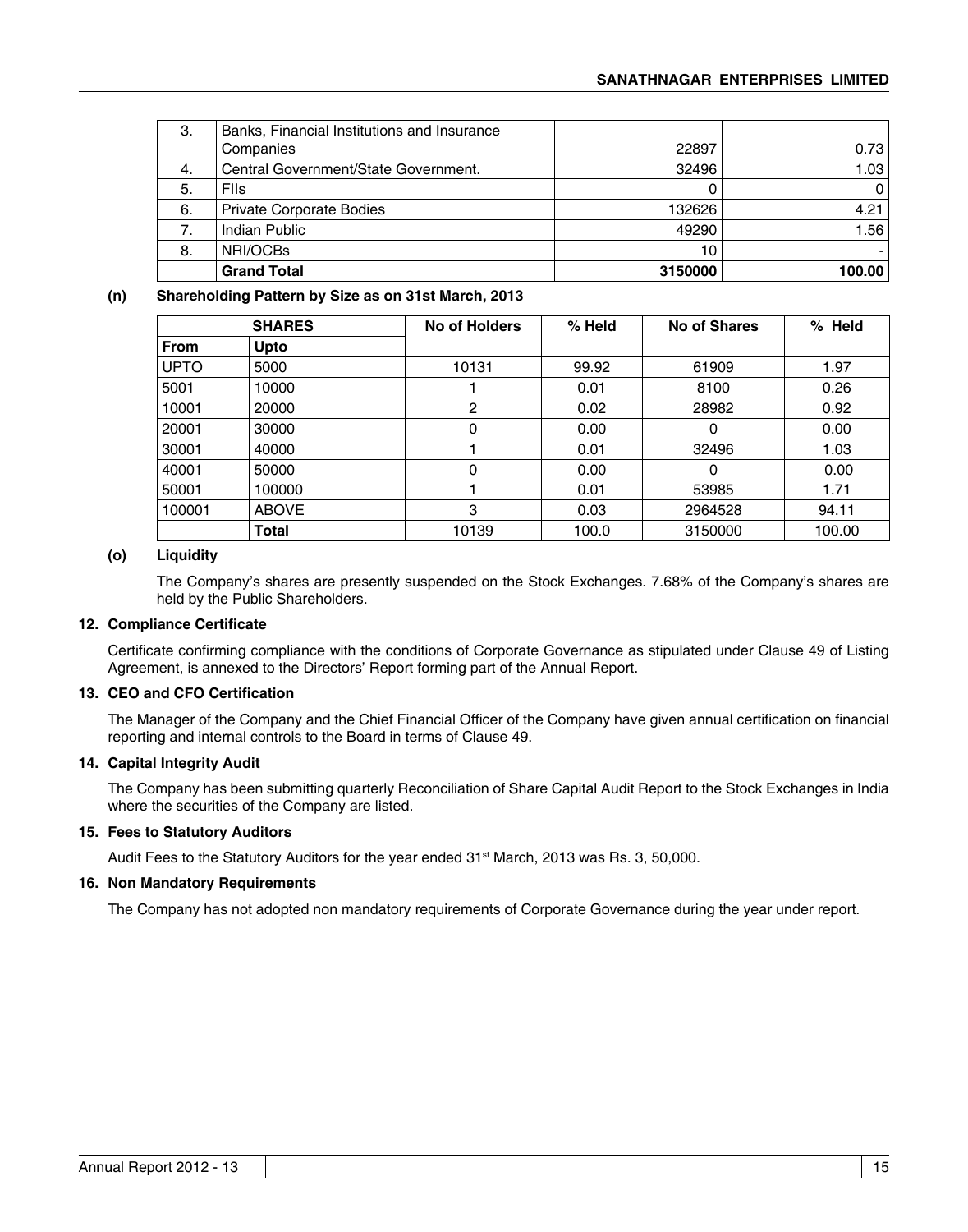# **Annexure – 3**

**Ashish Kumar Gaggar**

**Company Secretary in Practice**

# Flat No.201, IInd Floor, Lake View Towers, Safari Nagar, Near Hitech City, Kothaguda, Kondapur, Hyderabad – 500084 M: 98492 23007040-64557764 Email: **ashishgaggar.pcs@gmail.com**

| Company Regn.No. | 01-000675                |
|------------------|--------------------------|
| Nominal Capital  | <u>Rs.15,00,00,000/-</u> |

To, The Members

### **SANATHNAGAR ENTERPRISES LIMITED**

Regd.Off: 216,Shah & Nahar Industrial Estate, Dr. E. Moses Road, Worli, Mumbai-400018

I have examined the registers, records, books and papers of **SANATHNAGAR ENTERPRISES LIMITED** (**"the Company"**) as required to be maintained under the Companies Act, 1956, (the Act) and the rules made thereunder and also the provisions contained in the Memorandum and Articles of Association of the Company for the financial year ended on 31<sup>st</sup> March, 2013. In my opinion and to the best of my information and according to the examinations carried out by me and explanations furnished to me by the Company, its officers and agents, I certify that in respect of the aforesaid financial year:

- 1. The Company has kept and maintained all registers as stated in Annexure "A" to this certificate, as per the provisions and the rules made there under and all entries therein have been duly recorded;
- 2. The Company has duly filed the forms and returns as stated in Annexure "B" to this certificate, with the Registrar of Companies, Regional Director, Central Government, Company Law Board or other authorities within the time prescribed under the Act and the rules made there under; or with a delay after paying the additional fees, if any.
- 3. The Company, being a Public Limited Company, the restriction clauses as provided in Section 3(l)(iii) of the Companies Act, 1956 is not applicable;
- 4. The Board of Directors duly met 13 times on 10<sup>th</sup> May, 2012, 28<sup>th</sup> May, 2012, 8<sup>th</sup> Aug, 2012, 20<sup>th</sup> Aug, 2012, 11<sup>th</sup> Oct, 2012, 1st Nov, 2012, 7<sup>th</sup> Nov, 2012, 12<sup>th</sup> Nov, 2012, 15<sup>th</sup> Nov, 2012, 21st Jan, 2013, 11<sup>th</sup> Feb, 2013, 12<sup>th</sup> Feb, 2013 and 14<sup>th</sup> Feb, 2013, in respect of which meetings proper notices were given and the proceedings were properly recorded and signed including the circular resolutions passed in the Minutes Book maintained for the purpose.
- 5. The Company closed its Register of Members from 24<sup>th</sup> Sept, 2012 to 26<sup>th</sup> Sept, 2012 (both days inclusive) and necessary compliance of Section 154 of the Act has been made;
- 6. The Annual General Meeting for the financial year ended on  $31<sup>st</sup>$  March, 2012 was held on  $26<sup>th</sup>$  September, 2012 after giving due notice to the members of the company and the resolutions passed thereat were duly recorded in Minutes Book maintained for the purpose;
- 7. No Extraordinary General Meeting was held during the financial year 2012-13.
- 8. The Company has not advanced loan to its directors and/or persons or firms or companies referred in Section 295 of the Act;
- 9. The Company has duly complied with the provisions of Section 297 of the Act in respect of contracts specified in that section;
- 10. The Company has made necessary entries in the register maintained under Section 301 of the Act;
- 11. The Company was not required to obtain approvals from the Board of Directors, Members and previous approval of the Central Government pursuant to Section 314 of the Act,
- 12. The Company was not required to issue of duplicate share certificates during the year.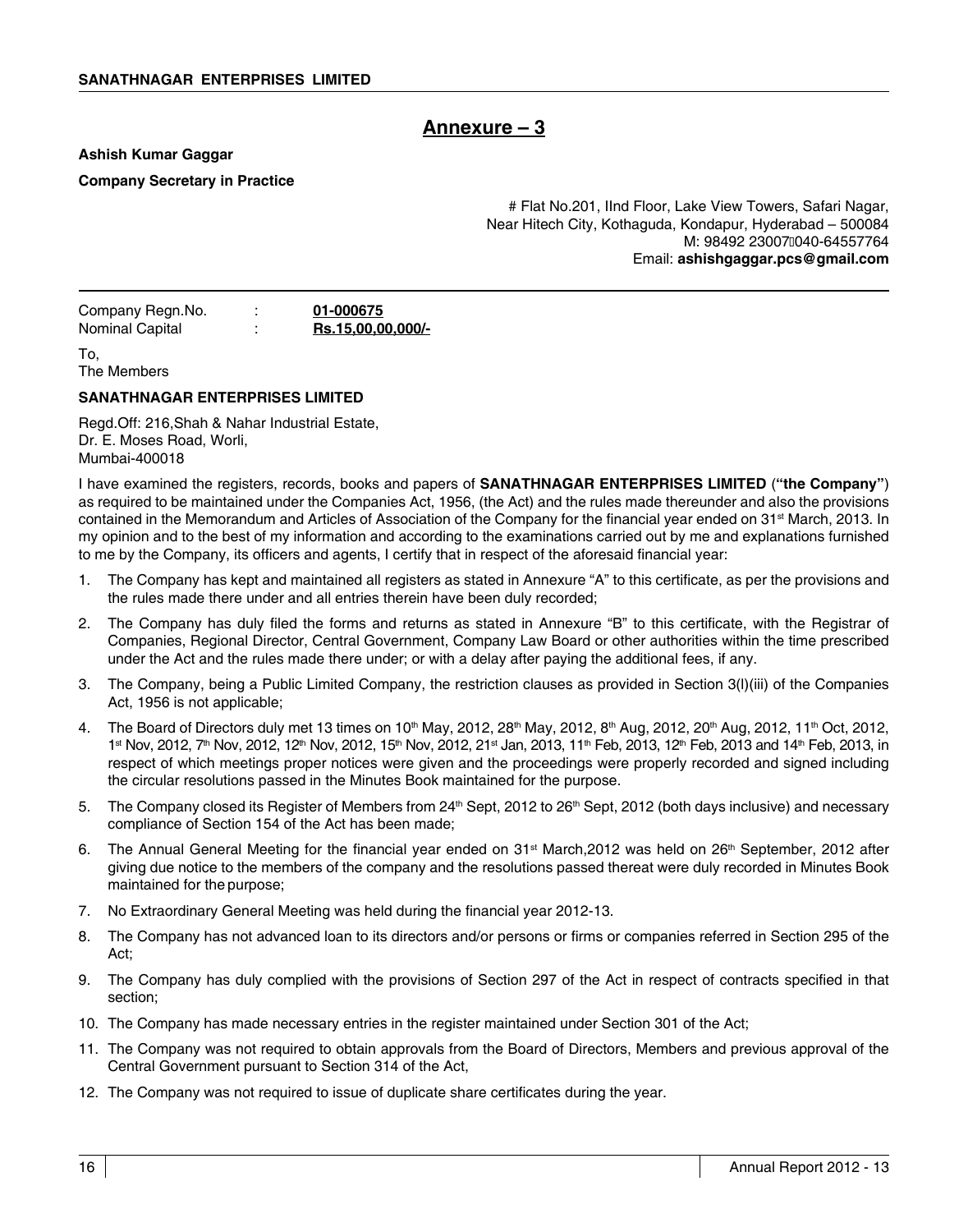13. The Company -

- (i) Has delivered all the certificates on allotment of securities and on lodgments thereof for transfer / transmission or any other purpose in accordance with the provisions of the Act;
- (ii) Has not deposited any amount in a separate Bank account as no dividend was declared during the financial year;
- (iii) Was not required to post warrants to any member of the company as no dividend was declared during the financial year;
- (iv) Does not have amounts in unpaid dividend account, application money due for refund, matured deposits, matured debentures and the interest thereon which have remained unpaid/unclaimed/unpaid for a period of seven years and hence transferring of the same to the Investor Education and Protection Fund does not arise;
- (v) Has complied with the requirements of Section 217 of the Act;
- 14. The Board of Directors of the Company is duly constituted and the appointment of directors, additional directors have been duly made;
- 15. No appointment of Manager / Whole time director / Managing Director was made during the financial year under review.
- 16. The Company has not appointed any Sole-selling agents during the financial year;
- 17. The Company has obtained all necessary approvals of Central Government, Company Law Board, Regional Director, Registrar of Companies or such other authorities as may be prescribed under various provisions of the Act.
- 18. The directors have disclosed their interest in other firms/companies to the Board of Directors pursuant to the provisions of the Act and the rules made there under;
- 19. The Company has not issued any shares/debentures/other securities during the financial year;
- 20. The Company has not bought back any shares during the financial year.
- 21. There was no redemption of preference shares/debentures during the financial year;
- 22. There were no transaction necessitating the Company to keep up in abeyance the rights to dividend, rights shares and bonus shares pending registration of transfer of shares;
- 23. The Company has not invited/accepted any deposits including any unsecured loans falling within the purview of section 58A during the financial year.
- 24. The amount borrowed by the Company from directors, members, public, financial institutions, banks and others during the financial year ending  $31<sup>st</sup>$  March, 2013 is within the borrowing limits of the Company.
- 25. The Company has made loans and investments or given guarantees or provided securities to other bodies corporate in compliance with the provisions of the Act and has made necessary entries in the register kept for the purpose.
- 26. The Company has altered the provisions of the Memorandum with respect to situation of the Company's registered office from one State to another during the year under scrutiny after complying with the provisions of the Act;
- 27. The Company has not altered the provisions of the memorandum with respect to the objects of the Company during the year under scrutiny;
- 28. The Company has not altered the provisions of the memorandum with respect to name of the company during the year under scrutiny;
- 29. The Company has not altered the provisions of the memorandum with respect to share capital of the Company during the year;
- 30. the company has altered its articles of association after obtaining approval of members in the general meeting held on 26<sup>th</sup> September 2012 and the amendments to the articles of association have been duly registered with the Registrar of Companies;
- 31. There was no prosecution initiated against or show cause notices received by the Company and no fines and penalties or any other punishment was imposed on the Company during the financial year for offences under the Act.
- 32. The Company has not received any money as security from its employees during the financial year.
- 33. The Company was not required to constitute any Provident Fund and accordingly the provisions of the Section 418 of the Act are not applicable.

### **Ashish Kumar Gaggar**

### **Company Secretary in Practice**

FCS: 6687 CPNo.: 7321 Place: Mumbai Date: 10 May, 2013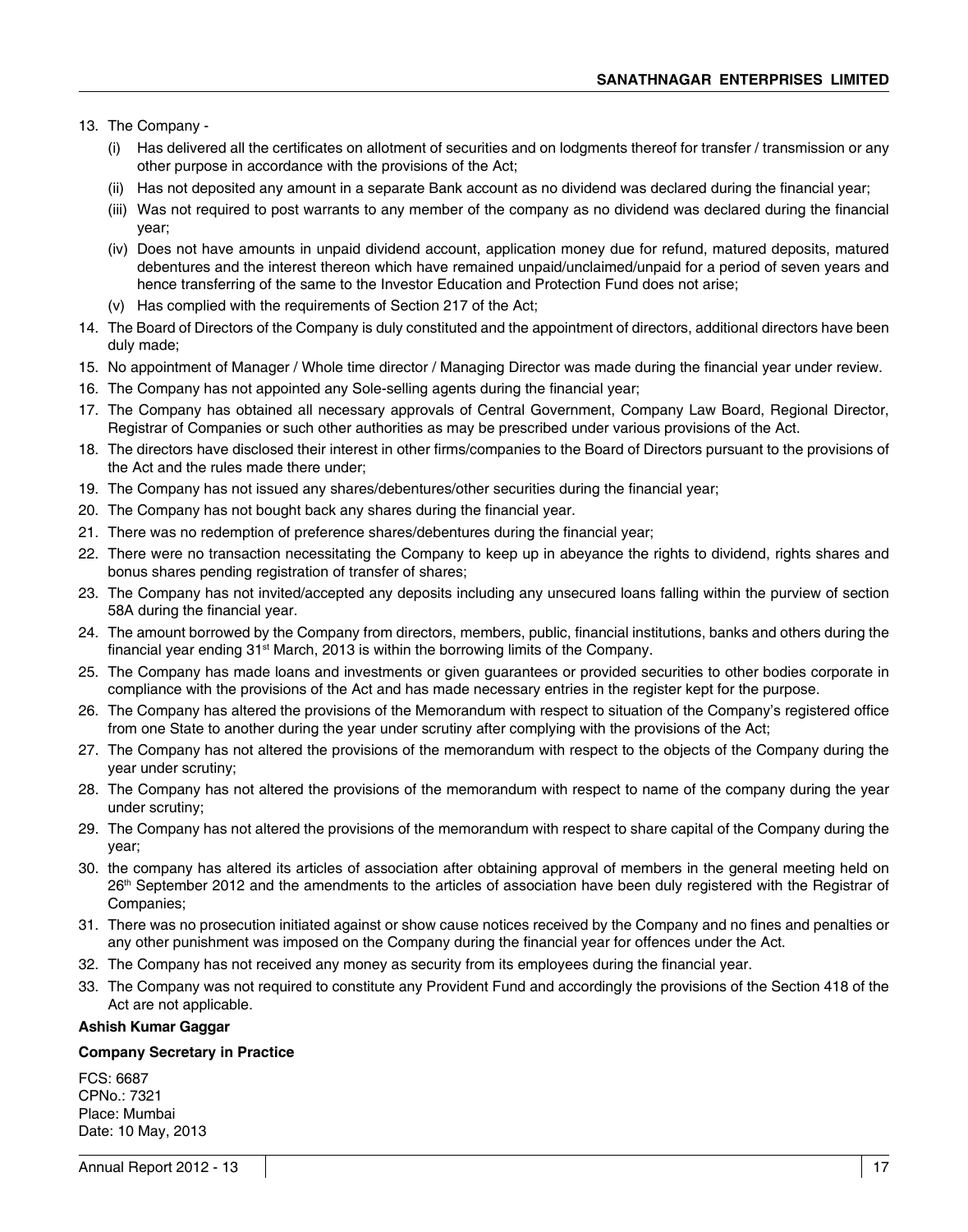### **ANNEXURE-"A" (FORMING PART OF COMPLIANCE CERTIFICATE)**

### **STATUTORY REGISTERS / RETURNS AS MAINTAINED BY THE COMPANY**:

- 1. Register of Charges under Section 143
- 2. Register of Members under Section 150
- 3. Copies of Annual Returns prepared under Section 159 & 160
- 4. Minutes Book of Meetings of Board of Directors u/s.193
- 5. Minutes Book of Proceedings of General Meetings u/s.193
- 6. Books of Accounts and other Records under Section 209
- 7. Register of particulars of Contracts in which Directors are interested under Section 301
- 8. Register of Managing Director, Directors, Manager and Secretary under Section 303
- 9. Register of Director's shareholding under Section 307

### **OTHER REGISTERS**

- 1. Register of Director's Attendance
- 2. Register of Shareholder's Attendance
- 3. Register of Transfers

### **Ashish Kumar Gaggar**

### **Company Secretary in Practice**

FCS: 6687 CP No.: 7321 Place: Mumbai Date: 10 May, 2013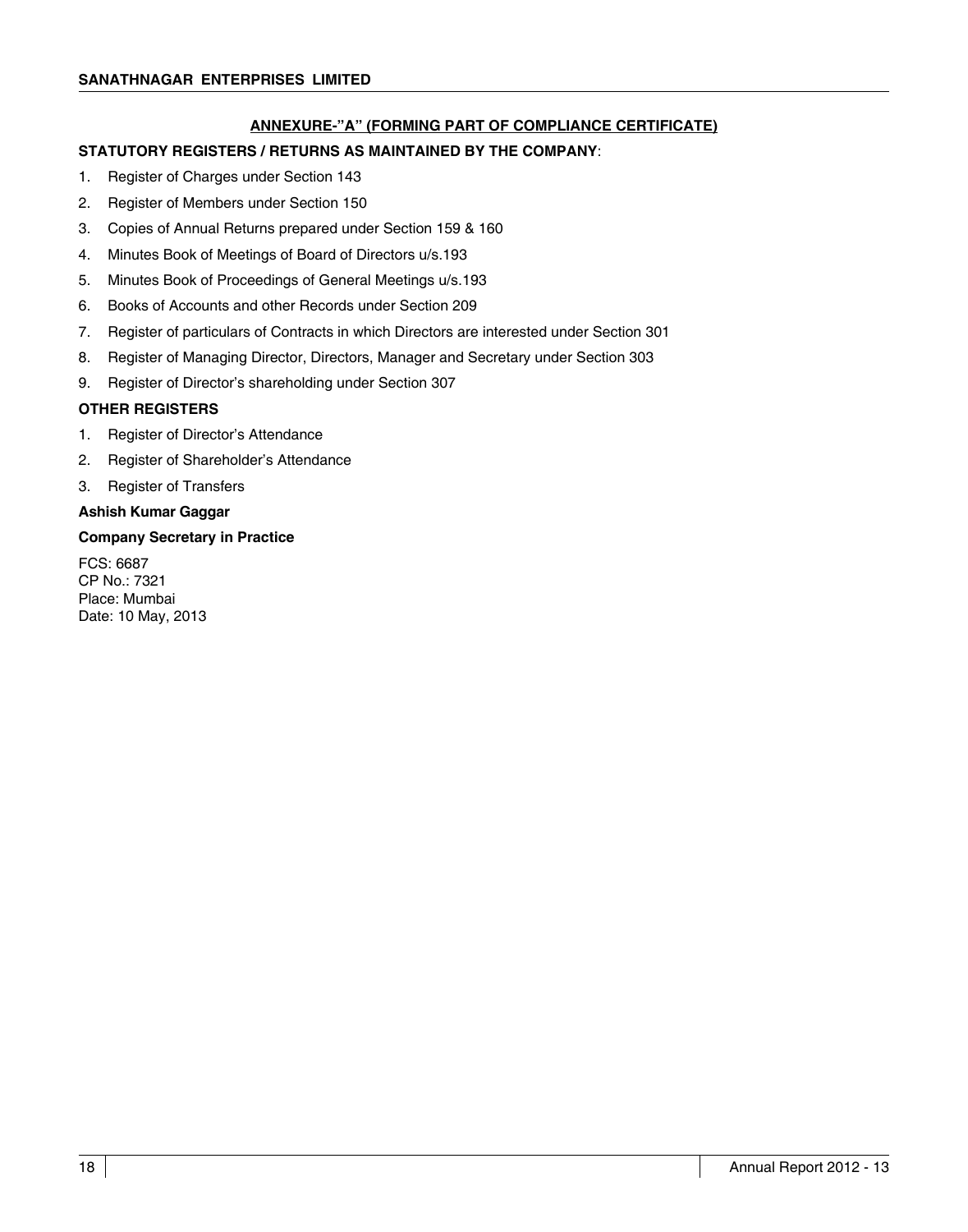| Sr. No | Form<br>No/ Return | Filed u/s                                                                                                       | Date of Filing | Whether filed within<br>the prescribed time<br>(Yes/No) | If delay in filing<br>whether<br>requisite fee<br>paid |
|--------|--------------------|-----------------------------------------------------------------------------------------------------------------|----------------|---------------------------------------------------------|--------------------------------------------------------|
| 1.     | Form 61            | Filed for serving of intimation<br>to Registrar of Companies,<br>Hyderabad                                      | 18/07/2012     | Not Applicable                                          | (Yes/No)<br>Not Applicable                             |
| 2.     | Form 23            | 31                                                                                                              | 01/10/2012     | Yes                                                     | Not Applicable                                         |
| 3.     | Form 23B           | 224(1A)                                                                                                         | 03/10/2012     | Yes                                                     | Not Applicable                                         |
| 4.     | Form 32            | 260                                                                                                             | 19/11/2012     | Yes                                                     | Not Applicable                                         |
| 5.     | Form 20B           | 159                                                                                                             | 23/11/2012     | Yes                                                     | Not Applicable                                         |
| 6.     | Form 61            | Petition for shifting of<br>registered office of the<br>Company filed with Registrar<br>of Companies, Hyderabad | 01/12/2012     | Yes                                                     | Not Applicable                                         |
| 7.     | Form 24AAA         | 17                                                                                                              | 01/12/2012     | Yes                                                     | Not Applicable                                         |
| 8.     | Form 23AC          | 220                                                                                                             | 15/01/2013     | Yes                                                     | Not Applicable                                         |
| 11.    | Form 23ACA         | 220                                                                                                             | 15/01/2013     | Yes                                                     | Not Applicable                                         |
| 12.    | Form 32            | 260                                                                                                             | 01/02/2013     | Yes                                                     | Not Applicable                                         |
| 13.    | Form 62            | 192A                                                                                                            | 20/02/2013     | Yes                                                     | Not Applicable                                         |
| 14.    | Form 21            | 17(1)                                                                                                           | 28/03/2013     | Yes                                                     | Not Applicable                                         |
| 15.    | Form 66            | For Filing of Compliance<br>Certificate                                                                         | 18/10/2012     | Yes                                                     | Not Applicable                                         |

# **ANNEXURE-"B" (FORMING PART OF COMPLIANCE CERTIFICATE)**

### **Ashish Kumar Gaggar**

### **Company Secretary in Practice**

FCS: 6687 CPNo.: 7321 Place: Mumbai Date: 10 May, 2013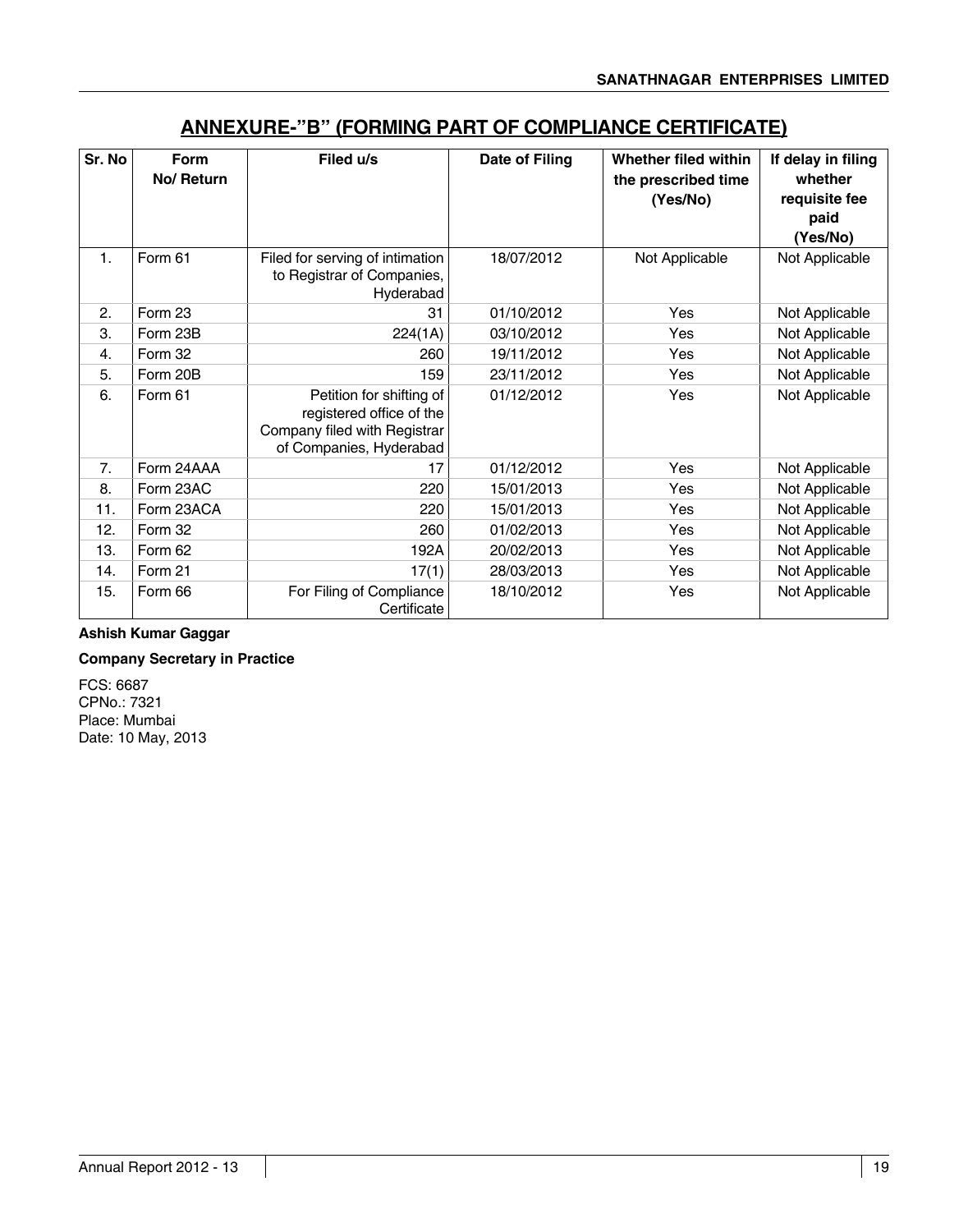# **Annexure - 4**

### **Disclosure of particulars under Section 217(1) (e) of the Companies Act, 1956 read with the Companies (Disclosure of Particulars in the Report of Board of Directors) Rules, 1988.**

| $\overline{\mathbf{A}}$ | <b>Conservation of Energy</b>                                                                                                                                                     |                                                                                                                                                                                                                                              |  |  |
|-------------------------|-----------------------------------------------------------------------------------------------------------------------------------------------------------------------------------|----------------------------------------------------------------------------------------------------------------------------------------------------------------------------------------------------------------------------------------------|--|--|
| a)                      | Energy conservation measures taken                                                                                                                                                | The operations of the Company are not energy intensive. However the<br>Company has taken following initiatives towards energy conservation<br>measures:-                                                                                     |  |  |
|                         |                                                                                                                                                                                   | $\bullet$<br>Waste water is treated and recycled for usage in flushing and gardening.                                                                                                                                                        |  |  |
|                         |                                                                                                                                                                                   | Rain water harvesting is being implemented in order to conserve water<br>$\bullet$<br>and recharge ground water table.                                                                                                                       |  |  |
|                         |                                                                                                                                                                                   | Flyash (byproduct of power plants) is being used to replace cement in<br>$\bullet$<br>all concrete including high performance concrete and masonry / plaster<br>activities.                                                                  |  |  |
|                         |                                                                                                                                                                                   | Usage of natural sand has been brought to minimum.<br>$\bullet$                                                                                                                                                                              |  |  |
|                         |                                                                                                                                                                                   | Usage of burnt clay bricks has almost stopped.<br>$\bullet$                                                                                                                                                                                  |  |  |
|                         |                                                                                                                                                                                   | Usage of energy efficient equipments at project site.<br>$\bullet$                                                                                                                                                                           |  |  |
|                         |                                                                                                                                                                                   | Variable frequency drives are being used in order to calibrate the usage<br>$\bullet$<br>of services based on increase or reduction in demand loads.                                                                                         |  |  |
| b)                      | Additional<br>Investments<br>and  <br>proposals, if any being implemented<br>for reduction of conservation of<br>energy                                                           | None                                                                                                                                                                                                                                         |  |  |
| C)                      | Impact of measures for reduction of Economy in operations<br>energy consumption                                                                                                   |                                                                                                                                                                                                                                              |  |  |
| d)                      | Total Energy Consumption<br>and  <br>Energy Consumption per unit of list of specified industries.<br>production as per Form A of the Rules<br>in respect of Specified Industries. | Details as per Form A not required since the Company is not covered in the                                                                                                                                                                   |  |  |
| e)                      | Environment protection                                                                                                                                                            | $\bullet$<br>All vehicles carrying mud or loose material are covered to prevent dust<br>pollution at site and along the route of their travel.                                                                                               |  |  |
|                         |                                                                                                                                                                                   | Increased landscape in podium and open air spaces.<br>$\bullet$                                                                                                                                                                              |  |  |
| В                       | <b>Technology Absorption</b>                                                                                                                                                      | As per Form 'B' annexed.                                                                                                                                                                                                                     |  |  |
| C                       | <b>Foreign Exchange Earnings and</b><br>Outgo                                                                                                                                     |                                                                                                                                                                                                                                              |  |  |
| f                       | Activities relating to exports<br>i)                                                                                                                                              | The Company is engaged in development / construction of real estate in India<br>and selling the immovable properties to various customers.                                                                                                   |  |  |
|                         | ii)<br>Initiatives<br>taken to increase<br>exports                                                                                                                                | As of now, the Company does not export any of its products. However the<br>properties/units offered by the Company can also be acquired by the non-<br>resident. The Company advertises the products on various portals and<br>publications. |  |  |
|                         | Development of new export<br>iii)<br>markets for<br>products<br>and  <br>services                                                                                                 | As a result of the above initiatives taken by Company, the properties being<br>developed by the Company are attracting the eyeballs of overseas customers.                                                                                   |  |  |
|                         | iv)<br>Export plans                                                                                                                                                               | None.                                                                                                                                                                                                                                        |  |  |
| g)                      | Total Foreign Exchange earned and<br>used                                                                                                                                         | Earnings: Nil<br>Outgo: Rs. 35,26,796.04                                                                                                                                                                                                     |  |  |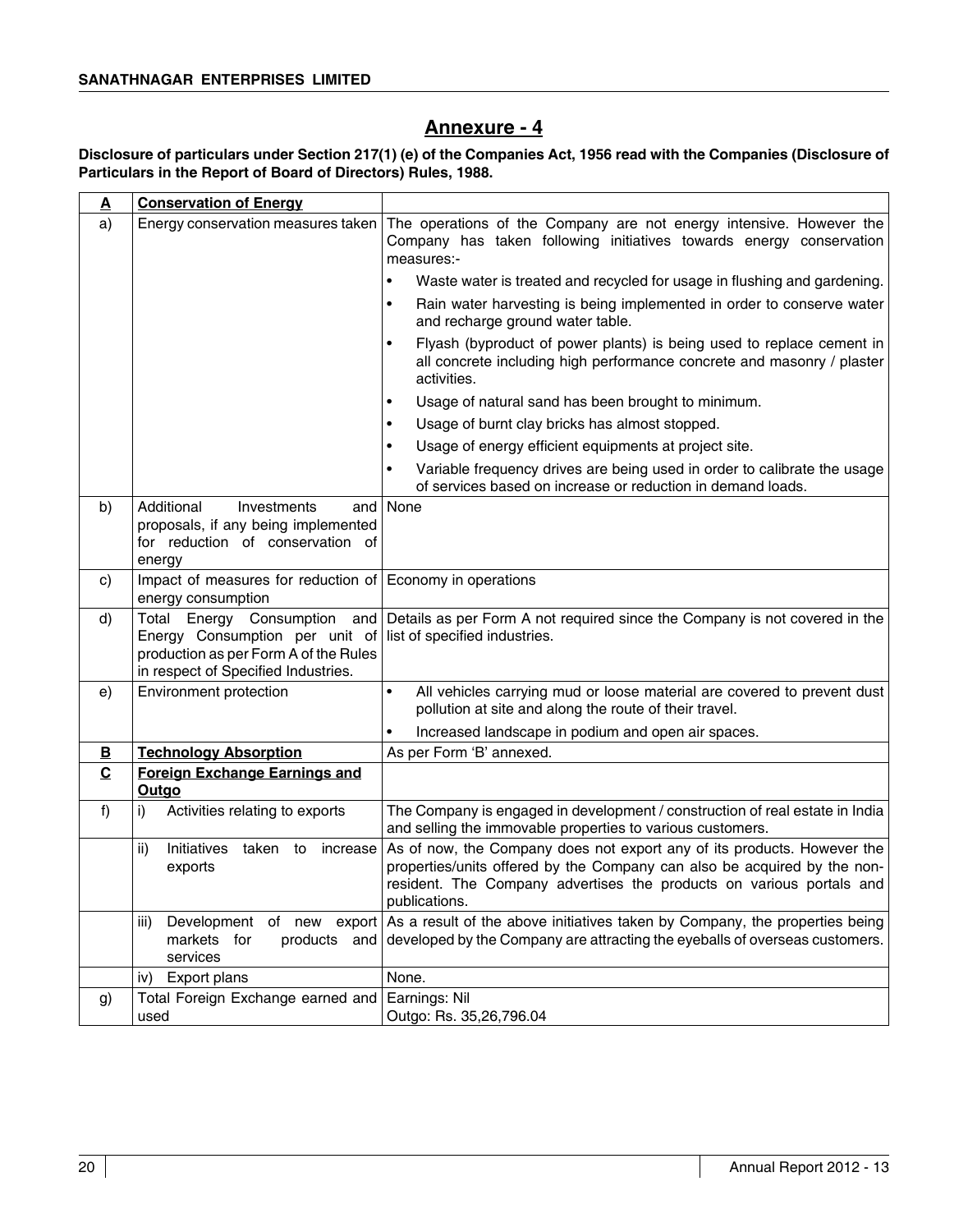# **FORM – B**

### **Form for Disclosure of particulars with respect to Absorption**

### **Research and Development (R&D)**

| 1. | Specific areas in which R & D carried out by the<br>Company | The Company has not carried out any R&D activities during the<br>year. However the Company carries out internal research for<br>optimising its construction activities. |
|----|-------------------------------------------------------------|-------------------------------------------------------------------------------------------------------------------------------------------------------------------------|
| 2. | Benefits derived as a result of the above R & D             | Economy in operations                                                                                                                                                   |
| 3. | Future plan of action                                       | To constantly provide world class construction quality                                                                                                                  |
| 4. | Expenditure on R&D                                          | Nil                                                                                                                                                                     |
|    | Capital<br>(a)                                              |                                                                                                                                                                         |
|    | Recurring<br>(b)                                            |                                                                                                                                                                         |
|    | Total<br>(c)                                                |                                                                                                                                                                         |
| 5. | Total R&D expenditure as a percentage of total              | l Nil                                                                                                                                                                   |
|    | turnovers                                                   |                                                                                                                                                                         |

### **Technology Absorption, Adaptation and Innovation**

| $\mathbf{1}$ . | Efforts, in brief, made towards technology<br>absorption, adaptation and innovation                                                                                  | The Company has successfully adopted new technologies in<br>following areas:- |
|----------------|----------------------------------------------------------------------------------------------------------------------------------------------------------------------|-------------------------------------------------------------------------------|
|                |                                                                                                                                                                      | Waste water treatment has been provided to meet entire                        |
|                |                                                                                                                                                                      | requirement of water for gardening and flushing.                              |
|                |                                                                                                                                                                      | High performance concrete is being used at works using                        |
|                |                                                                                                                                                                      | significant quantity of fly ash.                                              |
|                |                                                                                                                                                                      | Electrical system designed to limit losses less than 4%. Use of               |
|                |                                                                                                                                                                      | home automation in residential premises.                                      |
| 2.             | Benefits derived as result of the above efforts,                                                                                                                     | Economy in operations                                                         |
|                | e.g., product improvement, cost reduction,<br>product development, import substitution, etc.                                                                         |                                                                               |
| 3.             | In case of imported technology (imported during<br>the last 5 years reckoned from the beginning of<br>the financial year), following information may be<br>furnished | l Nil                                                                         |
|                | Technology imported<br>a)                                                                                                                                            |                                                                               |
|                | b)<br>Year of import                                                                                                                                                 |                                                                               |
|                | Has technology been fully absorbed?<br>C)                                                                                                                            |                                                                               |
|                | d)<br>If not fully absorbed, areas where this<br>has not taken place, reasons therefor and<br>future plan of action.                                                 |                                                                               |

### **For and on behalf of the Board of Directors**

| Place: Mumbai     | Deependra Gupta | Pankaikumar Jain | <b>Deepak Chitnis</b> |
|-------------------|-----------------|------------------|-----------------------|
| Date: 10-May-2013 | <b>Director</b> | <b>Director</b>  | Manager               |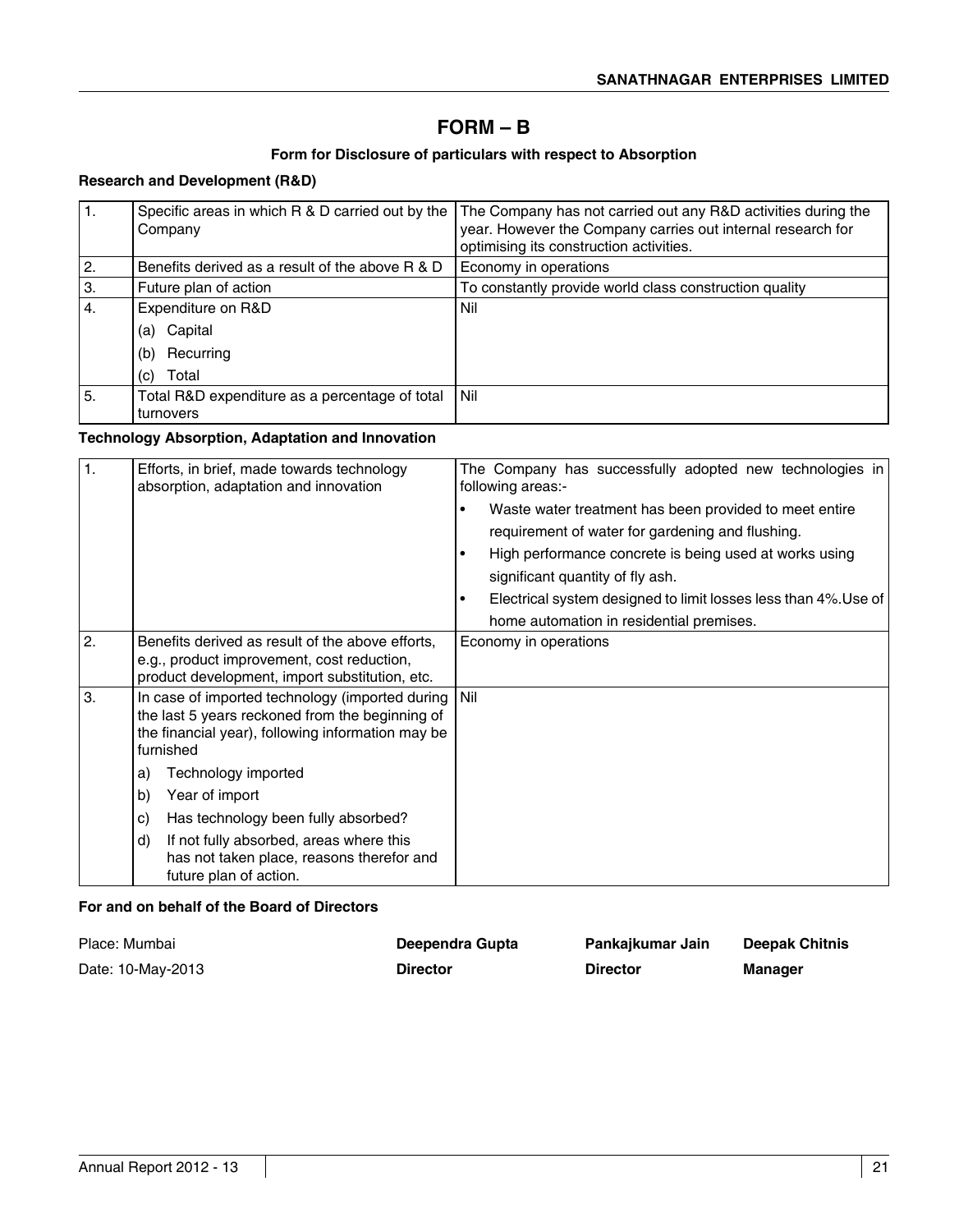**LODHA & CO.** Off: 91-22-22691414/1515 **Chartered Accountants** Fax: 91-22-22619983, Karim Chambers, 40, Ambalal Doshi Marg, MUMBAI - 400 001. Email: mumbai@lodhaco.com

# **INDEPENDENT AUDITORS' REPORT**

To The Members of **Sanathnagar Enterprises Limited**

### **Report on the Financial Statements**

We have audited the accompanying financial statements of **Sanathnagar Enterpises Limited** ("the Company"), which comprise the Balance Sheet as at March 31, 2013 and the Statement of Profit and Loss and Cash Flow Statement of the Company for the year then ended and a summary of the significant accounting policies and other explanatory information.

### **Management's Responsibility for the Financial Statements**

The Company's Management is responsible for the preparation of these financial statements that give a true and fair view of the financial position, financial performance and cash flows of the Company in accordance with the Accounting Standards referred to in sub-section (3C) of section 211 of the Companies Act, 1956 ("the Act"). This responsibility includes the design, implementation and maintenance of internal control relevant to the preparation and presentation of the financial statements that give a true and fair view and are free from material misstatement, whether due to fraud or error.

### **Auditors' Responsibility**

Our responsibility is to express an opinion on these financial statements based on our audit. We conducted our audit in accordance with the Standards on Auditing issued by the Institute of Chartered Accountants of India. Those Standards require that we comply with the ethical requirements and plan and perform the audit to obtain reasonable assurance about whether the financial statements are free from material misstatement.

An audit involves performing procedures to obtain audit evidence about the amounts and the disclosures in the financial statements. The procedures selected depend on the auditor's judgment, including the assessment of the risks of material misstatement of the financial statements, whether due to fraud or error. In making those risk assessments, the auditor considers the internal control relevant to the Company's preparation and fair presentation of the financial statements in order to design audit procedures that are appropriate in the circumstances. An audit also includes evaluating the appropriateness of accounting policies used and the reasonableness of the accounting estimates made by the Management, as well as evaluating the overall presentation of the financial statements.

We believe that the audit evidence we have obtained is sufficient and appropriate to provide a basis for our audit opinion.

### **Opinion**

In our opinion and to the best of our information and according to the explanations given to us, the financial statements give the information required by the Act in the manner so required and give a true and fair view in conformity with the accounting principles generally accepted in India:

- (a) in the case of the Balance Sheet, of the state of affairs of the Company as at March 31, 2013;
- (b) in the case of the Statement of Profit and Loss, of the profit for the year ended on that date, and
- (c) in the case of the Cash Flow Statement, of the cash flows for the year ended on that date.

### **Report on Other Legal and Regulatory Requirements**

- 1. As required by the Companies (Auditor's Report) Order, 2003("the Order") issued by the Central Government of India in terms of sub-section (4A) of section 227 of the Act, we give in the Annexure a statement on the matters specified in paragraphs 4 and 5 of the Order.
- 2. As required by Section 227(3) of the Act, we report that:
	- (a) We have obtained all the information and explanations which to the best of our knowledge and belief were necessary for the purposes of our audit.
	- (b) In our opinion, proper books of account as required by law have been kept by the Company so far as it appears from our examination of those books.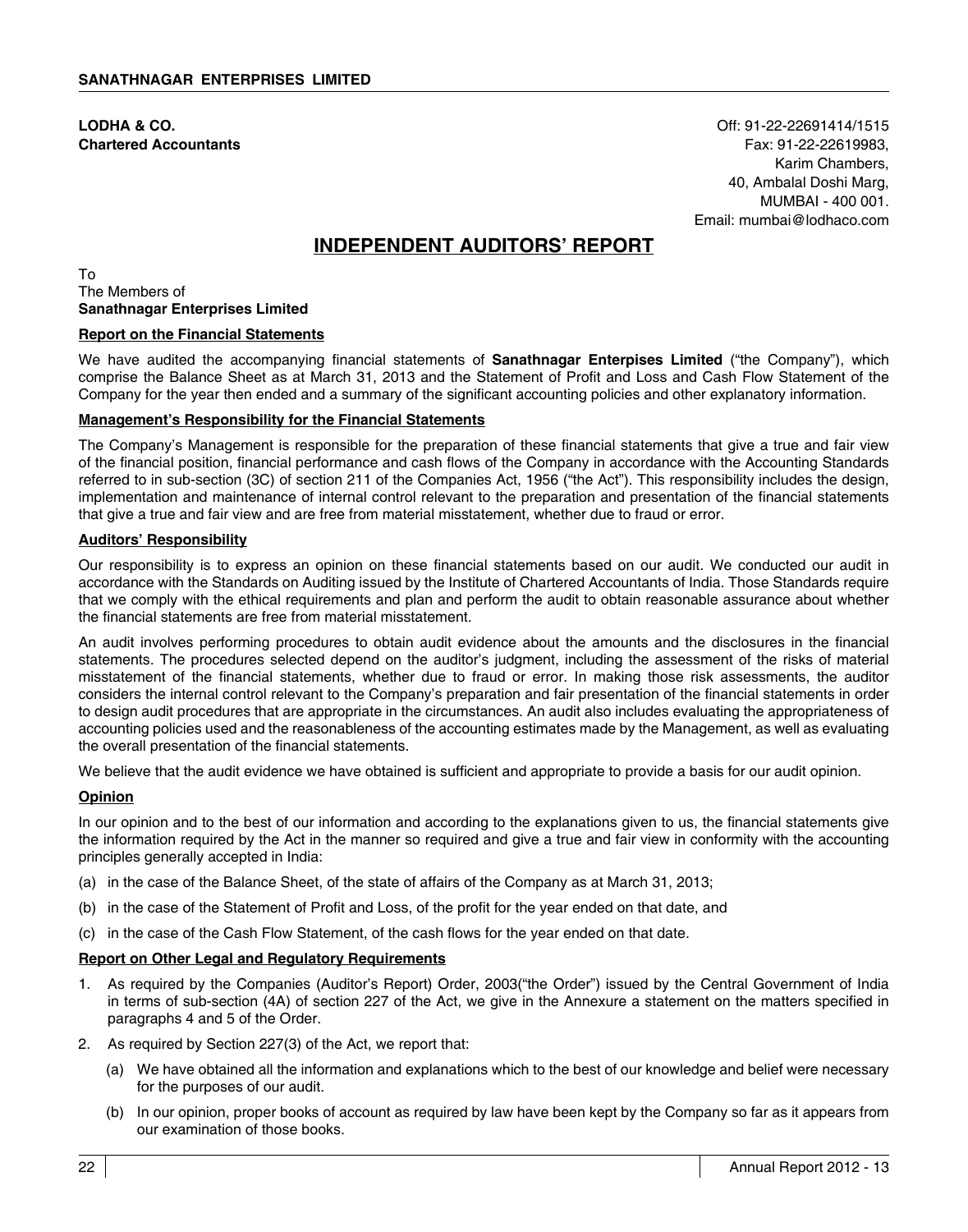- (c) The Balance Sheet, Statement of Profit and Loss, and Cash Flow Statement dealt with by this Report are in agreement with the books of account.
- (d) In our opinion, the Balance Sheet, Statement of Profit and Loss, and Cash Flow Statement comply with the Accounting Standards referred to in sub-section (3C) of section 211 of the Act, to the extent applicable.
- (e) On the basis of the written representations received from the directors as on  $31<sup>st</sup>$  March 2013 taken on record by the Board of Directors, none of the directors is disqualified as on 31<sup>st</sup> March 2013 from being appointed as a director in terms of clause (g) of sub-section (1) of section 274 of the Act.

**For LODHA & COMPANY**

Chartered Accountants (ICAI FRN: 301051E)

**R.P. Baradiya** Place: Mumbai Partner Date: 10-May-2013 **Membership No. 44101**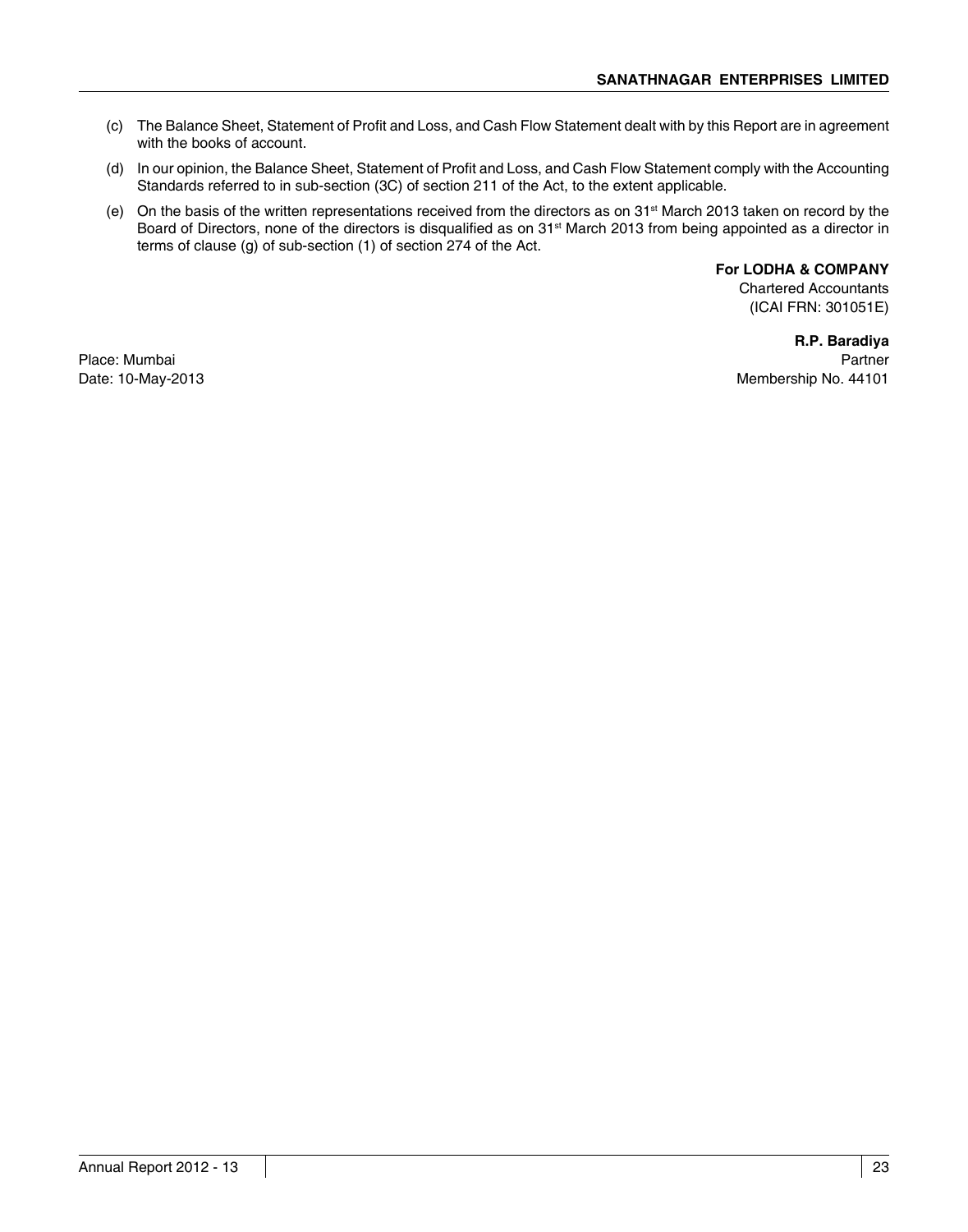### **ANNEXURE REFERRED TO IN PARAGRAPH 1 UNDER THE HEADING "REPORT ON OTHER LEGAL AND REGULATORY REQUIREMENTS" OF OUR REPORT OF EVEN DATE TO THE MEMBERS OF SANATHNAGAR ENTERPRISES LIMITED**

On the basis of such checks as we considered appropriate and according to the information and explanations given to us during the course of audit, we state that:

- 1. a) The Company has maintained proper records showing full particulars, including quantitative details and situation of fixed assets.
	- b) The fixed assets have been physically verified by the management at the year-end which is considered reasonable and no material discrepancies were noticed on such verification.
	- c) No substantial part of the fixed assets has been disposed off by the Company during the year.
- 2. a) As per the information furnished, the inventory has been physically verified by the management at reasonable intervals during the year.
	- b) In our opinion, the procedures for physical verification of inventory followed by the management are reasonable and adequate in relation to the size of the Company and the nature of its business.
	- c) In our opinion and according to the information and explanations given to us, the Company is maintaining proper records of inventory and no material discrepancies were noticed on physical verification of inventory as compared to book records.
- 3. The Company has not granted / taken any loans, secured or unsecured, to / from companies, firms or other parties covered in the register maintained under Section 301 of the Act. Consequently, clause (iii) of the said Order is not applicable to the Company during the year covered by the report.
- 4. In our opinion and according to the information and explanations given to us, and having regard to the explanation that certain items are of specialized nature and suitable alternative quotations are not available there is an adequate internal control system commensurate with the size of the Company and the nature of its business, for the purchase of inventory and fixed assets and for the sale of goods and services. During the course of our audit, we have not observed any continuing failure to correct major weaknesses in the internal control system.
- 5. According to the information and explanations given to us, there are no contracts or arrangements entered into during the year that need to be entered into the register maintained under Section 301 of the Act.
- 6. The Company has not accepted any deposits from the public within the meaning of Section 58A and 58AA of the Act and the Companies (Acceptance of Deposits) Rules, 1975 during the year. Accordingly, the provisions of clause 4(vi) of the Order are not applicable.
- 7. In our opinion, the Company has an internal audit system commensurate with the size of the Company and nature of its business.
- 8. We have broadly reviewed the cost records maintained by the Company pursuant to the Companies (Cost Accounting Records) Rules, 2011 prescribed by the Central Government under Section 209(1)(d) of the Act and are of the opinion that, prima facie, the prescribed accounts and records have been maintained. However, we have not made a detailed examination of the records with a view to determine whether these are accurate or complete.
- 9. a) According to the information and explanations given to us and the records of the Company examined by us, in our opinion, the Company is generally regular in depositing with the appropriate authorities the undisputed statutory dues including Provident Fund, Employees' State Insurance, Income Tax, Sales Tax, Wealth Tax, Service Tax, Customs Duty, Excise Duty, Cess and any other material statutory dues applicable to it. No undisputed amounts payable in respect of aforesaid statutory dues were outstanding as at 31<sup>st</sup> March, 2013 for a period of more than six months from the date they became payable.
	- b) According to the records of the Company, there are no dues of Income Tax / Sales Tax / Wealth Tax / Service Tax / Custom Duty / Excise Duty / Cess which have not been deposited on account of any dispute. Attention is also invited to Note No.20A.
- 10. The Company's accumulated losses as at  $31<sup>st</sup>$  March, 2013 is more than its net worth. The Company has not incurred cash losses during the financial year and also in the immediately preceding financial year.
- 11. In our opinion and according to the information and explanations given to us, the Company has not defaulted in repayments of dues to its bank.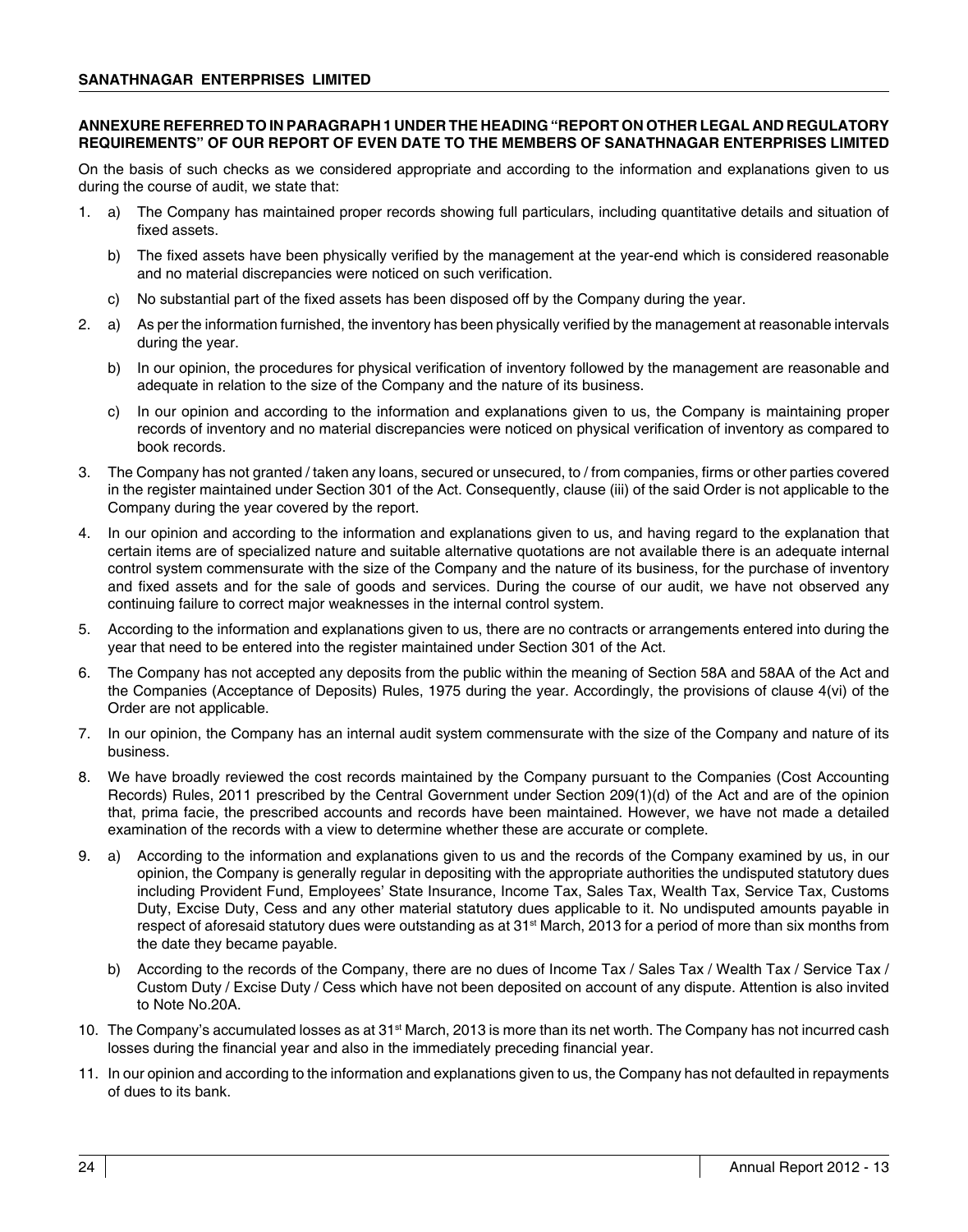- 12. According to the information and explanations given to us, the Company has not granted any loans and advances on the basis of security by way of pledge of shares, debentures or other securities.
- 13. In our opinion and according to the information and explanations given to us, the nature of the activities of the Company does not attract any special statue applicable to the chit fund and nidhi / mutual benefit fund / societies.
- 14. In our opinion, the Company is not dealing in or trading in shares, securities, debentures and other investments. Therefore, the provisions of clause 4(xiv) of the Companies (Auditors Report) Order, 2003 are not applicable to the Company.
- 15. Accordingly to the information and explanations given to us, the Company has not given any guarantee for loans taken by others from banks or financial institutions.
- 16. According to the information and explanations given to us, the Company has not availed any term loan during the year.
- 17. On the basis of an overall examination of the Balance Sheet of the Company, in our opinion and according to the information and explanations given to us, no funds raised on short term basis have been used long term investment during the year.
- 18. In our opinion and according to the information and explanations given to us, the Company has not made any preferential allotment of shares to parties and companies covered in the Register maintained under Section 301 of the Act during the year.
- 19. Accordingly to the information and explanations given to us, the Company did not have any outstanding debentures during the year covered by this report or in the recent past.
- 20. The Company has not raised any money by way of public issues during the year or in the recent past.
- 21. During the course of our examination of the books and records of the Company, carried out in accordance with the generally accepted auditing practices in India and according to the information and explanations given to us, we have neither come across any instance of fraud on or by the Company, noticed or reported during the year, nor have we been informed of such case by the management.

**For LODHA & COMPANY** Chartered Accountants

(ICAI FRN: 301051E)

**R.P. Baradiya** Place : Mumbai Partner Date : 10<sup>th</sup> May, 2013 **Membership No - 44101**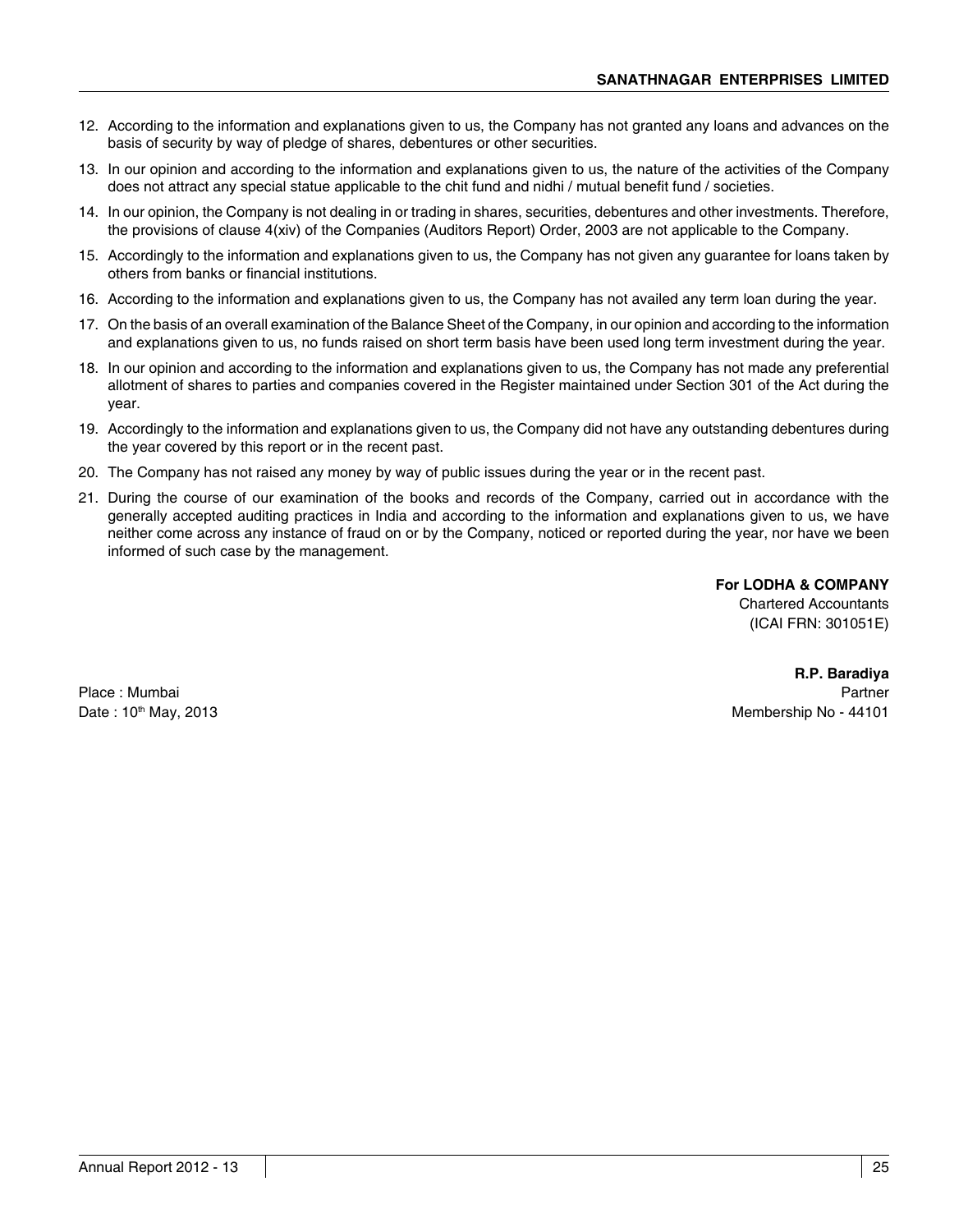# **BALANCE SHEET AS AT 31ST MARCH, 2013**

|                                                                                |              |                           | ₹ in Lakhs                |
|--------------------------------------------------------------------------------|--------------|---------------------------|---------------------------|
|                                                                                | <b>Notes</b> | As at<br>31st March, 2013 | As at<br>31st March, 2012 |
| <b>EQUITY AND LIABILITIES</b>                                                  |              |                           |                           |
| <b>Shareholders' Funds</b>                                                     |              |                           |                           |
| Share Capital                                                                  | 2            | 315.00                    | 315.00                    |
| Reserves and Surplus                                                           | 3            | (4,008.78)                | (5,944.28)                |
|                                                                                |              | (3,693.78)                | (5,629.28)                |
| <b>Current Liabilities</b>                                                     |              |                           |                           |
| <b>Short-Term Borrowings</b>                                                   | 4            | 21,613.16                 | 20,579.50                 |
| <b>Trade Payables</b>                                                          | 5            | 1,138.91                  | 674.87                    |
| <b>Other Current Liabilities</b>                                               | 6            | 7,268.59                  | 4,586.99                  |
| <b>Short Term Provisions</b>                                                   | 7            | 494.16                    | 350.00                    |
|                                                                                |              | 30,514.82                 | 26,191.36                 |
| Total                                                                          |              | 26,821.04                 | 20,562.08                 |
| <b>ASSETS</b>                                                                  |              |                           |                           |
| <b>Non-Current Assets</b>                                                      |              |                           |                           |
| Fixed Assets (Net)                                                             |              |                           |                           |
| <b>Tangible Assets</b>                                                         | 8            | 204.54                    | 297.52                    |
| Deferred Tax Asset (Net)                                                       | 9            | 270.64                    | 1,212.60                  |
| Long-Term Loans and Advances                                                   | 10           | 930.64                    | 350.00                    |
|                                                                                |              | 1,405.82                  | 1,860.12                  |
| <b>Current Assets</b>                                                          |              |                           |                           |
| Inventories                                                                    | 11           | 6,584.94                  | 6,494.47                  |
| <b>Trade Receivables</b>                                                       | 12           | 277.10                    | 1,040.88                  |
| Cash and Bank Balances                                                         | 13           | 1,064.65                  | 1,438.86                  |
| Short-Term Loans and Advances                                                  | 14           | 17,373.58                 | 9,727.75                  |
| <b>Other Current Assets</b>                                                    | 15           | 114.95                    |                           |
|                                                                                |              | 25,415.22                 | 18,701.96                 |
| Total                                                                          |              | 26,821.04                 | 20,562.08                 |
| Summary of Significant Accounting Policies                                     | $\mathbf{1}$ |                           |                           |
| The accompanying notes form an integral part of Financial<br><b>Statements</b> | $1 - 20$     |                           |                           |

### **As per our attached Report of even date**

| For LODHA & CO.<br><b>Chartered Accountants</b><br><b>FRN: 301051E</b> |                 | For and on behalf of the Board |                |  |
|------------------------------------------------------------------------|-----------------|--------------------------------|----------------|--|
| R.P.Baradiya<br><b>Partner</b>                                         | <b>Director</b> | <b>Director</b>                | <b>Manager</b> |  |
| Place: Mumbai                                                          |                 |                                |                |  |
| Date: 10-May-13                                                        |                 |                                |                |  |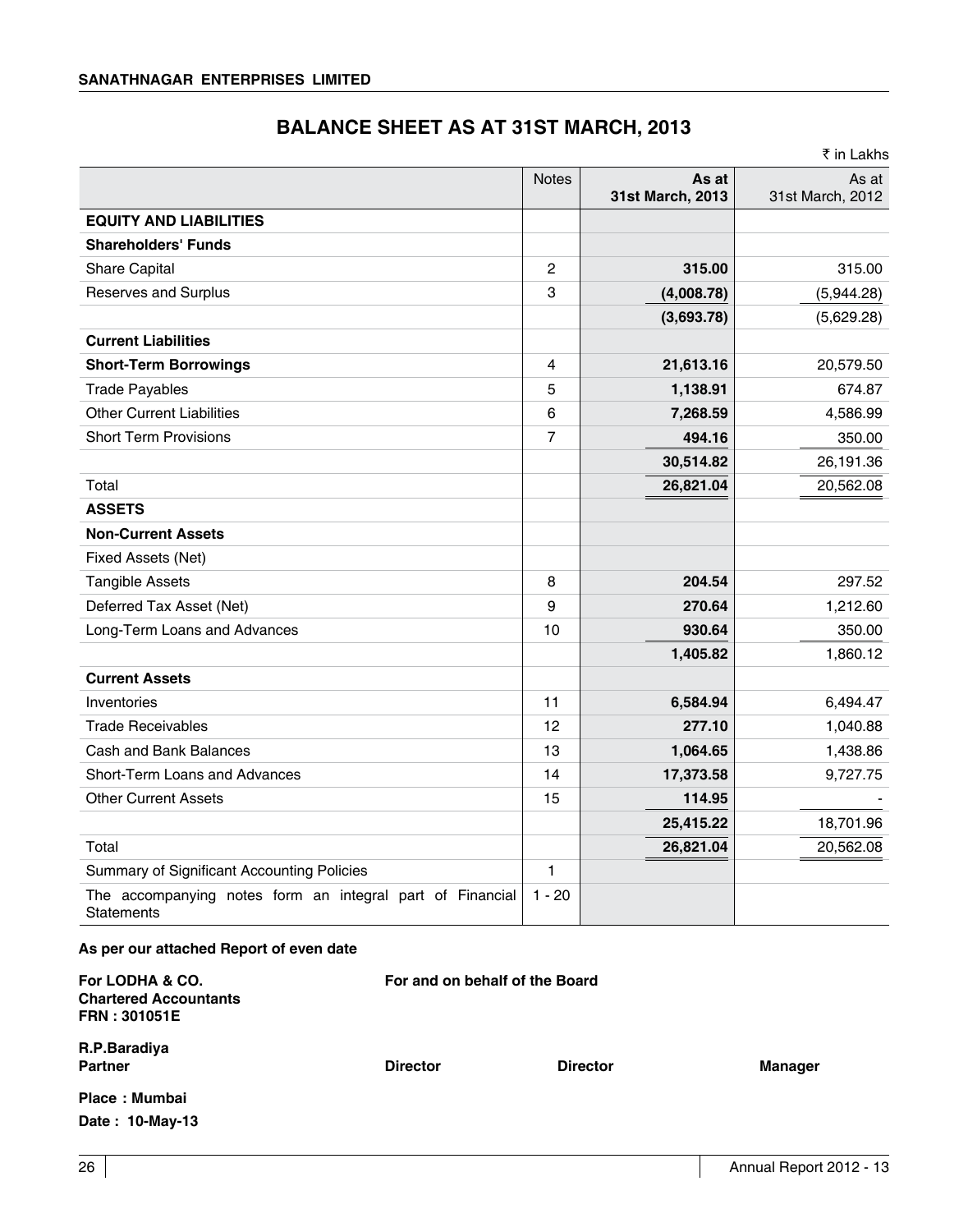# **STATEMENT OF PROFIT AND LOSS FOR THE YEAR ENDED 31ST MARCH, 2013**

|                                                                                |              |                                        | ₹ in Lakhs                             |
|--------------------------------------------------------------------------------|--------------|----------------------------------------|----------------------------------------|
|                                                                                | <b>Notes</b> | For the Year ended<br>31st March, 2013 | For the Year ended<br>31st March, 2012 |
| <b>INCOME</b>                                                                  |              |                                        |                                        |
| Revenue from Operations                                                        | 16           | 8,978.13                               | 7,191.57                               |
| <b>Total Income</b>                                                            |              | 8,978.13                               | 7,191.57                               |
| <b>EXPENSES</b>                                                                |              |                                        |                                        |
| Cost of Projects                                                               | 17           | 4,912.92                               | 2,945.65                               |
| Finance Costs (net)                                                            | 18           | 806.31                                 | 30.60                                  |
| Depreciation and Amortisation Expense                                          | 8            | 94.12                                  | 96.71                                  |
| Other Expenses                                                                 | 19           | 287.32                                 | 345.27                                 |
| <b>Total Expenses</b>                                                          |              | 6,100.67                               | 3,418.23                               |
| <b>Profit Before Tax</b>                                                       |              | 2,877.46                               | 3,773.34                               |
| <b>Tax Expense:</b>                                                            |              |                                        |                                        |
| Current tax                                                                    |              |                                        |                                        |
| <b>MAT</b>                                                                     |              | (580.64)                               | (350.00)                               |
| <b>MAT Credit Entitlement</b>                                                  |              | 580.64                                 | 350.00                                 |
| Deferred Tax                                                                   |              | (941.96)                               | (1,635.10)                             |
| <b>Profit after Tax</b>                                                        |              | 1,935.50                               | 2,138.24                               |
| Earning's Per Share                                                            |              |                                        |                                        |
| Basic and Diluted earning per share (in $\bar{z}$ )                            |              | 61.44                                  | 67.88                                  |
| (Face Value of ₹10 per share)                                                  |              |                                        |                                        |
| Summary of Significant Accounting Policies                                     | 1            |                                        |                                        |
| The accompanying notes form an integral part of Financial<br><b>Statements</b> | $1 - 20$     |                                        |                                        |

### **As per our attached Report of even date**

| <b>For LODHA &amp; CO.</b><br><b>Chartered Accountants</b><br>FRN : 301051E | For and on behalf of the Board |                 |                |
|-----------------------------------------------------------------------------|--------------------------------|-----------------|----------------|
| R.P.Baradiya                                                                |                                |                 |                |
| Partner                                                                     | <b>Director</b>                | <b>Director</b> | <b>Manager</b> |
| Place: Mumbai                                                               |                                |                 |                |
| Date: 10-May-13                                                             |                                |                 |                |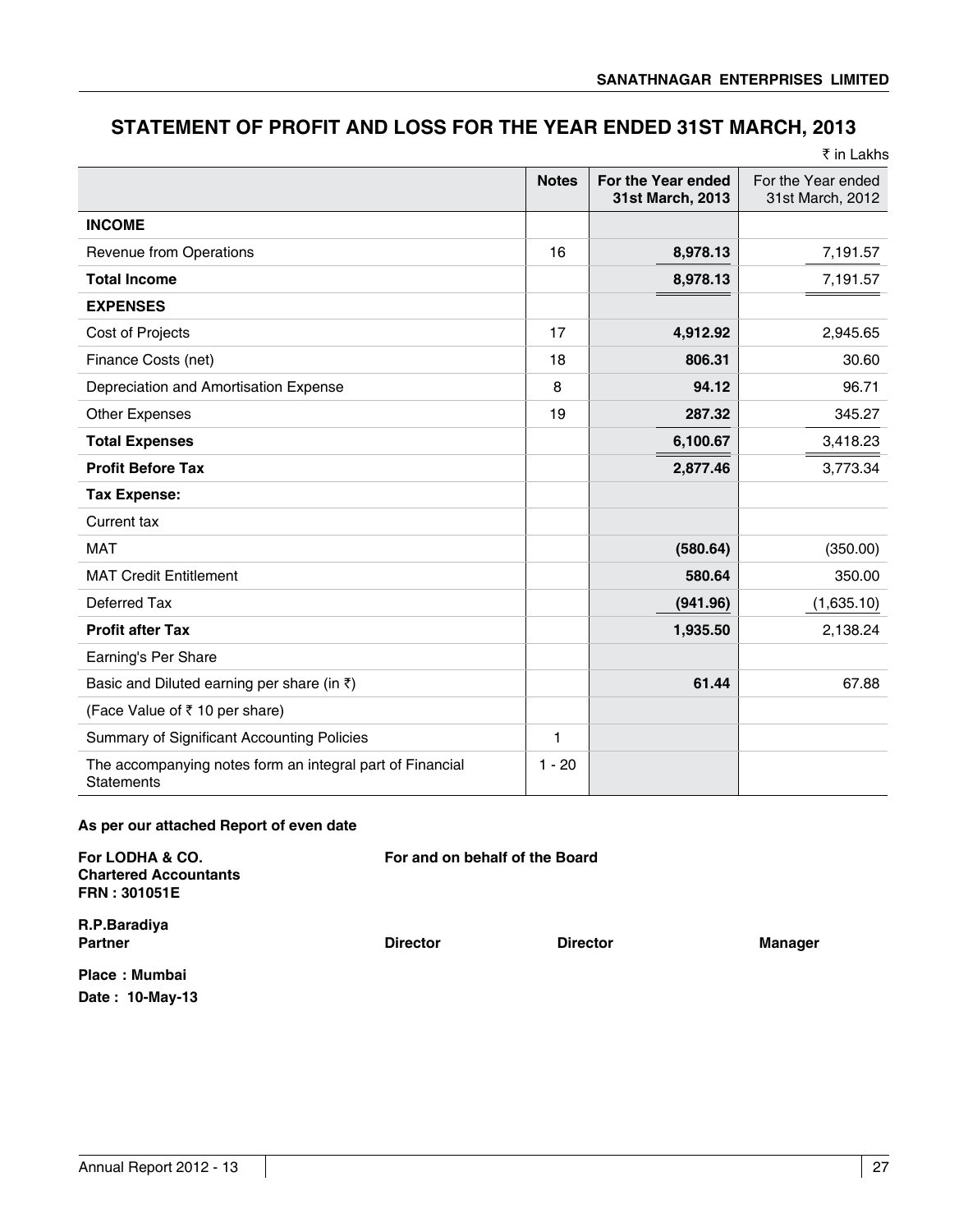# **CASH FLOW STATEMENT FOR THE YEAR ENDED 31ST MARCH, 2013**

|                                                             |           |                                           | ₹ in Lakhs                                |
|-------------------------------------------------------------|-----------|-------------------------------------------|-------------------------------------------|
|                                                             |           | For the<br>Year ended<br>31st March, 2013 | For the<br>Year ended<br>31st March, 2012 |
| <b>Cash Flows from Operating Activities:</b>                |           |                                           |                                           |
| Profit Before Tax                                           |           | 2,877.46                                  | 3,773.34                                  |
| Adjustments for:                                            |           |                                           |                                           |
| Depreciation and Amortisation Expense                       |           | 94.12                                     | 96.71                                     |
| Finance Cost (including Capitalised to Qualifying Assets)   |           | 2,469.34                                  | 1,851.08                                  |
| Operating profit before working capital changes             |           | 5,440.92                                  | 5,721.13                                  |
| (Increase) / Decrease in Inventories                        |           | (90.47)                                   | (1,782.91)                                |
| (Increase) / Decrease in Trade Receivables                  |           | 763.78                                    | (1,040.88)                                |
| (Increase) / Decrease in Loans and Advances                 |           | 3,050.01                                  | (4, 164.29)                               |
| Increase in Trade Payables                                  |           | 464.03                                    | 285.59                                    |
| Increase in Other Current Liabilities                       |           | 2,681.60                                  | 2,023.93                                  |
| <b>Cash Generated from Operations</b>                       |           | 12,309.87                                 | 1,042.57                                  |
| Income Tax Paid                                             |           | (436.48)                                  |                                           |
| <b>Net Cash Flows from Operating Activities</b>             | (A)       | 11,873.39                                 | 1,042.57                                  |
| <b>Cash Flows from Investing Activities</b>                 |           |                                           |                                           |
| Purchase of Fixed Assets                                    |           | (1.14)                                    | (43.21)                                   |
| Net Cash Flows used in Investing Activities                 | (B)       | (1.14)                                    | (43.21)                                   |
| <b>Cash Flows from Financing Activities:</b>                |           |                                           |                                           |
| Proceeds from / (Repayment of) Borrowings (net)             |           | (9,662.17)                                | 2.269.16                                  |
| Finance Costs paid                                          |           | (2,584.29)                                | (1,851.08)                                |
| Net Cash Flows from / (used in) Financing Activities        | (C)       | (12, 246.46)                              | 418.08                                    |
| Net Increase / (Decrease) in Cash and Cash Equivalents      | $(A+B+C)$ | (374.21)                                  | 1,417.44                                  |
| Add: Cash and Cash equivalents at the beginning of the year |           | 1,428.34                                  | 10.90                                     |
| Cash and Cash Equivalents at the end of the year            |           | 1,054.13                                  | 1,428.34                                  |

### **Notes:**

1. The above Cash Flow Statement has been prepared by using the indirect method as per Accounting Standard 3 - Cash Flow Statement as notified under the Companies (Accounting Standards) Rules, 2006.

2. Cash and Cash Equivalents includes:

| Cash and Bank Balances                    | 1.064.65 | l.438.86 |
|-------------------------------------------|----------|----------|
| Less: Fixed Deposits held as Margin money | (10.52)  | (10.52)  |
|                                           | 1.054.13 | l.428.34 |
|                                           |          |          |

3. Previous year's figures have been regrouped / rearranged wherever necessary to conform current year's classification.

### **As per our attached Report of even date**

| For LODHA & CO.<br><b>Chartered Accountants</b><br><b>FRN: 301051E</b> |                 | For and on behalf of the Board |                |
|------------------------------------------------------------------------|-----------------|--------------------------------|----------------|
| R.P.Baradiya<br><b>Partner</b>                                         | <b>Director</b> | <b>Director</b>                | <b>Manager</b> |
| Place: Mumbai                                                          |                 |                                |                |
| Date: 10-May-13                                                        |                 |                                |                |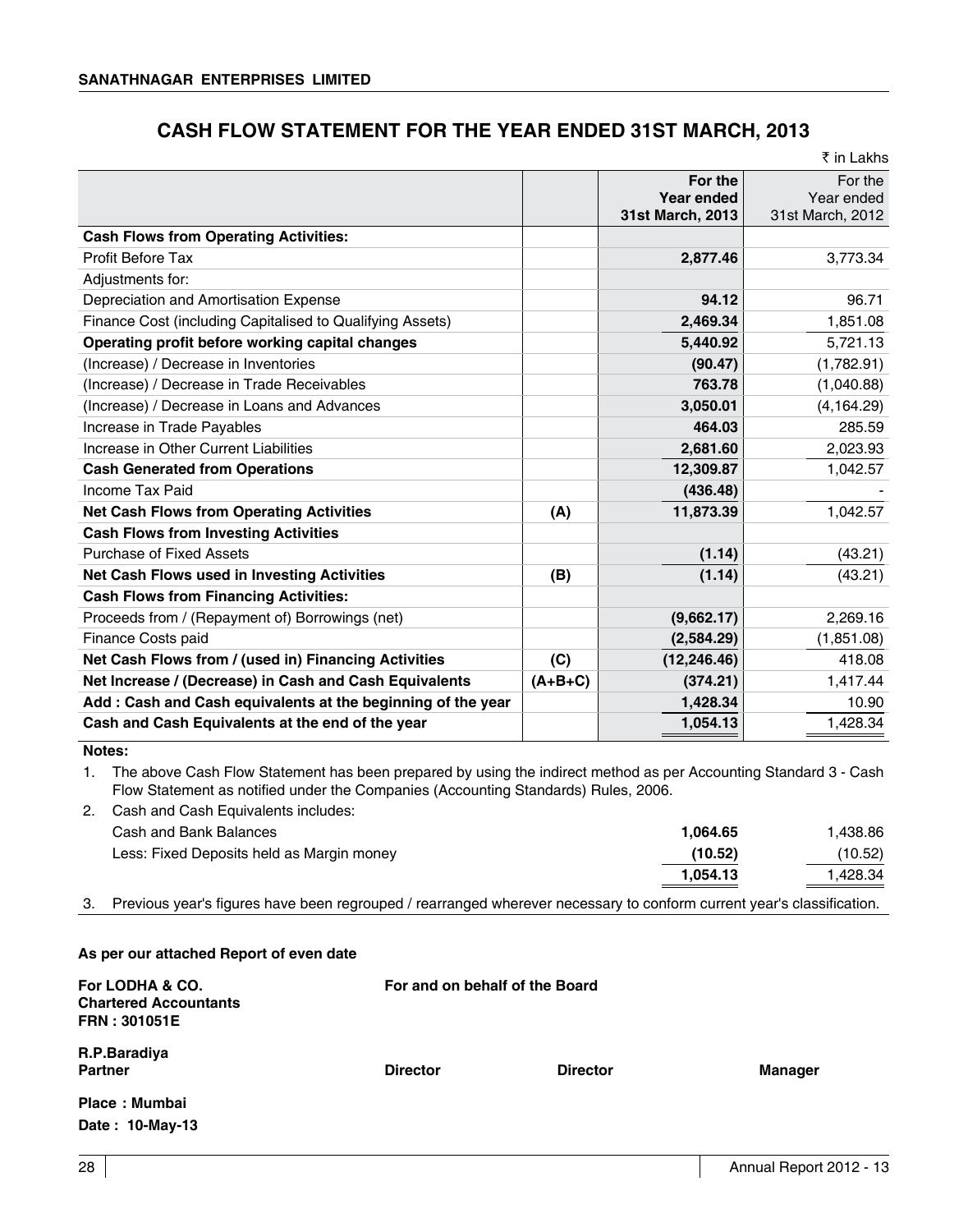# **NOTES TO FINANCIAL STATEMENTS FOR THE YEAR ENDED 31ST MARCH, 2013**

### **NATURE OF OPERATIONS**

Effective 1<sup>st</sup> April, 2013 the registered office of Sanathnagar Enterprises Limited has been transferred from Hyderabad, Andhra Pradesh to Mumbai, Maharashtra. It is primarily engaged in the business of promotion, construction, development and sale of integrated townships, residential and commercial multi-storied buildings, houses, flats, shopping malls etc. It is a subsidiary of Siddhnath Residential Paradise Private Limited, parent company whereof is Lodha Developers Private Limited.

### **Note : 1**

### **Summary of Significant Accounting Policies**

### **A. BASIS OF ACCOUNTING**

The financial statements are prepared under the historical cost convention, in accordance with the generally accepted accounting principles in India, the Accounting Standards as specified in the Companies (Accounting Standards) Rules, 2006, the Provisions of the Companies Act, 1956 and on the accounting principle of going concern. Expenses and income to the extent considered payable and receivable, respectively, are accounted for on accrual basis, except those with significant uncertainties.

### **B. USE OF ESTIMATES**

The preparation of financial statements requires estimates and assumptions to be made that affect the reported amount of assets and liabilities and disclosure of contingent liabilities on the date of the financial statements and the reported amounts of revenues and expenses during the reporting period.

The Company's normal operating cycle varies from 3 to 5 years depending on the size of the project, type of development, project complexities and related approvals. Assets and liabilities have been classified into current and non- current based on the operating cycle.

The estimates are made to the best of the management's knowledge considering all necessary information. Differences, if any, between actual results and estimates are recognized in the period in which the results are ascertained.

### **C. FIXED ASSETS**

Fixed Assets are stated at cost of acquisition or construction less accumulated depreciation / amortisation. Cost includes all incidental expenses related to acquisition and installation, other pre-operation expenses and interest in case of construction.

The carrying amount of cash generating units / assets is reviewed at the balance sheet date to determine whether there is any indication of impairment. If such indication exists, the recoverable amount is estimated at the net selling price or value in use, whichever is higher. Impairment loss, if any, is recognized whenever carrying amount exceeds the recoverable amount.

### **D. DEPRECIATION / AMORTISATION**

Depreciation on Fixed Assets is provided on written down value method at the rates specified in Schedule XIV of the Companies Act, 1956 except for Cost of 'Site / Sales Office and Sample Flats' being amortised over the project life or demolition whichever is earlier and intangible assets which are amortized proportionately over a period of five years.

Depreciation on Additions / Deletions of assets during the year is provided on a pro-rata basis.

The depreciation on assets used for construction is treated as period cost.

### **E. INVENTORIES**

- (i) Stock of Construction Materials is valued at lower of cost and net realizable value. Cost is generally ascertained on weighted average basis.
- (ii) a) Work-in-Progress is stated at Cost or Net Realizable value, whichever is lower. Work-in-Progress includes costs of incomplete projects for which the Company has not entered into contracts and the costs incurred on the projects where the revenue is yet to be recognized.
	- b) Completed unsold inventory is valued at lower of cost or net realizable value.
	- c) Cost for this purpose includes cost of land & development rights, construction costs, borrowing costs and other overheads incidental to the project undertaken.
	- d) Net realizable value is the estimated selling price in the ordinary course of business.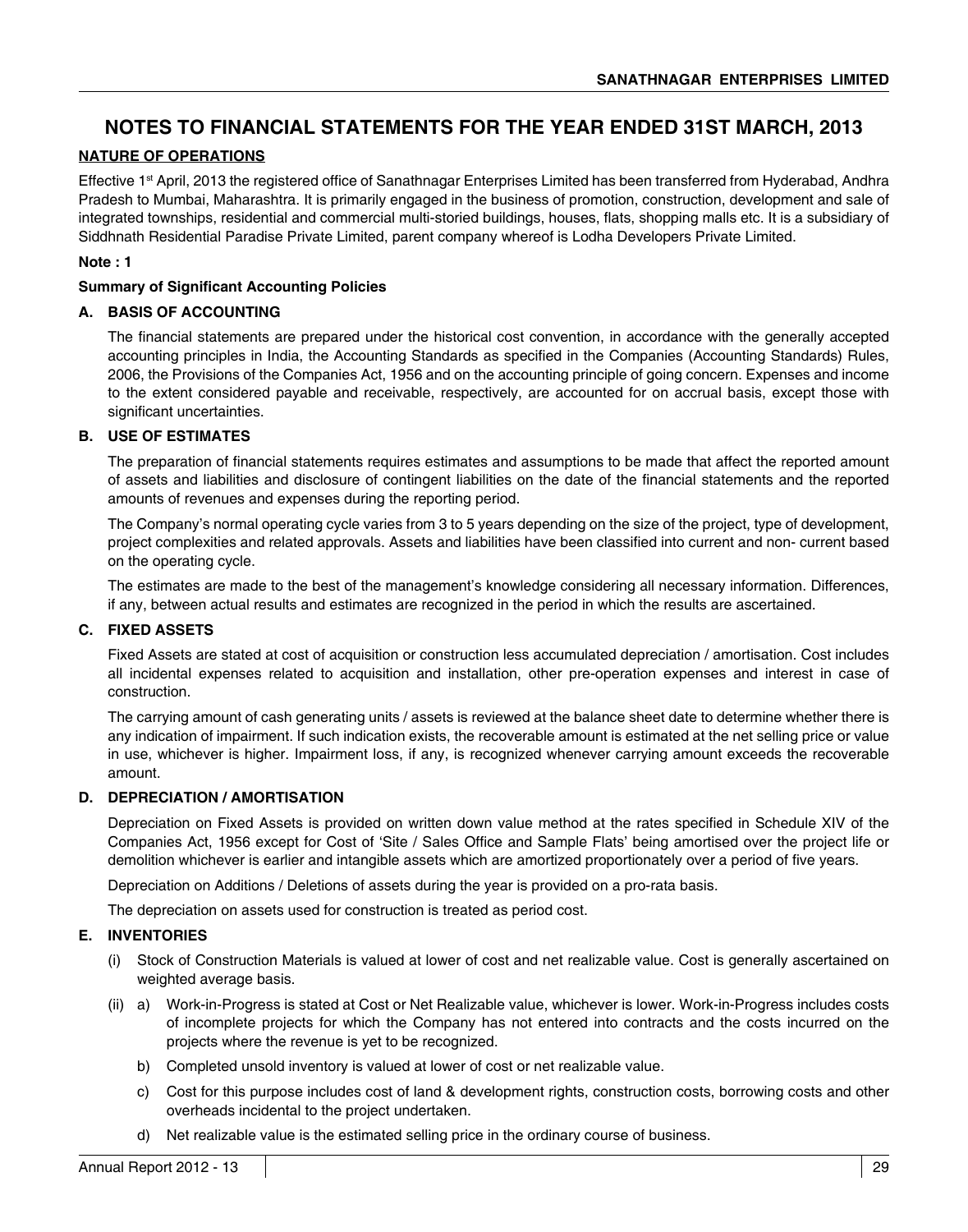### **F. REVENUE RECOGNITION**

- (i) Income from property development is recognized on the transfer of all significant risks and rewards of ownership to the buyers and it is not unreasonable to expect ultimate collection and no significant uncertainty exists regarding the amount of consideration. However, if at the time of transfer substantial acts are yet to be performed under the contract, revenue is recognized on proportionate basis as the act are being performed and monies received i.e. on the percentage of completion method on achieving at least 30% of physical progress of project and receipt of 20% of the sales consideration. The percentage of completion is stated on the basis of physical measurement of work actually completed as at the balance sheet date and certified by the architect. As the long-term contracts necessarily extend beyond one year, revision in costs and revenues estimated during the course of the contract are reflected in the accounting period in which the facts requiring the revision become known. Revenue is not recognised on units cancelled upto a reasonable date close to the date of approval of the financial statements and hence, such cancelled units are included in the inventory.
- (ii) Determination of revenue under the percentage of completion method necessarily involves making estimates by the Company, some of which are of technical nature, concerning, where relevant, the percentage of completion, costs to completion, the expected revenues from the project and the foreseeable losses to completion. Provision for foreseeable losses, determination of profit from real estate projects and valuation of construction work in progress is based on such estimates.

### **G. BORROWING COSTS:**

Borrowing costs that are directly attributable to long term project management and development activities are inventorised / capitalized as part of project cost. Other borrowing costs are recognised as an expense in the period in which they are incurred.

Borrowing costs are inventorised / capitalized as part of project cost when the activities that are necessary to prepare the inventory / asset for its intended use or sale are in progress. Borrowing costs are suspended from inventorisation / capitalization on the project when development work on the project is interrupted for extended periods and there is no imminent certainty of recommencement of work.

### **H. TAXATION:**

Provision for the current income tax is made on the basis of the estimated taxable income for the current accounting year in accordance with Income Tax Act, 1961.

MAT credit asset is recognized and carried forward only if there is a reasonable certainty of it being set off against regular tax payable within the stipulated statutory period.

Deferred Tax resulting from timing differences between book and tax profits is accounted for under the liability method, at the tax rate and tax laws enacted or substantially enacted at the balance sheet date, to the extent that the timing differences are expected to crystallize. Deferred tax assets are recognized and carried forward only if there is a virtual/ reasonable certainty that they will be realized and are reviewed for the appropriateness of their respective carrying values at each balance sheet date.

### **I. FOREIGN EXCHANGE FLUCTUATION**

The transactions in foreign exchange are accounted at the exchange rates prevailing on the date of transactions. Current assets and liabilities in foreign currency are translated at the exchange rate prevailing at the date of the Balance Sheet. Any exchange gains or losses arising on the translation or settlement of such transaction are accounted for in the Statement of Profit and Loss.

### **J. PROVISIONS, CONTINGENT LIABILITIES AND CONTINGENT ASSETS**

Provisions are recognized in the accounts in respect of present probable obligation, the amount of which can be reliably estimated. Contingent liabilities are disclosed in respect of possible obligations that arise from past events but their existence is confirmed by the occurrence or non-occurrence of one or more uncertain future events not wholly within the control of the company.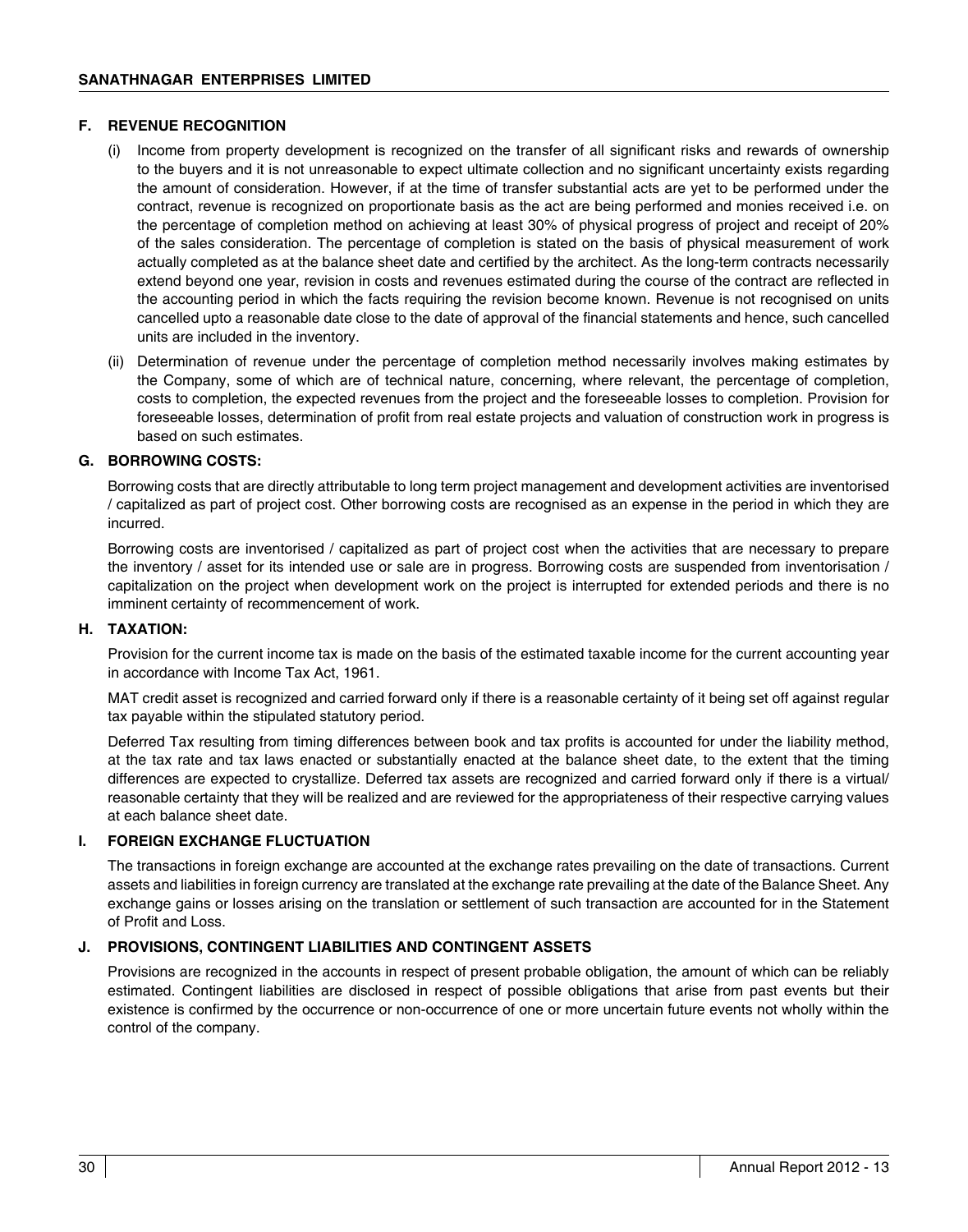# **NOTES TO FINANCIAL STATEMENTS FOR THE YEAR ENDED 31ST MARCH, 2013**

₹ in Lakhs

|     |                                                                                                                                                                                   | As at<br>31st March, 2013 | As at<br>31st March, 2012 |
|-----|-----------------------------------------------------------------------------------------------------------------------------------------------------------------------------------|---------------------------|---------------------------|
|     | Note $: 2$                                                                                                                                                                        |                           |                           |
|     | <b>Share Capital</b>                                                                                                                                                              |                           |                           |
| (A) | <b>Authorised</b>                                                                                                                                                                 |                           |                           |
|     | 14,700,000 Equity Shares of ₹10 each fully paid up                                                                                                                                | 1,470.00                  | 1,470.00                  |
|     | 7,520 9.5% Redeemable Cumulative Preference Shares of ₹50<br>each                                                                                                                 | 3.76                      | 3.76                      |
|     | Unclassified Shares *                                                                                                                                                             | 26.24                     | 26.24                     |
|     | * Unclassified Shares shall be divided into such number of class<br>or classes and of such denominations as the company may<br>determine from time to time by Special Resolution. |                           |                           |
|     | <b>Total</b>                                                                                                                                                                      | 1,500.00                  | 1,500.00                  |
| (B) | Issued, Subscribed and Paid-up :-                                                                                                                                                 |                           |                           |
|     | 3,150,000 Equity Shares of ₹10 each fully paid up                                                                                                                                 | 315.00                    | 315.00                    |
|     | Total                                                                                                                                                                             | 315.00                    | 315.00                    |

### **(C) Rights and preferences attached to Equity Shares**

Each Shareholder is entitled for one vote per share. The shareholders have the right to receive interim dividends declared by the Board of Directors and final dividend proposed by the Board of Directors and approved by the Shareholders.

In the event of liquidation, the shareholders will be entitled in proportion to the number of equity shares held by them to receive remaining assets of the Company, after distribution of all preferential amounts, if any.

| (D) | <b>Equity Shares held by</b>                                | $\%$         | <b>Numbers</b>   | <b>Numbers</b>   |
|-----|-------------------------------------------------------------|--------------|------------------|------------------|
|     | <b>Holding Company:</b>                                     |              |                  |                  |
|     | Siddhnath Residential Paradise Pvt. Ltd.                    | 89.99%       | 28,34,528        | 28,34,528        |
|     |                                                             |              |                  |                  |
|     |                                                             |              | As at            | As at            |
|     |                                                             |              | 31st March, 2013 | 31st March, 2012 |
|     | Note: $3$                                                   |              |                  |                  |
|     | <b>Reserves and Surplus</b>                                 |              |                  |                  |
|     | <b>Capital Redemption Reserve</b>                           |              |                  |                  |
|     | As per last Financial Statement                             |              | 3.76             | 3.76             |
|     | <b>Surplus</b>                                              |              |                  |                  |
|     | As per last Financial Statement                             |              | (5,948.04)       | (8,086.28)       |
|     | Add: Profit as per the annexed Statement of Profit and Loss |              | 1,935.50         | 2,138.24         |
|     |                                                             |              | (4,012.54)       | (5,948.04)       |
|     |                                                             | <b>Total</b> | (4,008.78)       | (5,944.28)       |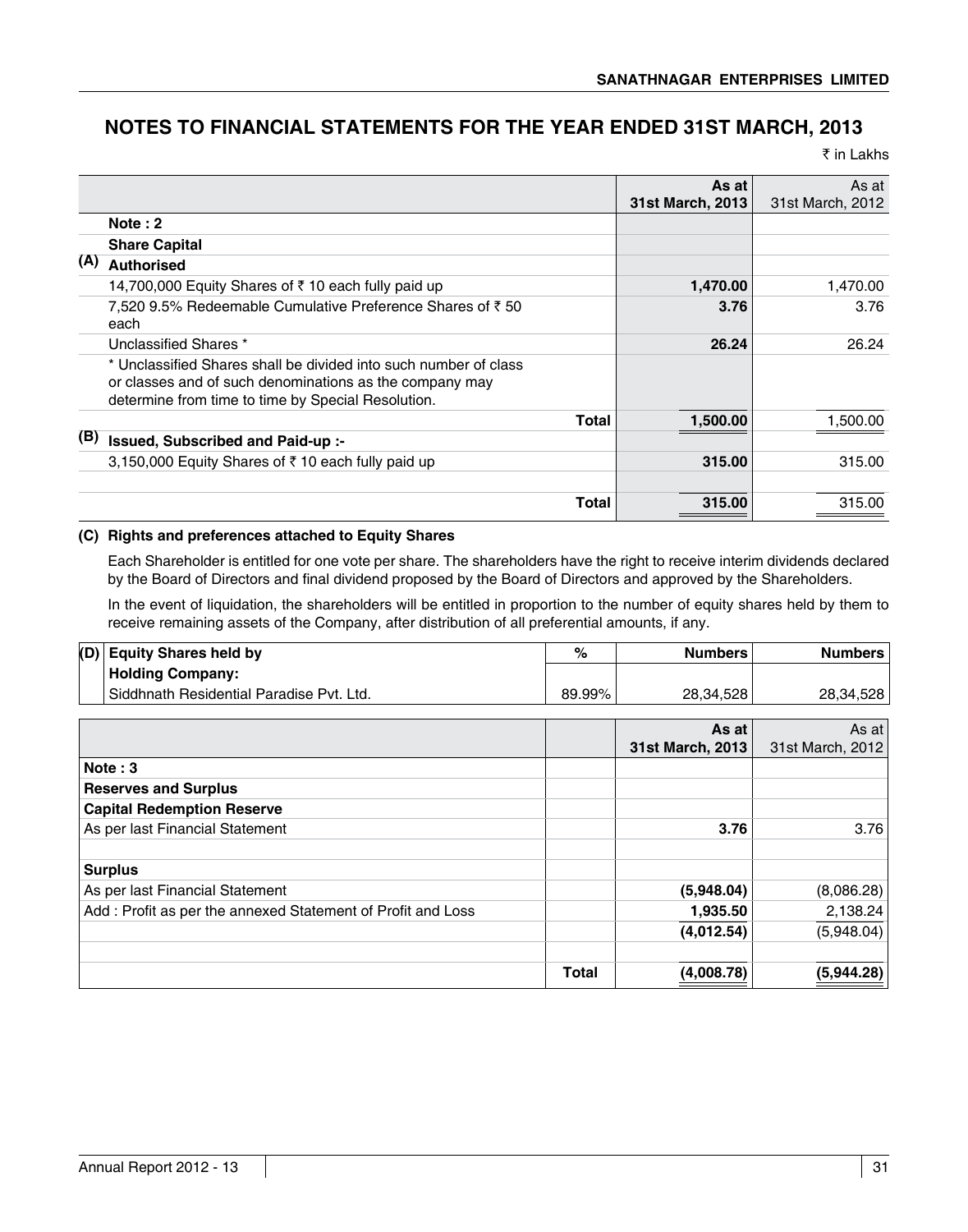# **NOTES TO FINANCIAL STATEMENTS FOR THE YEAR ENDED 31ST MARCH, 2013**

₹ in Lakhs

|                                                                                                                                                                                                                                                                                                                   | As at<br>31st March, 2013 | As at<br>31st March, 2012 |
|-------------------------------------------------------------------------------------------------------------------------------------------------------------------------------------------------------------------------------------------------------------------------------------------------------------------|---------------------------|---------------------------|
| Note: $4$                                                                                                                                                                                                                                                                                                         |                           |                           |
| <b>Short-Term Borrowings</b>                                                                                                                                                                                                                                                                                      |                           |                           |
| <b>Repayable on Demand</b>                                                                                                                                                                                                                                                                                        |                           |                           |
| A. Secured                                                                                                                                                                                                                                                                                                        |                           |                           |
| Cash Credit Facility from a Bank                                                                                                                                                                                                                                                                                  | 6,943.28                  | 4,877.19                  |
| Rate of Interest - 13.45% to 13.55% (Previous Year - 14%)                                                                                                                                                                                                                                                         |                           |                           |
| Secured by first charge by way of mortgage of Land and Construction<br>thereon at its realty project situated at Sanathnagar, Hyderabad<br>and further secured by Corporate Guarantees of Lodha Developers<br>Pyt. Ltd., Siddhnath Residential Paradise Pyt. Ltd. and Dharmanath<br>Buildtech and Farms Pvt. Ltd. |                           |                           |
| <b>B.</b> Unsecured                                                                                                                                                                                                                                                                                               |                           |                           |
| <b>Loans and Advances from Related Parties</b>                                                                                                                                                                                                                                                                    |                           |                           |
| Repayable on demand                                                                                                                                                                                                                                                                                               |                           |                           |
| Loans and Advances from Related parties                                                                                                                                                                                                                                                                           | 14,669.88                 | 15,702.31                 |
| Rate of Interest - 15.30% to 15.95% (Previous Year - 15.25%)                                                                                                                                                                                                                                                      |                           |                           |
| (Refer Para no. H(B) of Note 20)                                                                                                                                                                                                                                                                                  |                           |                           |
| Total                                                                                                                                                                                                                                                                                                             | 21,613.16                 | 20,579.50                 |

|                       | As at l<br>31st March, 2013 | As at<br>31st March, 2012                   |
|-----------------------|-----------------------------|---------------------------------------------|
| Note: 5               |                             |                                             |
| <b>Trade Payables</b> |                             |                                             |
| <b>Trade Payables</b> | 1,138.91                    | 674.87                                      |
|                       | 1,138.91                    | 674.87<br>the control of the control of the |

Based on the information available with the Company, there are no dues outstanding in respect of Micro, Small and Medium Enterprises as of Balance Sheet date.

| Note: $6$                                                                      |          |          |
|--------------------------------------------------------------------------------|----------|----------|
| <b>Other Current Liabilities</b>                                               |          |          |
| Advance received from customers                                                | 5,302.39 | 4,565.56 |
| Others:                                                                        |          |          |
| Interest accrued but not due                                                   | 1,890.37 |          |
| <b>Duties and Taxes</b>                                                        | 75.83    | 21.43    |
| <b>Total</b>                                                                   | 7,268.59 | 4,586.99 |
| Note: $7$                                                                      |          |          |
| <b>Short Term Provisions</b>                                                   |          |          |
| Income Tax (Net of Advance Tax and TDS of ₹436.48 Lakhs;<br>Previous Year Nil) | 494.16   | 350.00   |
| Total                                                                          | 494.16   | 350.00   |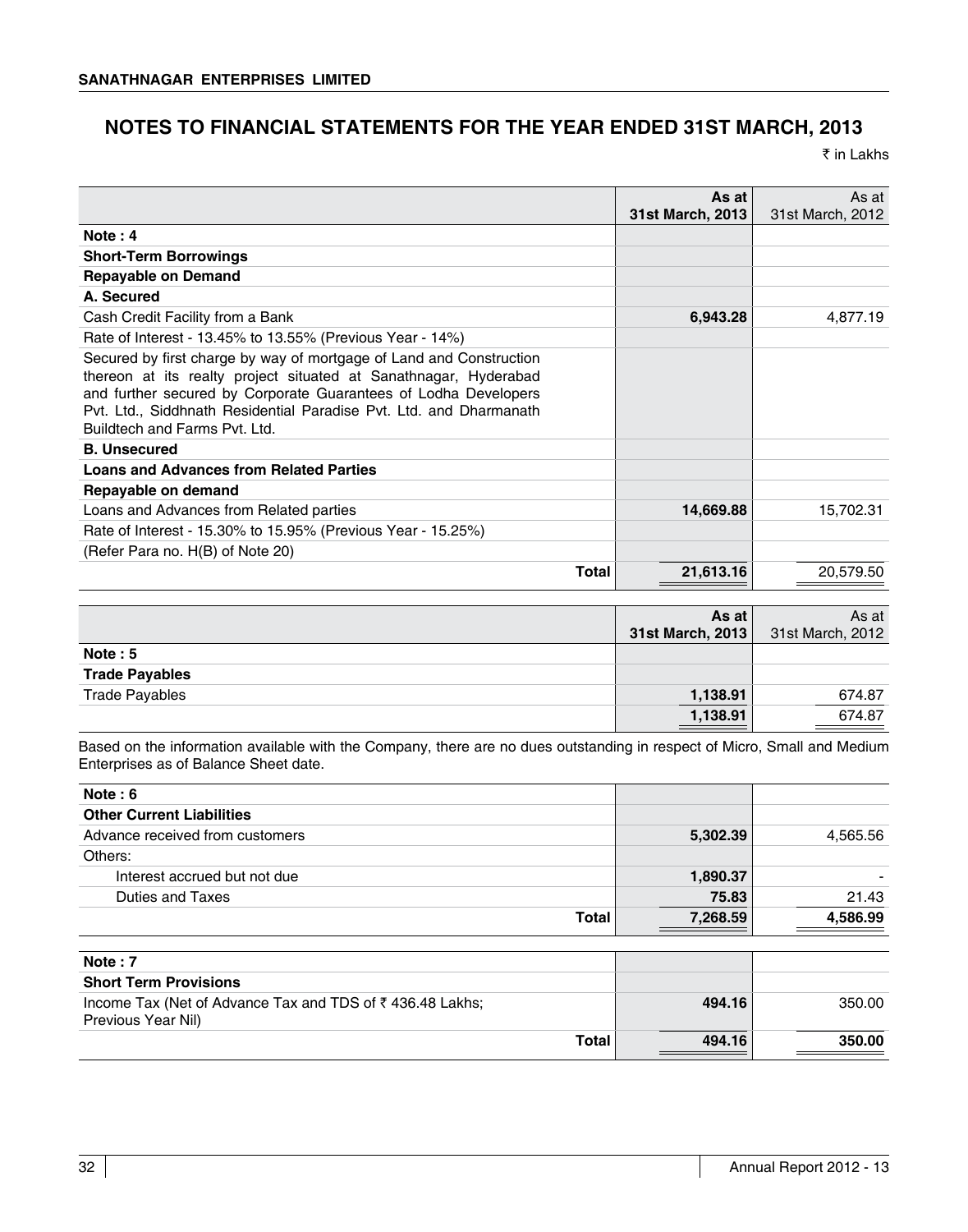# Annual Report 2012 - 13 33 **NOTES TO FINANCIAL STATEMENTS FOR THE YEAR ENDED 31ST MARCH, 2013 Note : 8 Fixed Assets (At cost)** ` in Lakhs **Particulars Gross Block Depreciation / Amortisatio**n **Net Block As at Additions Disposal / As at Upto For the Disposal / As at As at As at 01-Apr-12 (Adjustments) 31-Mar-13 31-Mar-12 year (Adjustments) 31-Mar-13 31-Mar-13 31-Mar-12 Tangible Assets** Site / Sales Offices and Sample Flats 432.03 - (0.24) 431.79 170.76 87.10 (0.24) 257.62 174.17 261.27 Plant and Equipment 27.38 0.37 (3.65) 24.10 6.49 3.22 (3.64) 6.07 18.03 20.89 Office Equipment 15.56 0.64 (1.63) 14.57 7.82 2.40 (1.63) 8.59 5.98 7.74 Furniture and Fixtures 13.54 - - 13.54 5.92 1.38 - 7.30 6.24 7.62 Computer Equipment - 0.14 - 0.14 - 0.02 - 0.02 0.12 - **Total 488.51 1.15 (5.52) 484.14 190.99 94.12 (5.51) 279.60 204.54 297.52 Previous Year 445.30 43.21 - 488.51 94.29 96.71 - 190.99 297.52**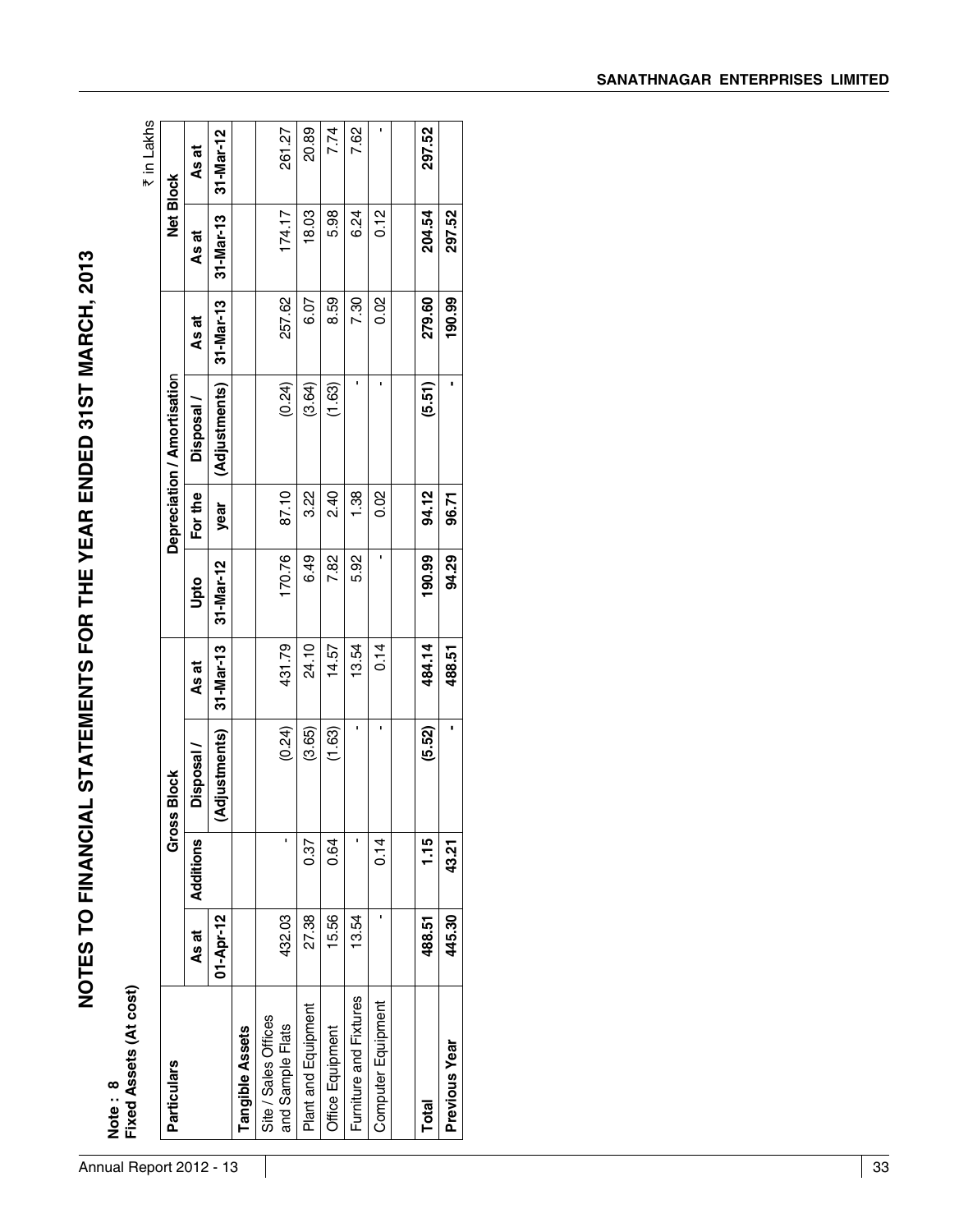# **NOTES TO FINANCIAL STATEMENTS FOR THE YEAR ENDED 31ST MARCH, 2013**

₹ in Lakhs

|                                      | As at<br>31st March, 2013 | As at<br>31st March, 2012 |
|--------------------------------------|---------------------------|---------------------------|
| Note: 9                              |                           |                           |
| <b>Deferred Tax Asset (Net)</b>      |                           |                           |
| Timing differences on account of     |                           |                           |
| <b>Unabsorbed Depreciation</b>       | 270.64                    | 772.66                    |
| <b>Carried forward Business Loss</b> |                           | 439.94                    |
| Total                                | 270.64                    | 1,212.60                  |

The Company has recognized deferred tax asset considering the flats booked / sold by the Company. The management is virtually certain that sufficient future taxable income would be available against which brought forward business losses and unabsorbed depreciation would be absorbed.

| <b>Note: 10</b>                                |          |          |
|------------------------------------------------|----------|----------|
| <b>Long-Term Loans and Advances</b>            |          |          |
| (Unsecured, Considered Good)                   |          |          |
| <b>MAT Credit Entitlement</b>                  | 930.64   | 350.00   |
| <b>Total</b>                                   | 930.64   | 350.00   |
| <b>Note: 11</b>                                |          |          |
| <b>Inventories</b>                             |          |          |
| (at lower of cost and net realisable value)    |          |          |
| <b>Construction Materials</b>                  | 158.57   | 18.38    |
| Land and Property Development Work-in-Progress | 6,426.37 | 6,476.09 |
| <b>Total</b>                                   | 6,584.94 | 6,494.47 |
| Note: 12                                       |          |          |
| <b>Trade Receivables</b>                       |          |          |
| <b>Unsecured, Considered good</b>              |          |          |
| Outstanding for a period less than six months  | 277.10   | 1,040.88 |
| <b>Total</b>                                   | 277.10   | 1,040.88 |
| <b>Note: 13</b>                                |          |          |
| <b>Cash and Bank Balances</b>                  |          |          |
| A. Cash and Cash Equivalents                   |          |          |
| <b>Balances with Banks</b>                     | 1,053.96 | 1,427.98 |
| Cash on hand                                   | 0.17     | 0.36     |
|                                                | 1,054.13 | 1,428.34 |
| <b>B. Other Bank Balances</b>                  |          |          |
| Fixed Deposits held as Margin money            | 10.52    | 10.52    |
| <b>Total</b>                                   | 1,064.65 | 1,438.86 |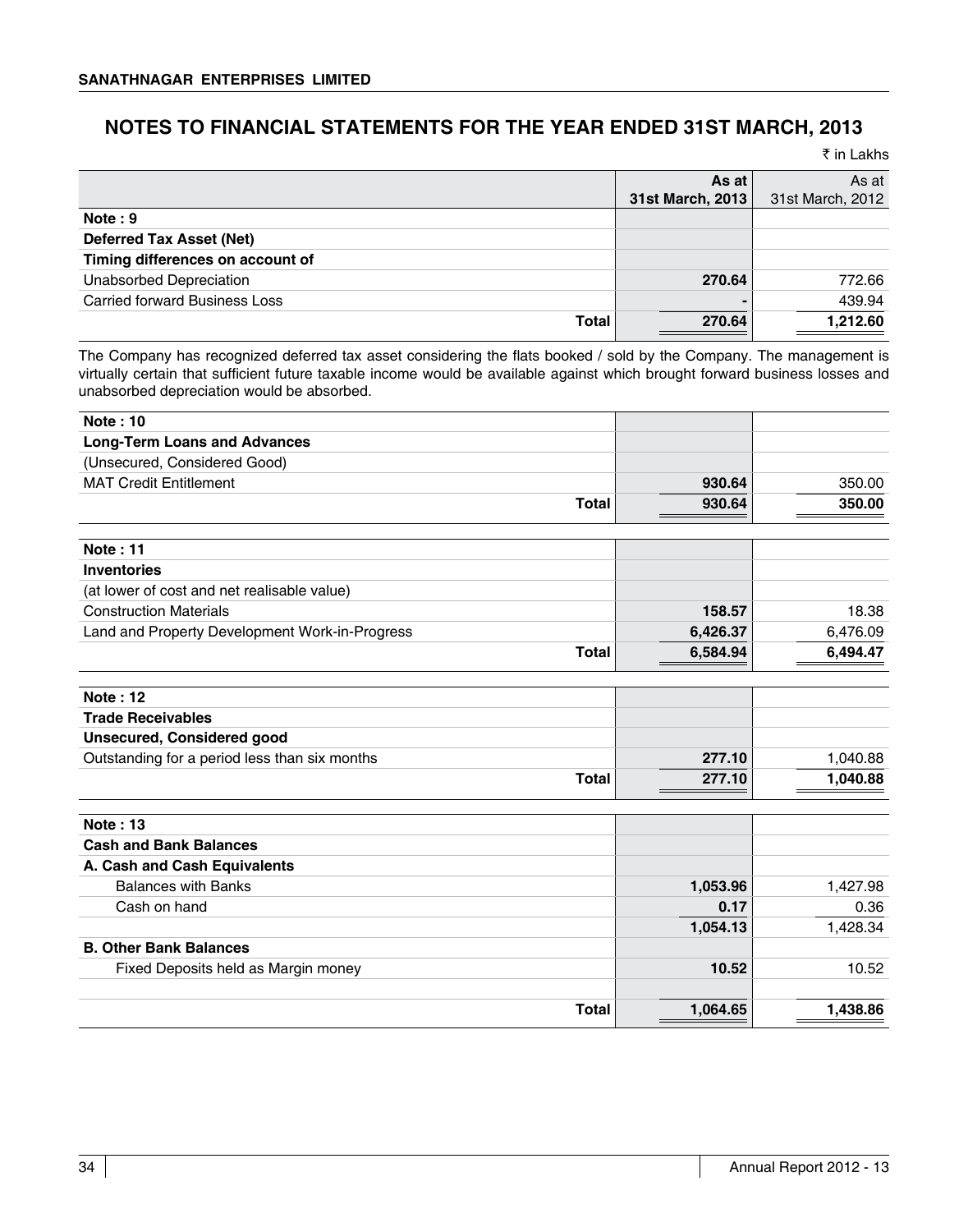# **NOTES TO FINANCIAL STATEMENTS FOR THE YEAR ENDED 31ST MARCH, 2013**

|  | ₹ in Lakhs |
|--|------------|
|  |            |

|                                                                 | As at<br>31st March, 2013 | As at<br>31st March, 2012 |
|-----------------------------------------------------------------|---------------------------|---------------------------|
| <b>Note: 14</b>                                                 |                           |                           |
| <b>Short-Term Loans and Advances</b>                            |                           |                           |
| <b>Unsecured, Considered good</b>                               |                           |                           |
| Loans and advances to related parties*                          |                           |                           |
| In the nature of Loans                                          | 16,195.83                 | 5,500.00                  |
| <b>Others</b>                                                   | 0.01                      |                           |
| Advances to Suppliers and Contractors                           | 1,033.94                  | 4,032.18                  |
| Deposits with Government Authorities                            |                           | 3.07                      |
| <b>Prepaid Expenses</b>                                         | 48.82                     | 46.15                     |
| Service Tax receivable                                          | 94.98                     | 146.35                    |
| (* Refer Para no. H(B) of Note 20)                              |                           |                           |
| <b>Total</b>                                                    | 17,373.58                 | 9,727.75                  |
| <b>Note: 15</b>                                                 |                           |                           |
| <b>Other Current Assets</b>                                     |                           |                           |
| Interest Receivable                                             | 114.95                    |                           |
| <b>Total</b>                                                    | 114.95                    |                           |
|                                                                 |                           |                           |
|                                                                 | For the                   | For the                   |
|                                                                 | Year ended                | Year ended                |
|                                                                 | 31st March, 2013          | 31st March, 2012          |
| <b>Note: 16</b>                                                 |                           |                           |
| <b>Revenue from Operations</b>                                  |                           |                           |
| Income from Property Development                                | 8,978.13                  | 7,191.57                  |
| <b>Total</b>                                                    | 8,978.13                  | 7,191.57                  |
|                                                                 |                           |                           |
| <b>Note: 17</b>                                                 |                           |                           |
| <b>Cost of Projects</b>                                         |                           |                           |
| Opening Stock of Land and Property Development Work-in-Progress | 6,476.09                  | 4,707.65                  |
| Add: Expenditure during the year:                               |                           |                           |
| <b>Construction Contract Works</b>                              | 1,623.17                  | 890.89                    |
| <b>Project Consultancy</b>                                      | 113.67                    | 115.64                    |
| <b>Building Material Consumed</b>                               | 2,122.38                  | 1,387.78                  |
| Rates and Taxes                                                 | 385.37                    | 519.17                    |
| Repairs and Maintenance - Building                              | 14.36                     | 14.03                     |
| Insurance                                                       | 0.82                      | 0.60                      |
| <b>Other Construction Expenses</b>                              | 87.97                     | 49.17                     |
| <b>Overheads Allocated</b>                                      | 903.87                    | 1,841.53                  |
| Less:                                                           |                           |                           |
| <b>Scrap Sales</b>                                              | (23.91)                   | (8.60)                    |
| Miscellaneous receipts from Customers                           | (364.50)                  | (96.12)                   |
| Closing Stock of Land and Property Development Work-in-Progress | (6,426.37)                | (6,476.09)                |
|                                                                 |                           |                           |

**Total 4,912.92** 2,945.65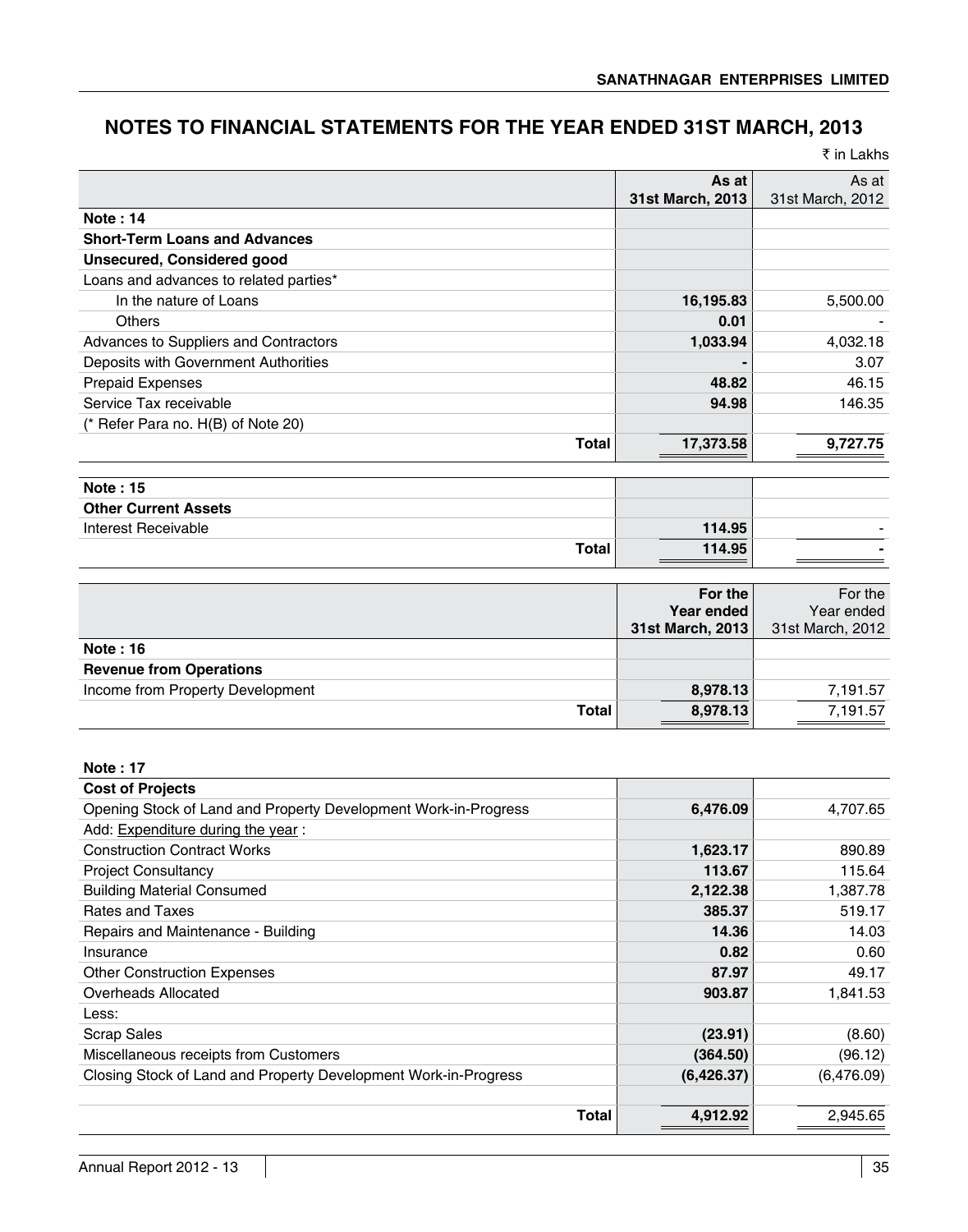### **Sanathnagar Enterprises Limited**

|                                     | For the<br>Year ended | For the<br>Year ended |
|-------------------------------------|-----------------------|-----------------------|
|                                     | 31st March, 2013      | 31st March, 2012      |
| <b>Note: 18</b>                     |                       |                       |
| <b>Finance Costs (net)</b>          |                       |                       |
| Interest Expenses on:               |                       |                       |
| Borrowings and Others               | 2,444.43              | 1,807.63              |
| Income Tax                          | 24.60                 | 24.68                 |
| <b>Other Borrowing Costs</b>        | 0.31                  | 18.77                 |
|                                     | 2,469.34              | 1,851.08              |
| Less: Interest Income on :          |                       |                       |
| Loan Given                          | (884.19)              |                       |
| <b>Fixed Deposits with Bank</b>     | (1.03)                |                       |
|                                     | 1,584.12              | 1,851.08              |
| Less: Allocated to Cost of Projects | (777.81)              | (1,820.48)            |
| Total                               | 806.31                | 30.60                 |

| <b>Note: 19</b>                     |          |         |
|-------------------------------------|----------|---------|
| <b>Other Expenses</b>               |          |         |
| Legal and Professional Fees         | 8.77     | 14.09   |
| Infrastructure Expenses             | 173.50   |         |
| <b>Electricity Charges</b>          | 8.34     | 2.58    |
| Payment to auditors as :            |          |         |
| <b>Audit Fees</b>                   | 3.50     | 3.50    |
| <b>Taxation Matters</b>             | 1.00     | 1.00    |
| <b>Bank Charges</b>                 | 0.70     | 1.04    |
| <b>Printing and Stationery</b>      | 3.30     | 5.20    |
| Postage and Courier                 | 5.92     | 6.23    |
| Rates and Taxes                     | 2.39     | 3.77    |
| Conveyance                          | 2.67     | 7.06    |
| <b>Advertisement Expenses</b>       | 91.29    | 163.12  |
| <b>Brokerage</b>                    | 16.93    | 106.06  |
| Miscellaneous Expenses              | 95.07    | 52.67   |
|                                     | 413.38   | 366.32  |
| Less: Allocated to Cost of Projects | (126.06) | (21.05) |
| Total                               | 287.32   | 345.27  |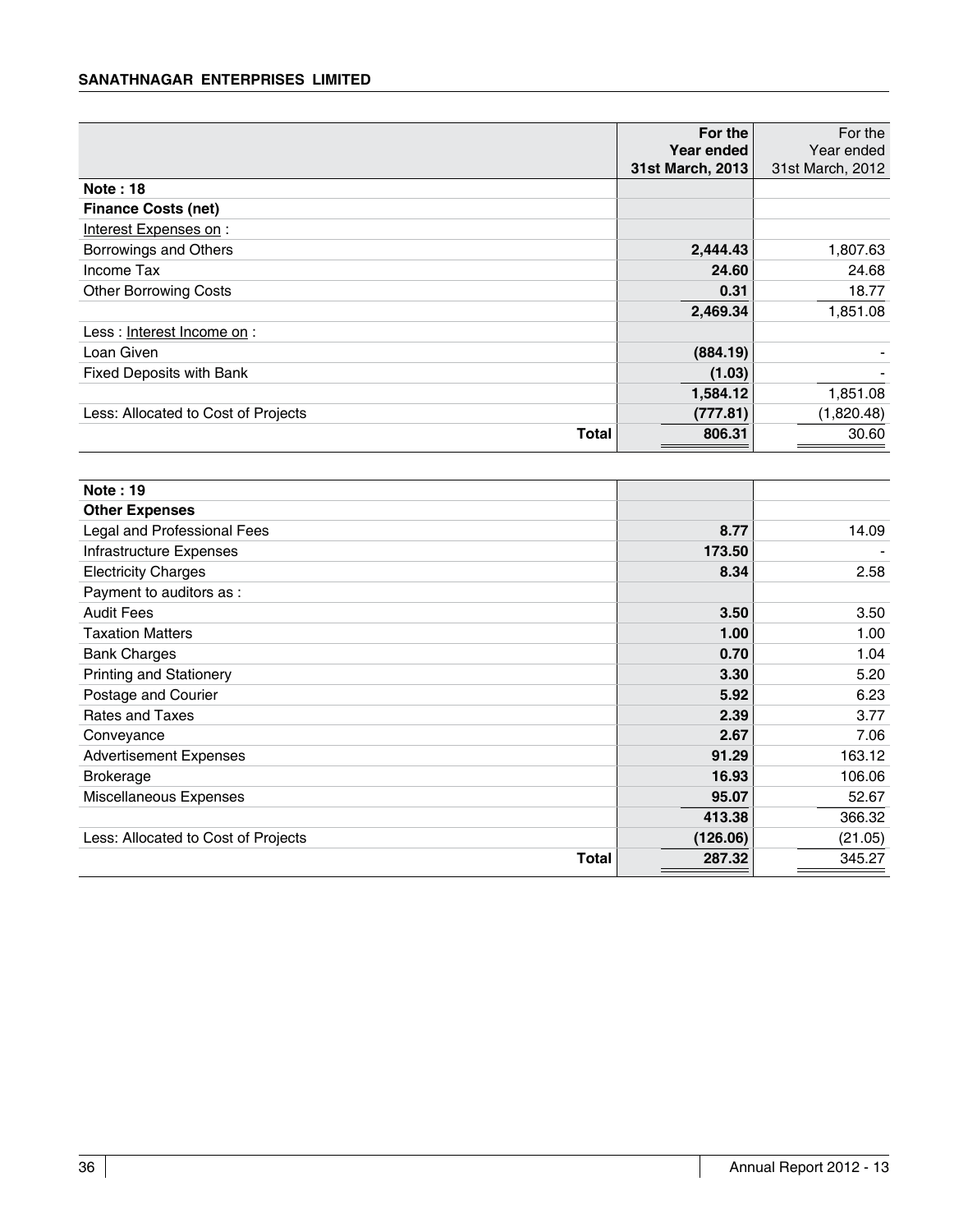# **NOTES TO FINANCIAL STATEMENTS FOR THE YEAR ENDED 31ST MARCH, 2013**

### **Note : 20**

### **Other Notes on Accounts**

A. The Company had assigned all the rights and obligations in respect of appeals in Income Tax / Other Taxes / Cases to Bakelite Hylam Ltd (BHL) (formerly Bakelite Resins & Foams Ltd) (i.e. the resulting company, on account of demerger) vide Deed of Assignment dated March 31, 2009 entered into by the Company for a consideration of  $\bar{\tau}$  5.00 Lakhs and accordingly, any liability arising on this account upto March 31, 2009 would be borne by BHL. The details of contingent liabilities at the time of such assignment are as under:

| Sr. No. | <b>Particulars</b>                | As at 31 <sup>st</sup> March, 2013 ( $\bar{\tau}$ in Lakhs) | As at 31 <sup>st</sup> March, 2012 ( $\bar{\tau}$ in Lakhs) |
|---------|-----------------------------------|-------------------------------------------------------------|-------------------------------------------------------------|
| (i)     | Disputed Income Tax Liability     | 14.75                                                       | 14.75                                                       |
| (ii)    | Disputed Central Excise Liability | 158.41                                                      | 158.41                                                      |
| (iii)   | Disputed Sales Tax Liability      | 36.31                                                       | 36.31                                                       |

- B. The constitutional validity of levy of service tax on Commercial or Industrial Construction Service or Construction of Residential Complexes Service in respect of 'under construction property' is pending before the Hon'ble Supreme Court. By virtue of the "Agreement for Sale" entered into by the Company with the purchasers of the Flat in commercial or residential complex under construction, the purchaser is liable to bear service tax and interest thereon and hence, no provision for interest for delay in payments has been considered necessary at this stage.
- C. Based on an expert opinion taken, the Company has been advised that VAT on sale of immovable property is payable only at the time of registration and accordingly, VAT is not being charged from the customers till such time. This practice is not going to result in any liability as it is collectible from the customers.
- D. The accumulated losses of the Company have far exceeded its entire net worth. The Financials have, however, been prepared by the management on a going concern basis considering the fact about the profit made during the year and expected profits in subsequent years based on agreements executed with customers. Besides the present promoters of the company have committed financial, assured technical and administrative support.
- E. In the opinion of the management, all of the assets other than Non-Current Assets have a value on realisation in the ordinary course of business at least equal to the amount at which they are stated.
- F. Balances in certain accounts of Trade Payables and Trade Receivables are subject to reconciliation/confirmation and consequent adjustments, if any. The management does not expect any material difference affecting the current period's financial statements on such reconciliations / adjustments.
- G. In terms of Accounting Standard 17, the Company operates only in one business segment i.e., real estate development and has its projects / assets located in India.

### H. **Disclosure in respect of related parties pursuant to Accounting Standards 18:**

### **A. List of related parties:**

 (As identified by the management and relied upon by the auditors)

**i) Entities as at 1st April, 2012**

### **Ultimate Holding Company / Parent Company:**

Lodha Developers Pvt. Ltd. (Formerly known as Lodha Developers Ltd.)

### **Holding Company:**

Siddhnath Residential Paradise Pvt. Ltd.

### **Fellow Subsidiaries:**

Aasthavinayak Estate Company Pvt. Ltd.

Aasthavinayak Real Estate Pvt. Ltd.

Adinath Builders Pvt. Ltd.

Ajitnath Hi – Tech Builders Pvt. Ltd.

Anantnath Constructions and Farms Pvt. Ltd.

Arihant Premises Pvt. Ltd.

Chetna Infracon Pvt. Ltd.

Cowtown Land Development Pvt. Ltd.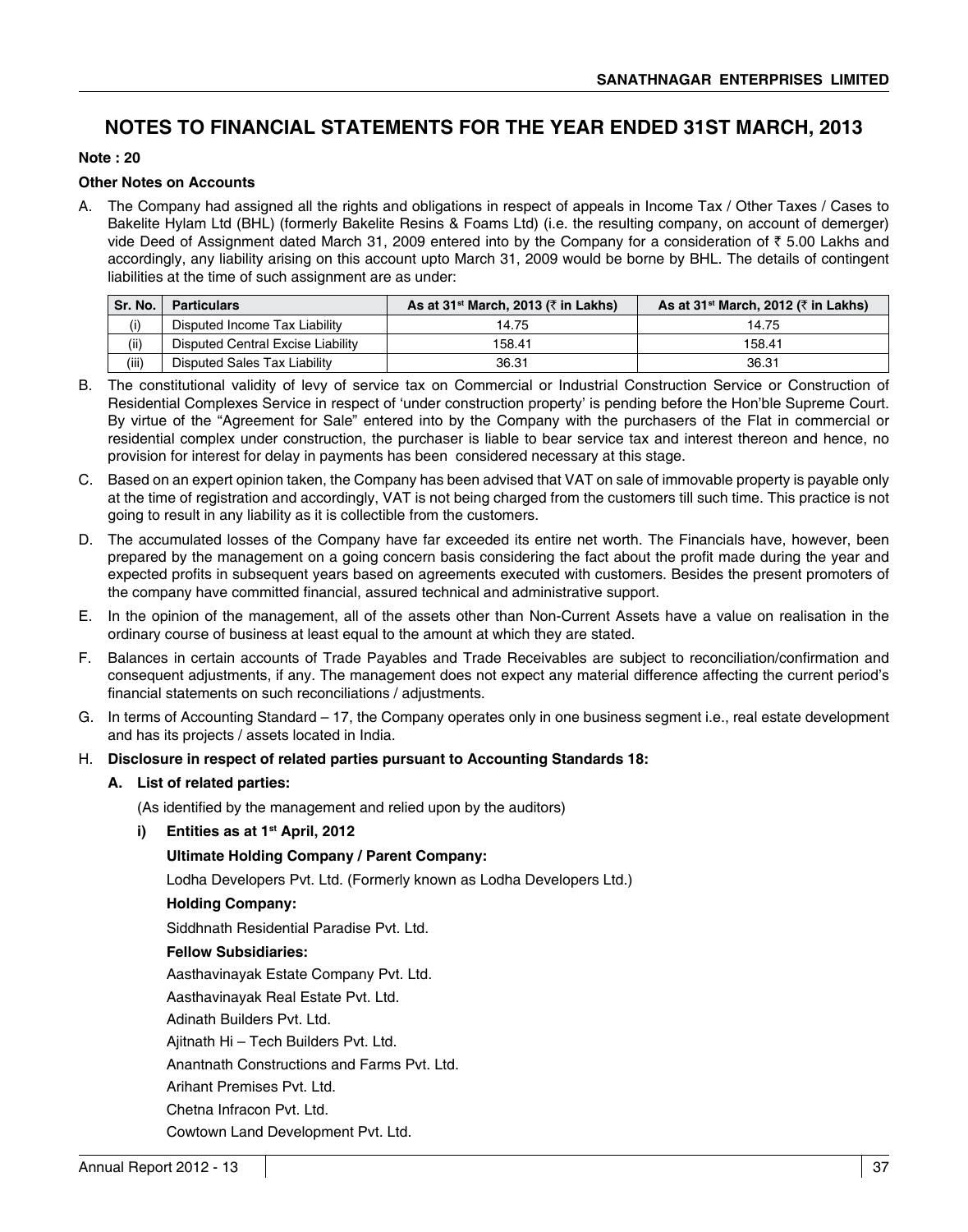Galaxy Premises Pvt. Ltd. Gandhar Builders Pvt. Ltd. Hi-class Buildcon Pvt. Ltd. Hotel Rahat Palace Pvt. Ltd. International Airport Builders & Management Services Pvt. Ltd. Kidderpore Holdings Ltd. Lodha Attentive Developers and Farms Pvt. Ltd. Lodha Buildcon Pvt. Ltd. Lodha Building and Construction Pvt. Ltd. Lodha Crown Buildmart Pvt. Ltd. Lodha Designer Construction Pvt. Ltd. Lodha Developers UK Ltd. Lodha Dwellers Pvt. Ltd. Lodha Elevation Buildcon Pvt. Ltd. Lodha Estate Pvt. Ltd. Lodha Glowing Construction Pvt. Ltd. Lodha Hi–Rise Builders Pvt. Ltd. Lodha Home Developers Pvt. Ltd. Lodha Home Finance Ltd. Lodha Home Styles Pvt. Ltd. Lodha Impression Real Estate Pvt. Ltd. Lodha Land Developers Pvt. Ltd. Lodha Novel Buildfarms Pvt. Ltd. Lodha Pinnacle Buildtech and Farms Pvt. Ltd. Lodha Prime Buildfarms Pvt. Ltd. Macrotech Constructions Pvt. Ltd. Mahavir Build Estate Pvt. Ltd. Mahavir Premises Pvt. Ltd. Microtec Constructions Pvt. Ltd. Nabhiraja Software Design Pvt. Ltd. (Formerly known as Ma Padmavati Software Design Pvt. Ltd.) Naminath Builders and Farms Pvt. Ltd. National Standard (India) Ltd. Odeon Theatres and Properties Pvt. Ltd. Palava Utilities Pvt. Ltd. Sahajanand Hi-Tech Constructions Pvt. Ltd. Sai Ishwer Finvest Pvt. Ltd. Samvara Buildtech Pvt. Ltd. (Formerly known as Maa Padmavati Buildtech Pvt. Ltd.) Sarvavasa Buildtech & Farms Pvt. Ltd. (Formerly known as Padmavati Buildtech & Farms Pvt. Ltd.) Shantinath Designer Construction Pvt. Ltd. Shreeniwas Cotton Mills Ltd. Shri Kailash Properties and Agrofarms Pvt. Ltd. Shri Nakoda Bhirav Realtors Pvt. Ltd. Shri Vardhvinayak Builders Pvt. Ltd. Simtools Pvt. Ltd. Sitaldas Estate Pvt. Ltd.

Suryakrupa Farms and Constructions Pvt. Ltd.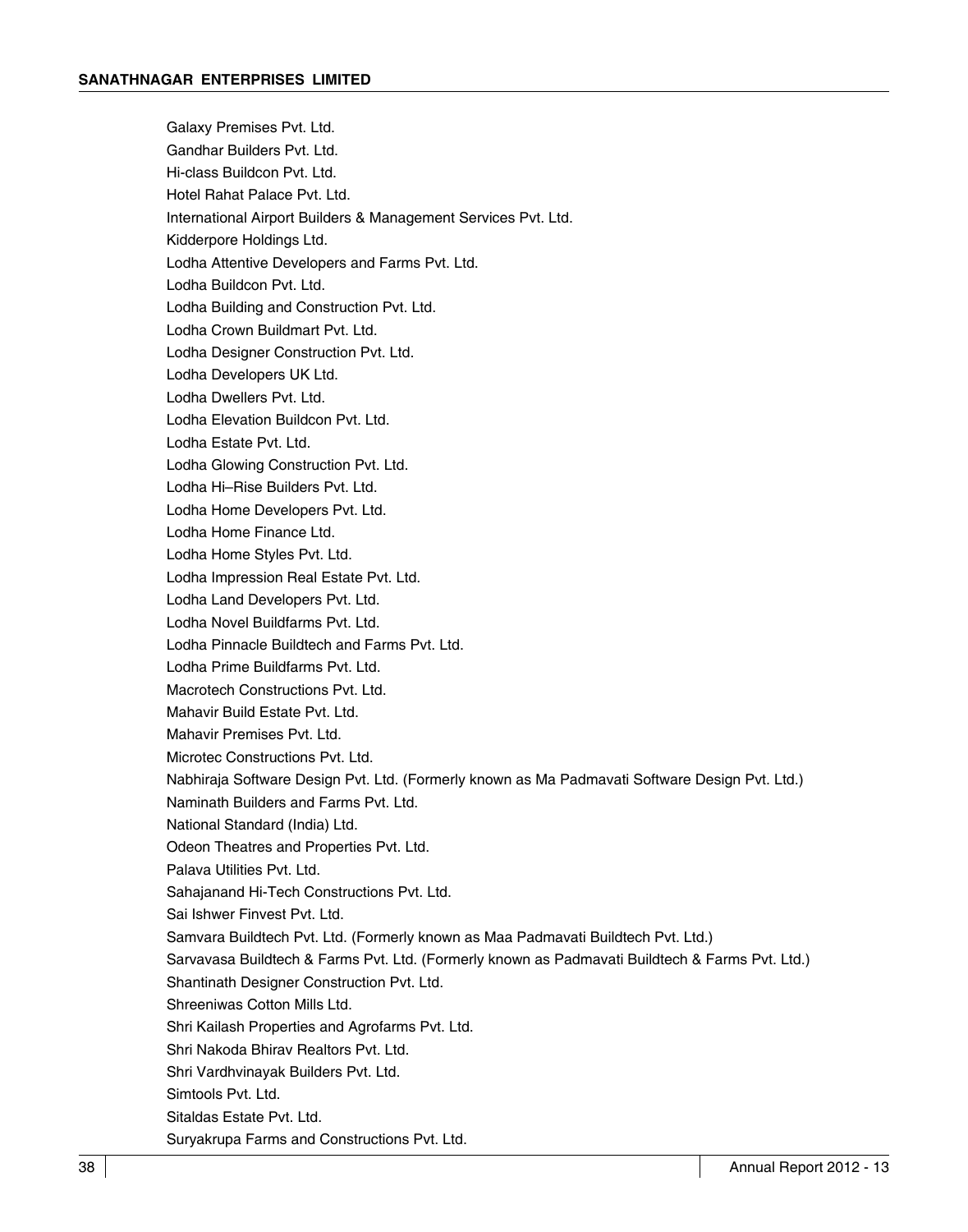### **Limited Liability Partnerships under control of Ultimate Holding Company:**

Ajeethnath Hi – Tech Buildtech LLP

 Lodha Dwellerz LLP

Lodha Fincorp Distribution Services LLP

### **Partnership Firms under control of Ultimate Holding Company:**

Lodha Construction (Dombivli)

 Lodha Palazzo

Mahavir Associates

Shree Sainath Enterprises

Vivek Enterprises

### **Others (with whom the company had transactions):**

Dharmanath Buildtech and Farms Pvt. Ltd.

Lodha Healthy Constructions and Developers Pvt. Ltd.

Lodha Pranik Landmark Developers Pvt. Ltd.

### **ii) Entities added during the year From Date**

### **Fellow Subsidiaries**

| iii) - | Entities ceased / Struck off during the year Upto Date |              |
|--------|--------------------------------------------------------|--------------|
|        | Shreeniwas Abode and House Pyt. Ltd.                   | $01$ -Jan-13 |
|        | Proficient Buildwell Pvt. Ltd.                         | 01-Aug-12    |
|        | Manan Finserve Pvt. Ltd.                               | 04-Jan-13    |
|        | Krona Realties Pvt. Ltd.                               | 27 Dec-12    |
|        | Jawala Real Estate Pyt. Ltd.                           | 31-Oct-12    |
|        | Dalhousie Leasing and Financial Services Pvt. Ltd.     | 20 Nov-12    |
|        |                                                        |              |

### **Fellow Subsidiaries**

| FutureTech Constructions & Precast Pvt. Ltd. (Formerly known as Bahubali Real Estate<br>and Precast Pvt. Ltd.) | 28-Feb-13 |
|----------------------------------------------------------------------------------------------------------------|-----------|
| Hi-class Developers Pvt. Ltd.                                                                                  | 06-Sep-12 |
| Kundan Realtors Pvt. Ltd.                                                                                      | 27-Mar-13 |
| Lodha Pranik Landmark Developers Pvt. Ltd.                                                                     | 03-Aug-12 |
| Lodha Ultimate Buildtech and Farms Pyt. Ltd.                                                                   | 24-Aug-12 |
|                                                                                                                |           |

### **iv) Key Management Personnel:**

Deepak Chitnis

### **B. During the year, the following transactions were carried out with the related parties in the ordinary course of business:**

### **(a) Disclosure in respect of transactions with related parties during the year ended March 31, 2013:**

| Particulars                 | Name of the Company                      | Nature of                | $\bar{z}$ in Lakhs |
|-----------------------------|------------------------------------------|--------------------------|--------------------|
|                             |                                          | <b>Relationship</b>      |                    |
| 1. Reimbursement of expense | Siddhnath Residential Paradise Pvt. Ltd. | <b>Holding Company</b>   |                    |
|                             |                                          |                          | (13.74)            |
|                             | Lodha Developers Pvt. Ltd.               | <b>Holding Company</b>   | 77.77              |
|                             |                                          |                          | $(-)$              |
|                             | Macrotech Constructions Pvt. Ltd.        | <b>Fellow Subsidiary</b> | 4.02               |
|                             |                                          |                          | (4.98)             |
|                             | Lodha Crown Buildmart Pvt. Ltd.          | <b>Fellow Subsidiary</b> | 4.17               |
|                             |                                          |                          | $(-)$              |
|                             | Lodha Healthy Constructions and          | <b>Fellow Subsidiary</b> | 9.98               |
|                             | Developers Pvt. Ltd.                     |                          | (4.92)             |
|                             | Lodha Novel Buildfarms Pvt. Ltd.         | <b>Fellow Subsidiary</b> | 0.14               |
|                             |                                          |                          | $(-)$              |
|                             | Lodha Dwellers Pvt. Ltd.                 | <b>Fellow Subsidiary</b> | 40.90              |
|                             |                                          |                          | $(\cdot)$          |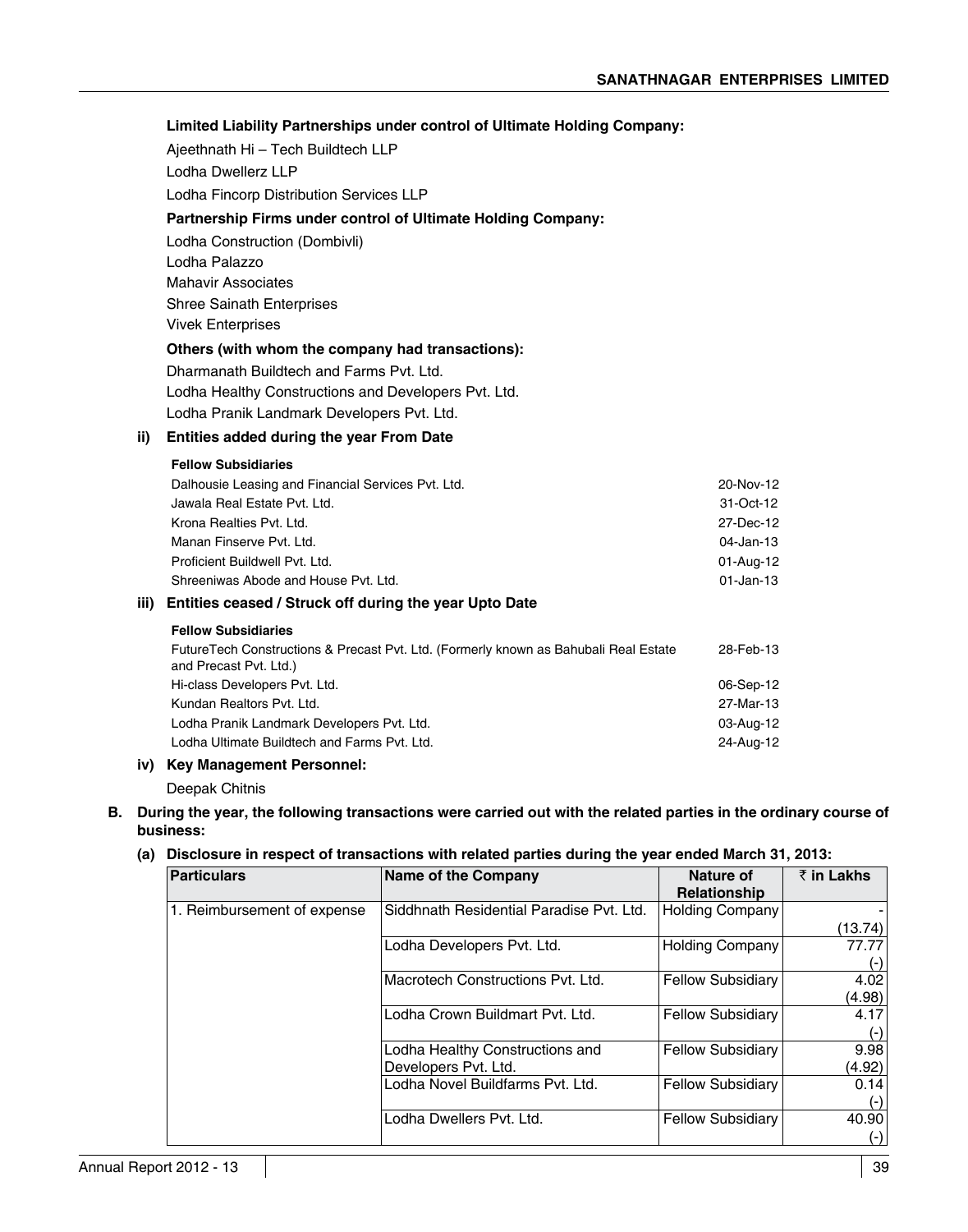### **Sanathnagar Enterprises Limited**

| <b>Particulars</b>         | <b>Name of the Company</b>                  | <b>Nature of</b>         | ₹ in Lakhs     |
|----------------------------|---------------------------------------------|--------------------------|----------------|
|                            |                                             | Relationship             |                |
| 2. Infrastructure Expenses | Nabhiraja Software Design Pvt. Ltd.         | <b>Fellow Subsidiary</b> | 191.59         |
|                            |                                             |                          | $(-)$          |
| 3. Purchase of Material    | Lodha Healthy Constructions and             | <b>Fellow Subsidiary</b> | 0.16           |
|                            | Developers Pvt. Ltd.                        |                          | (1.30)         |
|                            | Cowtown Land Development Pvt. Ltd.          | <b>Fellow Subsidiary</b> | 18.12          |
|                            |                                             |                          | $(-)$          |
| 4. Interest Expenses       | Siddhnath Residential Paradise Pvt. Ltd.    | <b>Holding Company</b>   | 0.87           |
|                            |                                             |                          | (1,581.24)     |
|                            | Lodha Developers Pvt. Ltd.                  | <b>Ultimate Holding</b>  | 1,157.13       |
|                            |                                             | Company                  | (110.35)       |
|                            | Lodha Pranik Landmark Developers Pvt.       | <b>Fellow Subsidiary</b> | 755.04         |
|                            | Ltd.                                        | / Others                 | $(-)$          |
|                            | Cowtown Land Development Pvt. Ltd.          | <b>Fellow Subsidiary</b> | 52.12          |
|                            |                                             |                          | $(-)$          |
| 5. Interest Income         | Lodha Land Developers Pvt. Ltd.             | <b>Fellow Subsidiary</b> | 78.50          |
|                            |                                             |                          |                |
|                            | Proficient Buildwell Pvt. Ltd.              | <b>Fellow Subsidiary</b> | 12.52          |
|                            |                                             |                          |                |
|                            | Aasthavinayak Estate Company Pvt. Ltd.      | <b>Fellow Subsidiary</b> | 781.13         |
|                            | Lodha Crown Buildmart Pyt. Ltd.             | <b>Fellow Subsidiary</b> | $(-)$<br>12.04 |
|                            |                                             |                          |                |
| 6. Unsecured Loans taken   | Siddhnath Residential Paradise Pvt. Ltd.    | <b>Holding Company</b>   | $(-)$          |
|                            |                                             |                          | (1,367.15)     |
|                            | Lodha Developers Pvt. Ltd.                  | <b>Ultimate Holding</b>  | 48,340.04      |
|                            |                                             | Company                  | (11, 117.17)   |
|                            | Lodha Pranik Landmark Developers Pvt.       | <b>Fellow Subsidiary</b> |                |
|                            | Ltd.                                        |                          | (5,500.00)     |
|                            | Cowtown Land Development Pvt. Ltd.          | <b>Fellow Subsidiary</b> | 9,985.00       |
|                            |                                             |                          | $(\cdot)$      |
| 7. Secured Loan Repaid     | Siddhnath Residential Paradise Pvt. Ltd.    | <b>Holding Company</b>   |                |
|                            |                                             |                          | (8,514.43)     |
| 8. Loan given              | Aasthavinayak Estate Company Pvt. Ltd.      | <b>Fellow Subsidiary</b> |                |
|                            |                                             |                          | (5,000.00)     |
|                            | Lodha Land Developers Pvt. Ltd.             | <b>Fellow Subsidiary</b> |                |
|                            |                                             |                          | (500.00)       |
|                            | Lodha Crown Buildmart Pvt. Ltd.             | <b>Fellow Subsidiary</b> | 6,000.00       |
|                            |                                             |                          | $(-)$          |
|                            | <b>Proficient Buildwell Private Limited</b> | <b>Fellow Subsidiary</b> | 9,700.00       |
|                            |                                             |                          | $(-)$          |
| 9. Guarantee taken         | Lodha Developers Pvt. Ltd.                  | <b>Ultimate Holding</b>  |                |
|                            |                                             | Company                  | (7,000.00)     |
|                            | Siddhnath Residential Paradise Pvt. Ltd.    | <b>Holding Company</b>   |                |
|                            | Dharmanath Buildtech and Farms Pvt.         | Others                   |                |
|                            | Ltd.                                        |                          |                |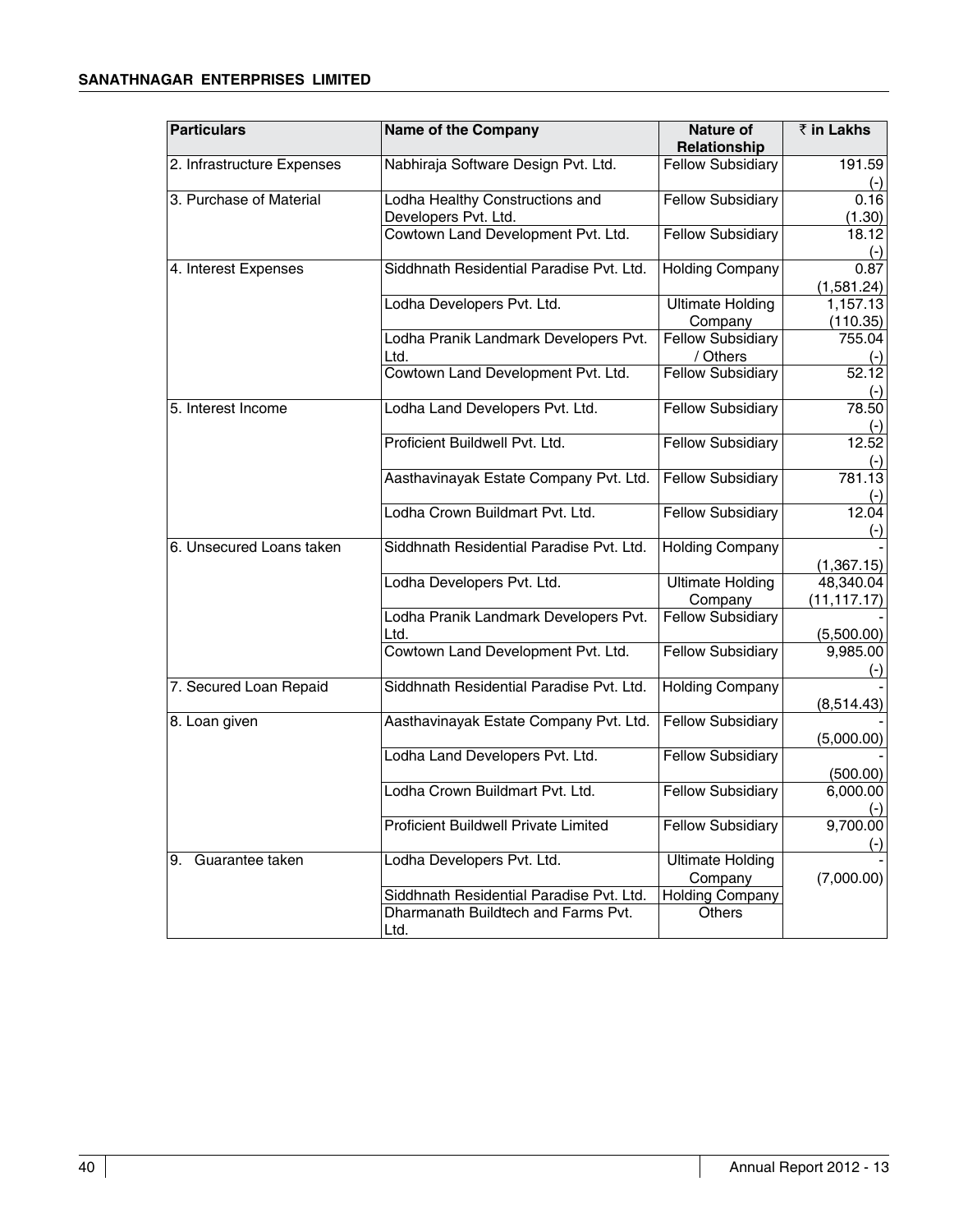| <b>Particulars</b>              | Name of the Company                                     | Nature of<br>Relationship          | ₹ in Lakhs             |
|---------------------------------|---------------------------------------------------------|------------------------------------|------------------------|
| 1. Unsecured Loans Taken        | Lodha Developers Pvt. Ltd.                              | <b>Ultimate Holding</b>            | 434.88                 |
|                                 |                                                         | Company                            | (10, 187.48)           |
|                                 | Siddhnath Residential Paradise Pvt. Ltd.                | <b>Holding Company</b>             | (14.83)                |
|                                 | Cowtown Land Development Pvt. Ltd.                      | <b>Fellow Subsidiary</b>           | 9,985.00               |
|                                 | Lodha Pranik Landmark Developers Pvt.<br>Ltd.           | <b>Fellow Subsidiary</b>           | (5,500.00)             |
|                                 | Lodha Pranik Landmark Developers Pvt.<br>Ltd.           | <b>Others</b>                      | 4,250.00<br>(-)        |
| 2. Loan Given                   | Lodha Land Developers Pvt. Ltd.                         | <b>Fellow Subsidiary</b>           | 500.00<br>(500.00)     |
|                                 | Aasthavinayak Estate Company Pvt. Ltd.                  | <b>Fellow Subsidiary</b>           | (5,000.00)             |
|                                 | Lodha Crown Buildmart Pvt. Ltd.                         | <b>Fellow Subsidiary</b>           | 5,995.83               |
|                                 | Proficient Buildwell Pvt. Ltd.                          | <b>Fellow Subsidiary</b>           | 9,700.00               |
| 3. Other Advances               | Lodha Healthy Constructions and<br>Developers Pvt. Ltd. | <b>Others</b>                      | 0.01                   |
| 4. Trade payable                | Nabhiraja Software Design Pvt. Ltd.                     | <b>Fellow Subsidiary</b>           | 185.68<br>$(\cdot)$    |
|                                 | Macrotech Constructions Pvt. Ltd.                       | <b>Fellow Subsidiary</b>           | (1.69)                 |
|                                 | Lodha Healthy Constructions and<br>Developers Pvt. Ltd. | Others                             | (5.90)                 |
| 5. Interest Receivable          | Lodha Land Developers Pvt. Ltd.                         | <b>Fellow Subsidiary</b>           | 70.65                  |
|                                 | Proficient Buildwell Pvt. Ltd.                          | <b>Fellow Subsidiary</b>           | 11.27<br><u>(-)</u>    |
|                                 | Aasthavinayak Estate Company Pvt. Ltd.                  | <b>Fellow Subsidiary</b>           | 21.27<br>$(-)$         |
|                                 | Lodha Crown Buildmart Pvt. Ltd.                         | <b>Fellow Subsidiary</b>           | 10.83<br>$(-)$         |
| 6. Interest Accrued but not due | Lodha Developers Pvt. Ltd.                              | <b>Fellow Subsidiary</b>           | 1,135.96<br>$(-)$      |
|                                 | Siddhnath Residential Paradise Pyt. Ltd.                | <b>Fellow Subsidiary</b>           | 0.79<br>$(\cdot)$      |
|                                 | Cowtown Land Development Pvt. Ltd.                      | <b>Fellow Subsidiary</b>           | 46.91                  |
|                                 | Lodha Pranik Landmark Developers Pvt.<br>Ltd.           | Others                             | 706.71                 |
| 7. Guarantee taken              | Lodha Developers Pvt. Ltd.                              | <b>Ultimate Holding</b><br>Company | 7,000.00<br>(7,000.00) |
|                                 | Siddhnath Residential Paradise Pvt. Ltd.                | <b>Holding Company</b>             |                        |
|                                 | Dharmanath Buildtech and Farms Pvt.<br>Ltd.             | Others                             |                        |

**(b) Outstanding balance as at March 31, 2013:**

### **Note:**

No amount pertaining to related parties has been provided for as doubtful debts nor written off / back during the year except as stated above.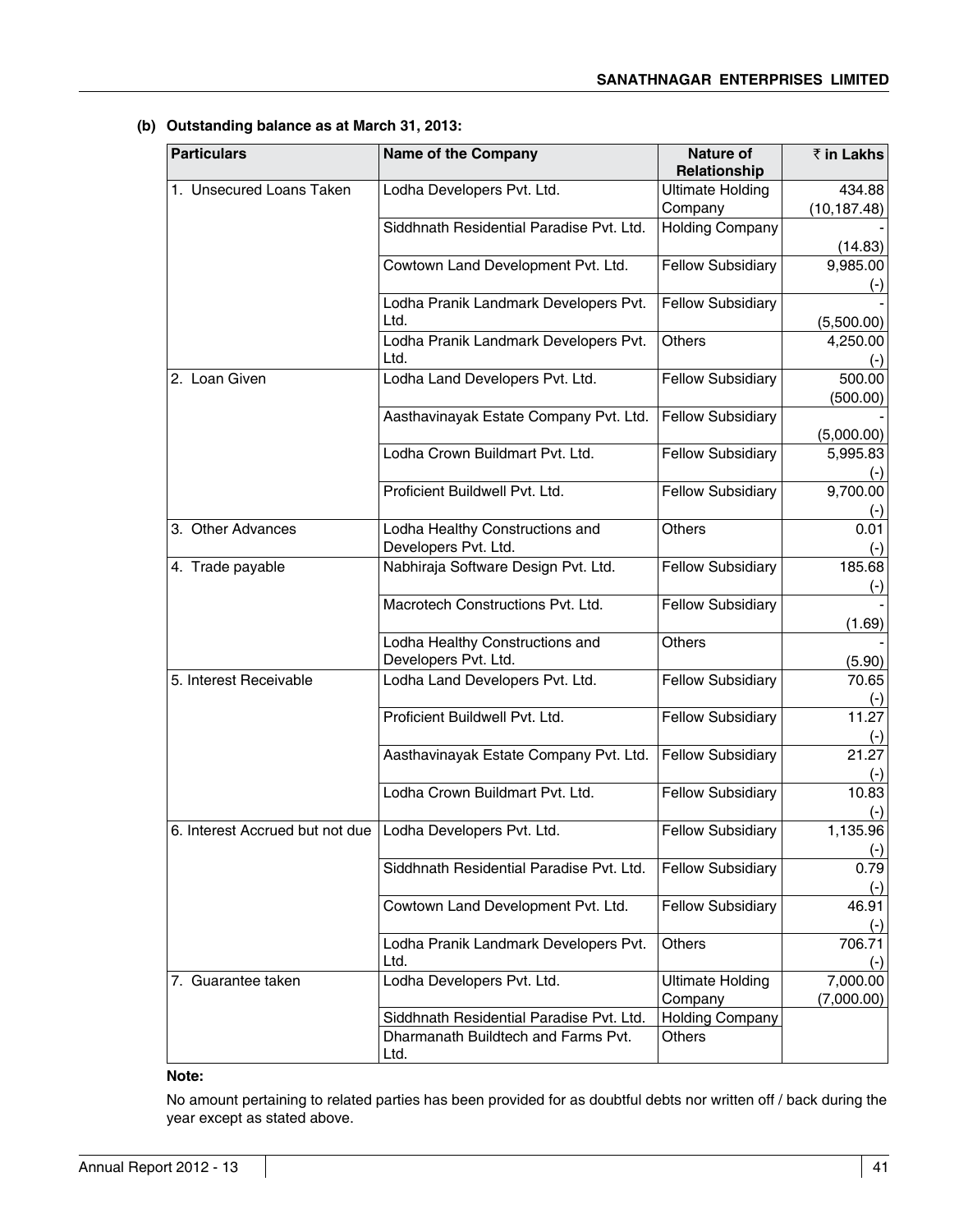I. **Loans and Advances in the nature of loans to Companies (Disclosure pursuant to clause 32 of the listing agreement)**  $(5 \text{ in } L)$ 

|                                        |                                   | (K III LANIS)                             |
|----------------------------------------|-----------------------------------|-------------------------------------------|
| <b>Particulars</b>                     | <b>Balance as at</b><br>31-Mar-13 | <b>Maximum Balance</b><br>during the year |
| Aasthavinayak Estate Company Pvt. Ltd. | (5,000.00)                        | 5,000.00<br>(5,000.00)                    |
| Lodha Land Developers Pvt. Ltd.        | 500.00<br>(500.00)                | 500.00<br>(500.00)                        |
| Lodha Crown Buildmart Pyt. Ltd.        | 5,995.83<br>$(-)$                 | 6,000.00<br>$(-)$                         |
| Proficient Buildwell Pyt. Ltd.         | 9,700.00<br>$(-)$                 | 9,700.00<br>$(-)$                         |

These Companies do not hold any shares in the Company.

### J. **Disclosure in respect of amount due from private companies in which director of the Company is a director:**

|                                        |                      |         | (₹ in Lakhs) |
|----------------------------------------|----------------------|---------|--------------|
| <b>Particulars</b>                     | <b>Nature of Due</b> | 2012-13 | 2011-12      |
| Lodha Land Developers Pvt. Ltd.        | Loan                 | 500.00  | -            |
|                                        | Interest Receivable  | 70.65   | $\sim$       |
| Aasthavinayak Estate Company Pvt. Ltd. | Interest Receivable  | 21.27   | -            |

### K. **Calculation of Earnings per Share:**

|                                                                             | For the Year ended<br>31-Mar-13 | For the Year ended<br>31-Mar-12 |
|-----------------------------------------------------------------------------|---------------------------------|---------------------------------|
| Profit After Tax (₹ in Lakhs)                                               | 1.935.50                        | 2,138.24                        |
| No. of Equity Shares as on April 1                                          | 3,150,000                       | 3,150,000                       |
| No. of Equity Shares as on March 31                                         | 3,150,000                       | 3,150,000                       |
| Weighted average no. of Equity Shares outstanding at the end<br>of the year | 3,150,000                       | 3,150,000                       |
| Face Value of equity shares                                                 | ₹ 10                            | ₹ 10                            |
| Basic and Diluted earnings per share                                        | ₹ 61.44                         | ₹ 67.88                         |

L. (i) Figures in brackets are related to previous year

(ii) Previous year's figures have been regrouped / rearranged wherever necessary to conform current year's classification.

 Signature to Note 1 to 20 **For and on behalf of the Board**

**Director Director Manager**

Place: Mumbai Date: 10-May-13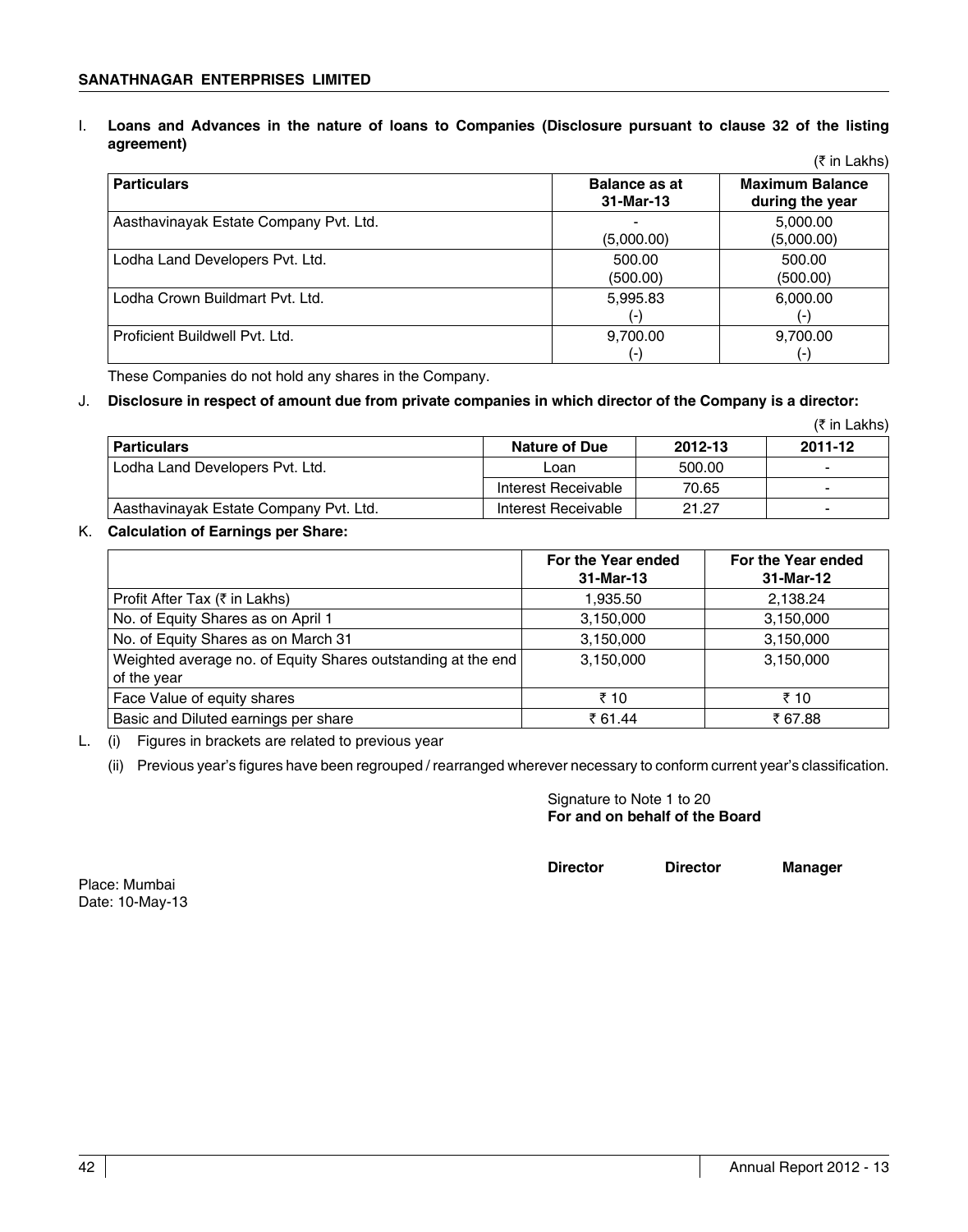| <b>Notes</b>             |
|--------------------------|
|                          |
|                          |
|                          |
|                          |
|                          |
|                          |
|                          |
|                          |
|                          |
|                          |
|                          |
|                          |
|                          |
|                          |
|                          |
|                          |
|                          |
|                          |
|                          |
|                          |
| $\overline{\phantom{a}}$ |
| ۳                        |
|                          |
|                          |
| $\overline{\phantom{a}}$ |
|                          |
|                          |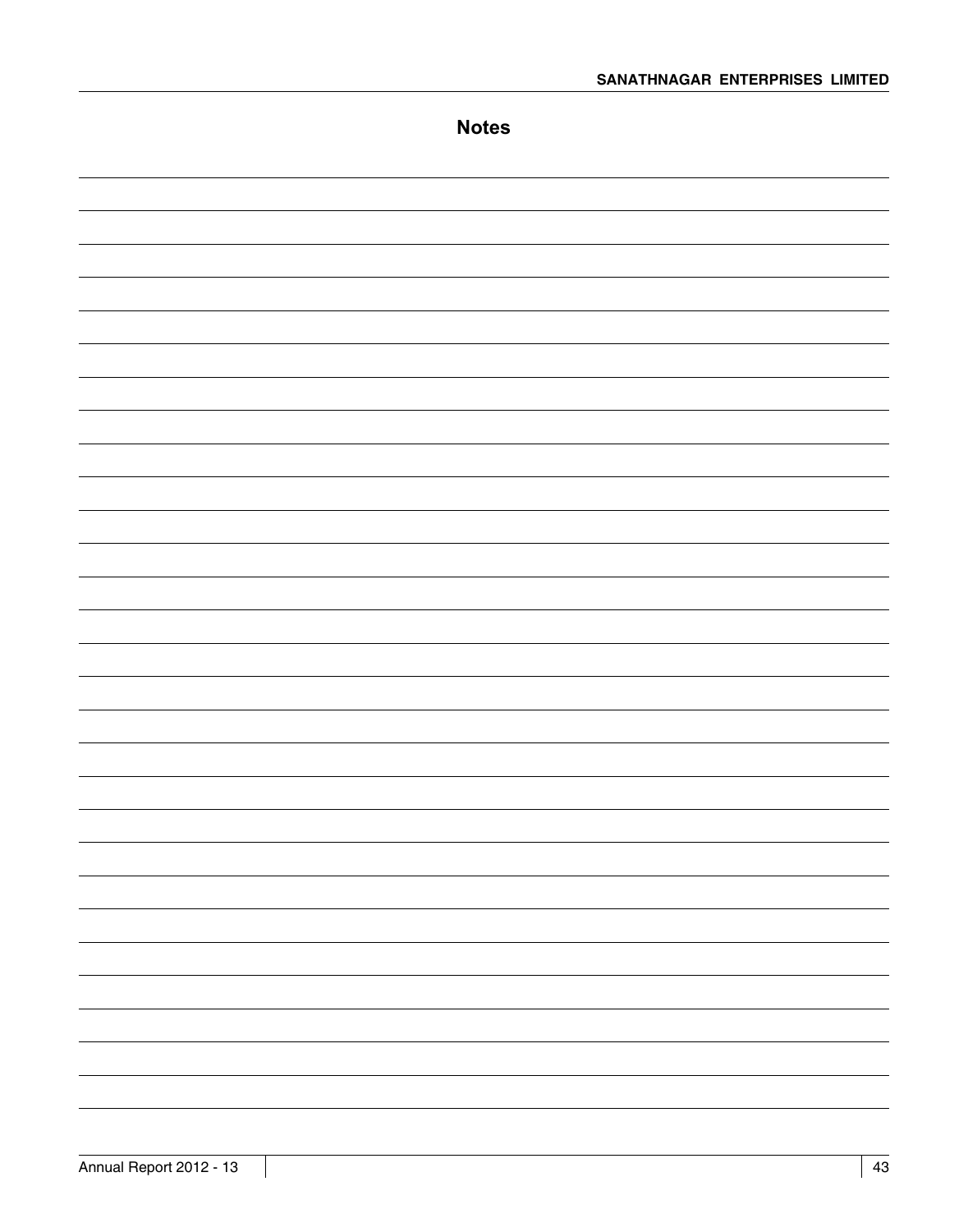**Notes**

| ۰ |
|---|
|   |
| ۰ |
| — |
|   |
|   |
|   |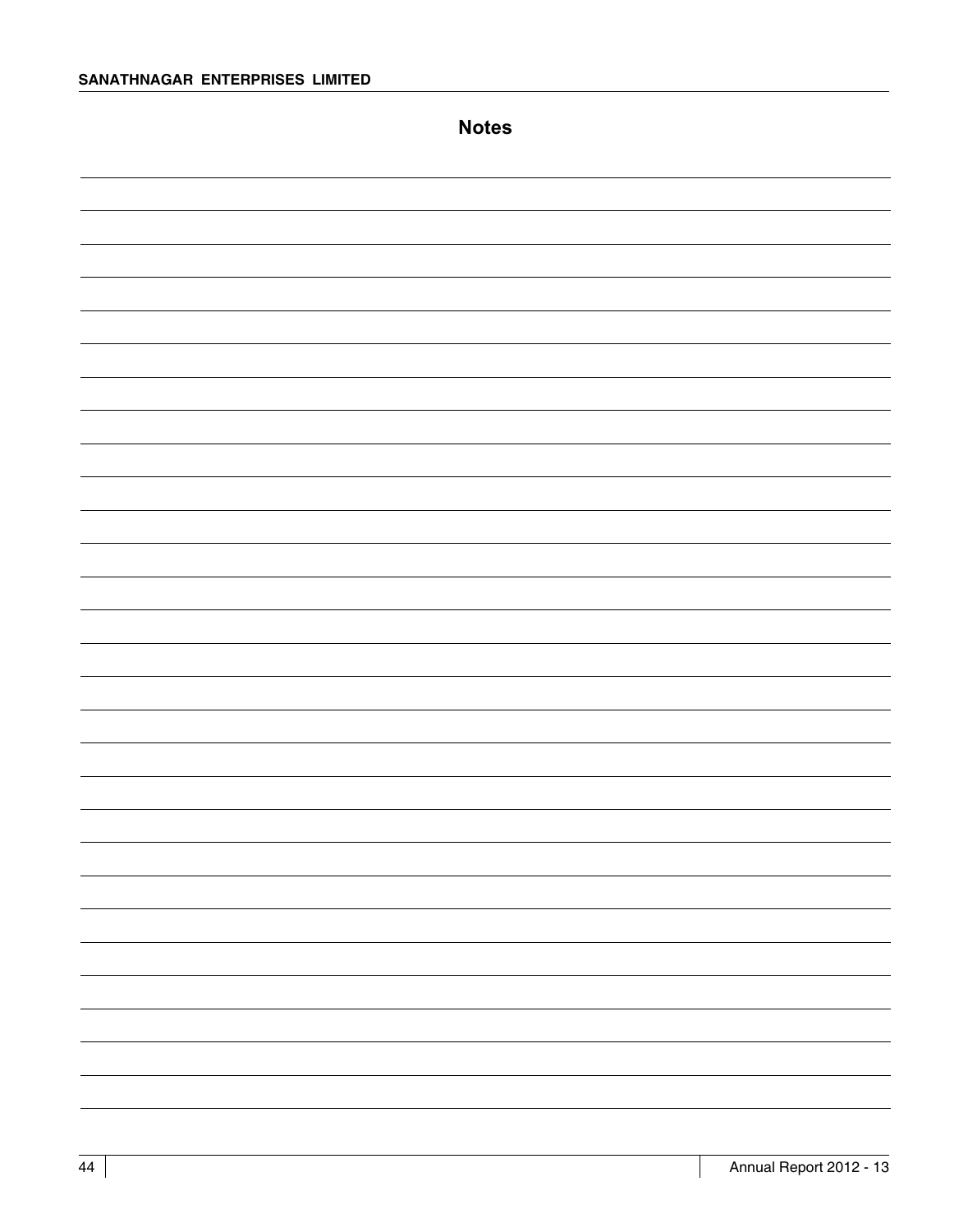# **SANATHNAGAR ENTERPRISES LIMITED**

216, Shah & Nahar Industrial Estate, Dr. E. Moses Road, Worli, Mumbai – 400018

|                                              | <b>PROXY FORM</b>                                                                                                        |                                                                                                                                                                                                                                                           |  |
|----------------------------------------------|--------------------------------------------------------------------------------------------------------------------------|-----------------------------------------------------------------------------------------------------------------------------------------------------------------------------------------------------------------------------------------------------------|--|
|                                              |                                                                                                                          |                                                                                                                                                                                                                                                           |  |
|                                              |                                                                                                                          |                                                                                                                                                                                                                                                           |  |
|                                              |                                                                                                                          |                                                                                                                                                                                                                                                           |  |
|                                              |                                                                                                                          |                                                                                                                                                                                                                                                           |  |
|                                              |                                                                                                                          |                                                                                                                                                                                                                                                           |  |
|                                              |                                                                                                                          |                                                                                                                                                                                                                                                           |  |
|                                              |                                                                                                                          | me/us and on my/our behalf as indicated below at the Sixty Sixth Annual General Meeting of the Company to be held on                                                                                                                                      |  |
|                                              |                                                                                                                          | 27 <sup>th</sup> September, 2013 at 2.30 pm at Lodha Excelus, 7th floor, N M Joshi Marg, Mahalaxmi, Mumbai – 400 011 and at any                                                                                                                           |  |
| adjournment thereof.                         |                                                                                                                          | Affix                                                                                                                                                                                                                                                     |  |
|                                              |                                                                                                                          | revenue                                                                                                                                                                                                                                                   |  |
|                                              |                                                                                                                          | stamp                                                                                                                                                                                                                                                     |  |
|                                              |                                                                                                                          | Signature                                                                                                                                                                                                                                                 |  |
| fixed for the meeting.                       |                                                                                                                          | Note: A member entitled to attend and vote is entitled to appoint a proxy to attend and vote instead of himself/herself and the<br>proxy need not be a member of the Company. Proxies should be lodged with the Company at least 48 hours before the time |  |
|                                              | <b>SANATHNAGAR ENTERPRISES LIMITED</b><br>216, Shah & Nahar Industrial Estate, Dr. E. Moses Road, Worli, Mumbai - 400018 |                                                                                                                                                                                                                                                           |  |
|                                              | <b>ATTENDANCE SLIP</b>                                                                                                   |                                                                                                                                                                                                                                                           |  |
| Particulars to be filled in by member/proxy: |                                                                                                                          |                                                                                                                                                                                                                                                           |  |
|                                              |                                                                                                                          |                                                                                                                                                                                                                                                           |  |
|                                              |                                                                                                                          |                                                                                                                                                                                                                                                           |  |
|                                              |                                                                                                                          | Name of Proxy, if attending on behalf of a Member [19] [19] Decree and the set of Proxy, if attending on behalf of a Member [19] Decree and the set of the set of the set of the set of the set of the set of the set of the s                            |  |
|                                              | pm at Lodha Excelus, 7th floor, N M Joshi Marg, Mahalaxmi, Mumbai - 400 011                                              | I hereby record my presence at the Sixty Sixth Annual General Meeting of the Company held on 27th September, 2013 at 2.30                                                                                                                                 |  |
|                                              |                                                                                                                          |                                                                                                                                                                                                                                                           |  |
|                                              |                                                                                                                          | Signature of Member / Proxy                                                                                                                                                                                                                               |  |
| 2.                                           | Attendance slip will be supplied at the meeting.                                                                         | Notes: 1. Members/Proxies must fill in this attendance slip and hand it over at the entrance of the venue of the building.<br>Members/Proxies are requested to bring their copy of the Annual Report for the meeting and no copy of Notice/               |  |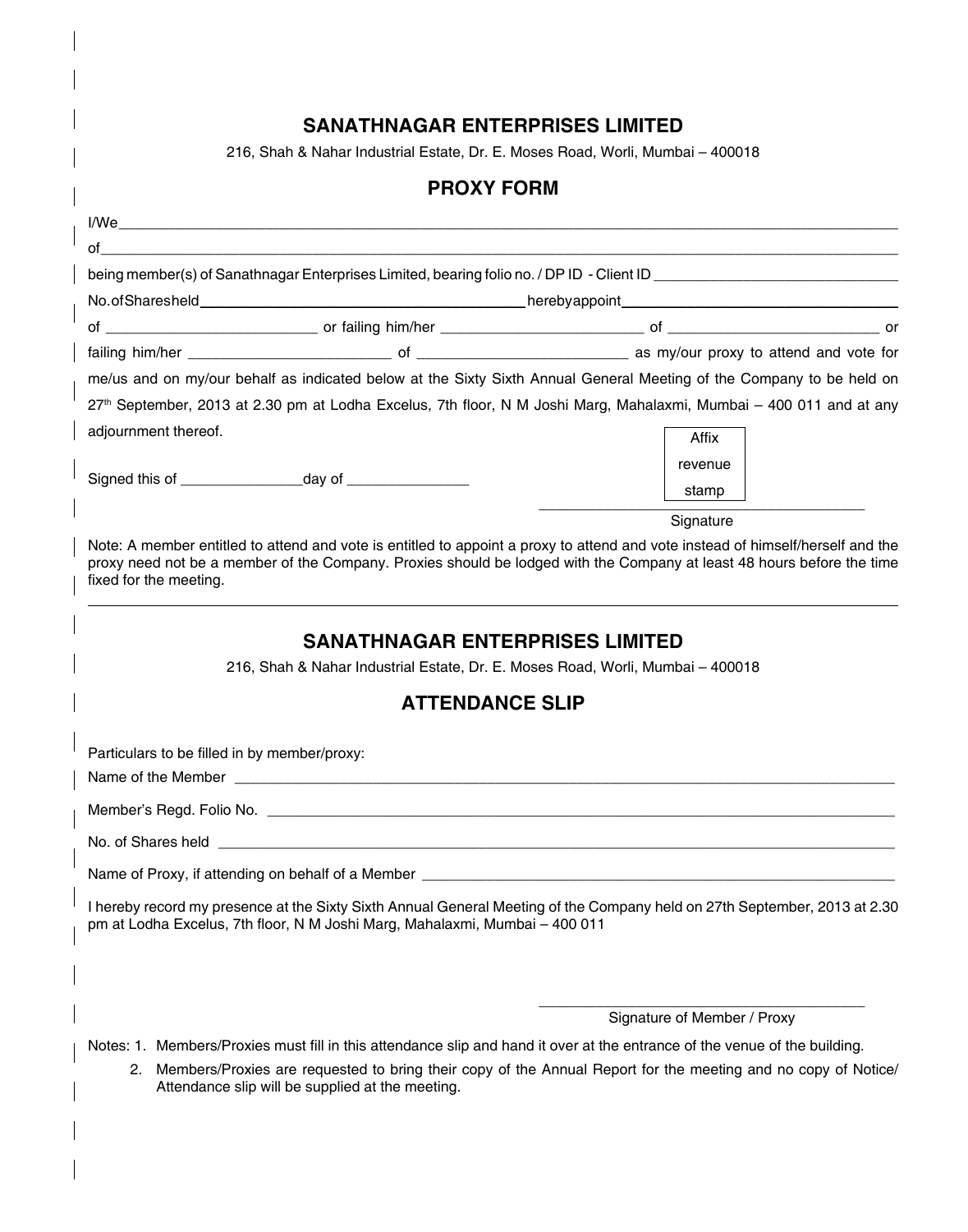# **BOOK POST**

*If Undelivered, please return to:* The Secretarial Department **Sanathnagar Enterprises Limited** 10<sup>th</sup> Floor, Lodha Excelus, Apollo Mills Compound, N.M.Joshi Marg, Mahalaxmi, Mumbai - 400 011.